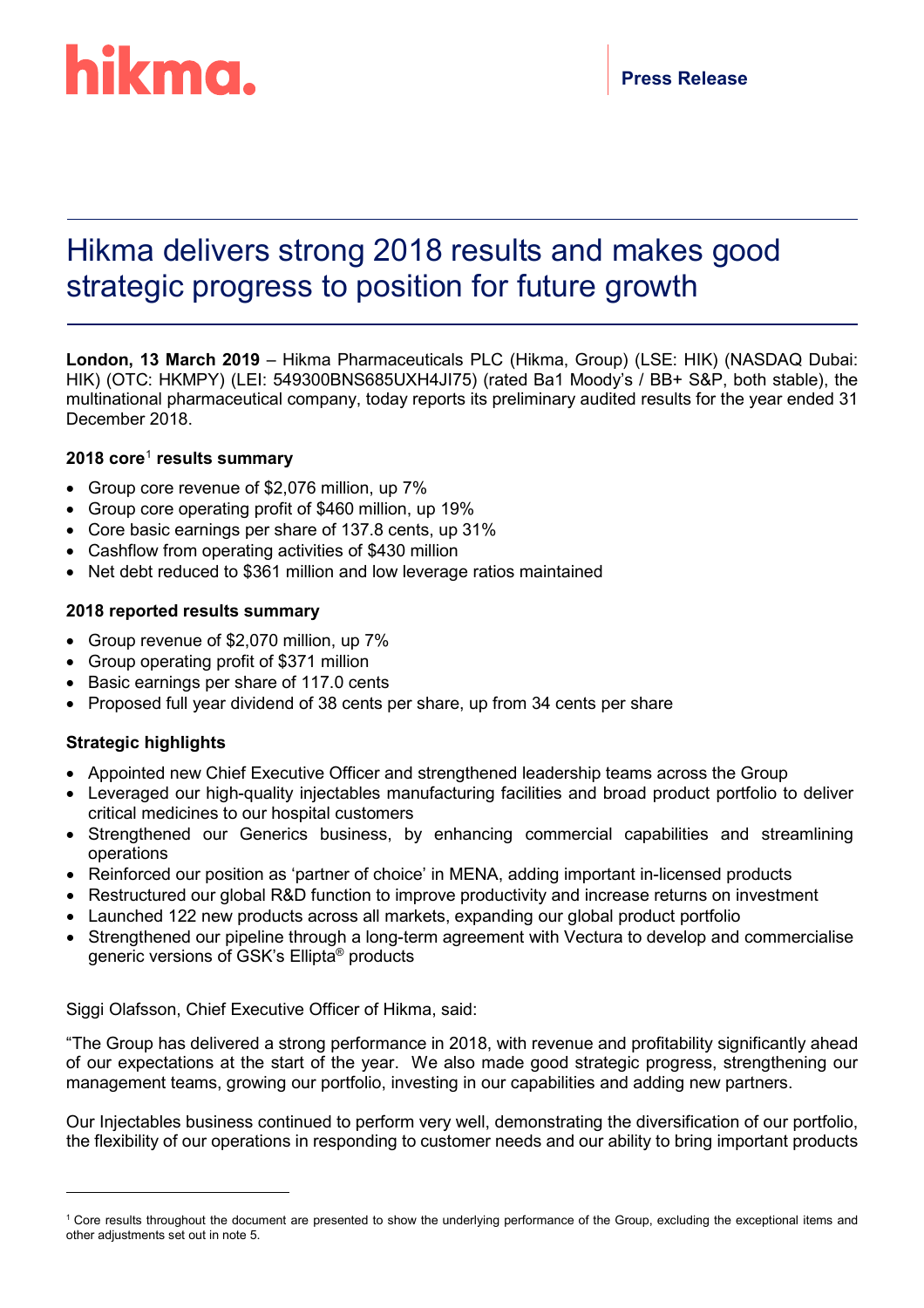

to market. The significant commercial and operational improvements we have made enabled our Generics business to deliver strong growth and our Branded business continued to grow steadily.

These results show considerable progress and I am confident that we can build on this momentum going forward."

Said Darwazah, Executive Chairman of Hikma, said

"In 2018, we have made transformational changes across our businesses that will enable us to be more competitive and achieve our strategic goals. I am very pleased with the progress we've made and the strong financial performance this year. Looking ahead to 2019 and beyond, I am very optimistic for the future of Hikma. I believe we have set ourselves the right strategic objectives and have a strong leadership team in place to deliver sustainable growth over the long term."

| <b>Core results</b>                      | 2018<br>\$ million | 2017<br>\$ million | Change | Constant<br>$curve$ ncy <sup>2</sup><br>change |
|------------------------------------------|--------------------|--------------------|--------|------------------------------------------------|
| Core revenue                             | 2,076              | 1,936              | 7%     | 8%                                             |
| Core operating profit                    | 460                | 386                | 19%    | 24%                                            |
| Core EBITDA <sup>3</sup>                 | 549                | 468                | 17%    | 21%                                            |
| Core profit attributable to shareholders | 332                | 252                | 32%    | 39%                                            |
| Core basic earnings per share (cents)    | 137.8              | 105.0              | 31%    | 38%                                            |

| <b>Reported results</b>                    | 2018<br>\$ million | 2017<br>\$ million | Change | Constant<br>currency<br>change |
|--------------------------------------------|--------------------|--------------------|--------|--------------------------------|
| Revenue                                    | 2,070              | 1,936              | 7%     | 8%                             |
| Operating profit/(loss)                    | 371                | (747)              | N/A    | N/A                            |
| <b>EBITDA</b>                              | 492                | 488                | $1\%$  | 5%                             |
| Profit/(loss) attributable to shareholders | 282                | (843)              | N/A    | N/A                            |
| Basic earnings/(loss) per share (cents)    | 117.0              | (351.3)            | N/A    | N/A                            |

# **Enquiries**

-

# **Hikma Pharmaceuticals PLC**

| Susan Ringdal<br>EVP, Strategic Planning and Global Affairs | +44 (0)20 7399 2760/ +44 7776 477050  |
|-------------------------------------------------------------|---------------------------------------|
| Lucinda Baker<br>Deputy Director of Investor Relations      | +44 (0) 20 7399 2765/ +44 7818 060211 |
| Virginia Spring<br>Senior Investor Relations Manager        | +44 (0)20 3892 4389/ +44 7973 679502  |

<span id="page-1-0"></span><sup>2</sup>Constant currency numbers in 2018 throughout the document represent 2018 numbers re-stated using average exchange rates in 2017, excluding price increases in the business which resulted from the devaluation of currencies

<span id="page-1-1"></span><sup>&</sup>lt;sup>3</sup> EBITDA is earnings before interest, tax, depreciation, amortisation and impairment charges. EBITDA is a non-IFRS measure, see page 13 for a reconciliation to reported IFRS results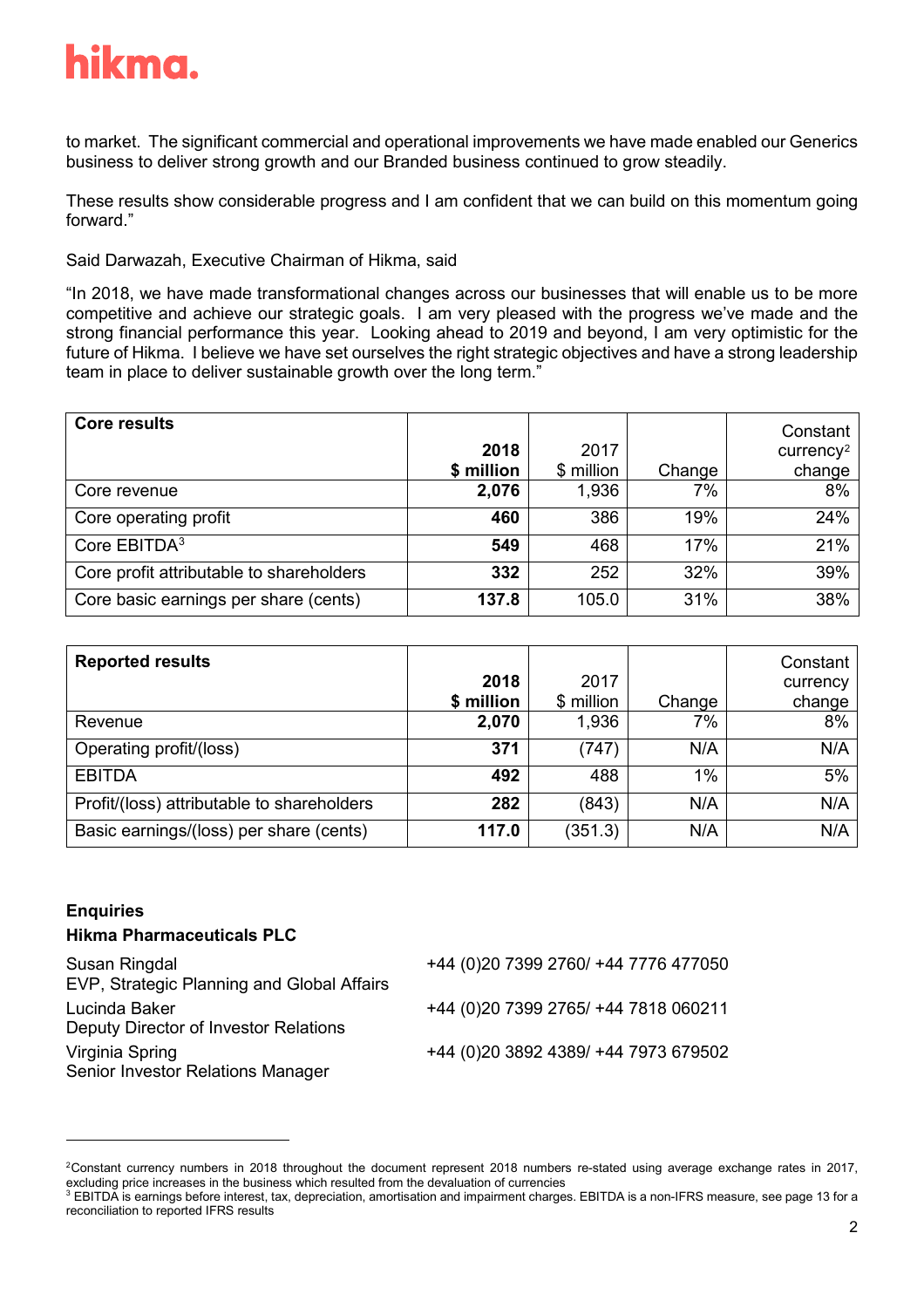

# **FTI Consulting**

Ben Atwell/Andrew Ward +44 (0)20 3727 1000

Hikma helps put better health within reach every day for millions of people in more than 50 countries around the world. For more than 40 years, we've been creating high-quality medicines and making them accessible to the people who need them. Headquartered in the UK, we are a global company with a local presence across the United States (US), the Middle East and North Africa (MENA) and Europe, and we use our unique insight and expertise to transform cutting-edge science into innovative solutions that transform people's lives. We're committed to our customers, and the people they care for, and by thinking creatively and acting practically, we provide them with a broad range of branded and non-branded generic medicines. Together, our 8,400 colleagues are helping to shape a healthier world that enriches all our communities. We are a leading licensing partner in the MENA region, and through our venture capital arm, are helping bring innovative health technologies to people around the world. For more information, please visit [www.hikma.com.](http://www.hikma.com/)

A presentation for analysts and investors will be held today at 09:30 UK time at FTI Consulting, 200 Aldersgate, Aldersgate Street, London EC1A 4HD. To join via conference call please dial: +44 (0) 20 3936 2999 (UK toll free) or +1 845 709 8568 (US toll free), password: 078263. Alternatively, the results presentation and a webcast recording of the event will be available on Hikma's website at [http://webcast.openbriefing.com/hikmaPR2018/.](https://nam04.safelinks.protection.outlook.com/?url=http%3A%2F%2Fwebcast.openbriefing.com%2FhikmaPR2018%2F&data=02%7C01%7CLucinda%40hikma.uk.com%7C7cf45d6124484e57f36b08d6a60efc6d%7C178c1a723d3c40afbaa754615303bcdc%7C0%7C0%7C636878980620543649&sdata=35gb3CJGTvuaMvvm2pE9iPg18iz5iOtg6BsTdrGbhz4%3D&reserved=0) The contents of the website do not form part of this preliminary results announcement.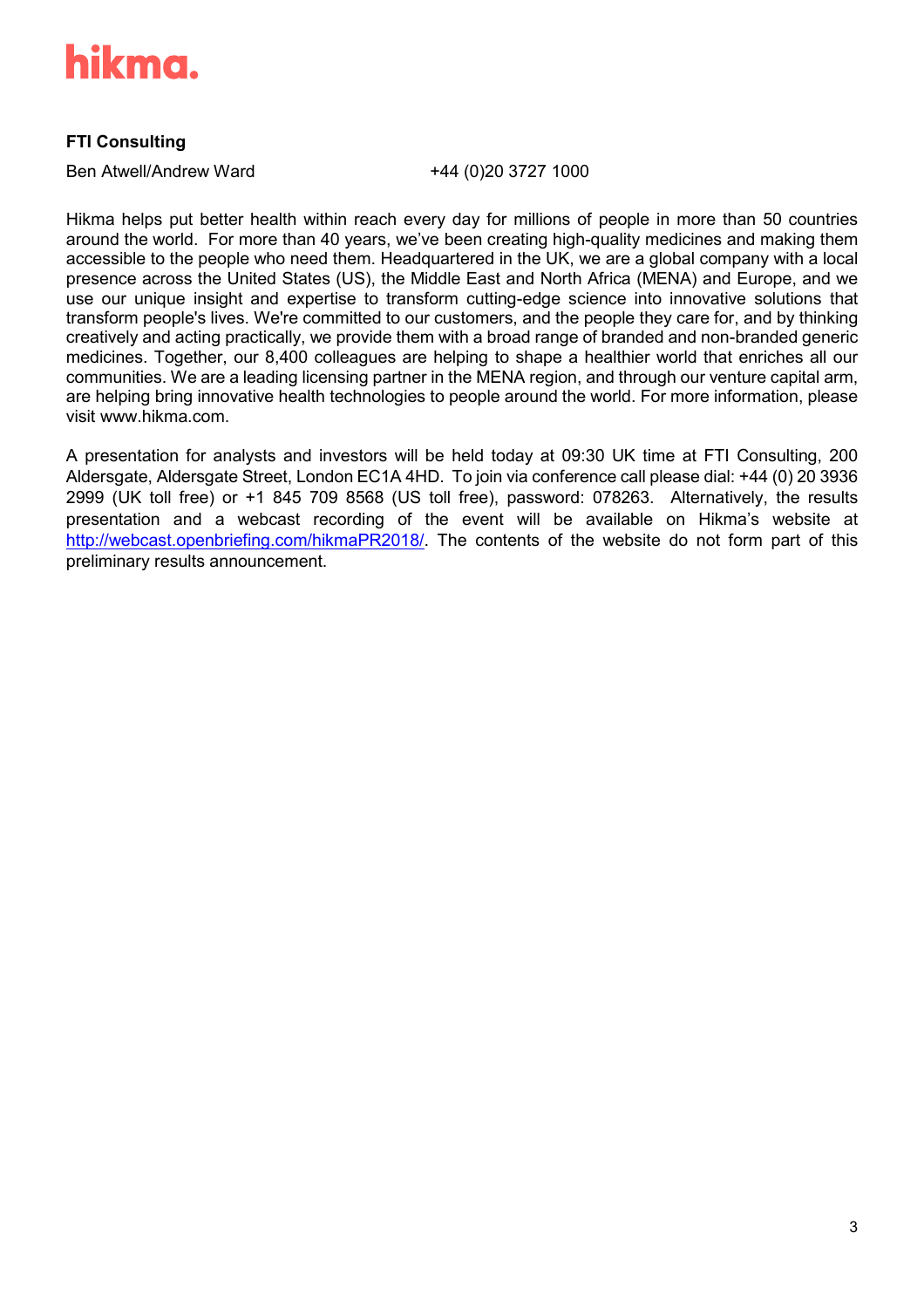# **Business and financial review**

The business and financial review set out below summarises the performance of the Hikma Group and our three main business segments, Injectables, Generics and Branded, for the year ended 31 December 2018.

# **Group**

|                                            |            |            |        | Constant |
|--------------------------------------------|------------|------------|--------|----------|
|                                            | 2018       | 2017       |        | currency |
|                                            | \$ million | \$ million | Change | change   |
| Revenue                                    | 2,070      | 1,936      | 7%     | 8%       |
| Core revenue                               | 2,076      | 1,936      | 7%     | 8%       |
| Gross profit                               | 1,050      | 967        | 9%     | 10%      |
| Gross margin                               | 50.7%      | 49.9%      | 0.8pp  | 1.1pp    |
| Core gross profit                          | 1,072      | 973        | 10%    | 12%      |
| Core gross margin                          | 51.6%      | 50.3%      | 1.3pp  | 1.7pp    |
| Operating profit/(loss)                    | 371        | (747)      | N/A    | N/A      |
| Core operating profit                      | 460        | 386        | 19%    | 24%      |
| Core operating margin                      | 22.2%      | 19.9%      | 2.3pp  | 2.9pp    |
| Profit/(loss) attributable to shareholders | 282        | (843)      | N/A    | N/A      |
| Core profit attributable to shareholders   | 332        | 252        | 32%    | 39%      |
| Basic earnings/(loss) per share (cents)    | 117.0      | (351.3)    | N/A    | N/A      |
| Core basic earnings per share (cents)      | 137.8      | 105.0      | 31%    | 38%      |

Group revenue grew 7% to \$2,070 million in 2018 and Group core revenue grew 7% to \$2,076 million (2017: \$1,936 million), reflecting good demand for our in-market products and new product launches. Group gross profit was \$1,050 million (2017: \$967 million). As previously announced, we consolidated our Generics manufacturing facilities and our US distribution facilities and we restructured our Columbus facility. Excluding the related costs, Group core gross profit grew 10% to \$1,072 million (2017: \$973 million), primarily due to a strong improvement in the profitability of our Generics business. Group gross margin was 50.7% (2017: 49.9%) and core gross margin was 51.6% (2017: 50.3%).

Group operating expenses were \$679 million, compared to \$1,714 million in 2017. Group operating expenses in 2017 included exceptional items of \$1,084 million that arose as a result of an impairment of the Columbus intangible assets and property, plant and equipment. Excluding the amortisation of intangible assets other than software and exceptional items, Group core operating expenses were \$612 million (2017: \$587 million). The paragraphs below address the Group's main operating expenses in turn.

Sales and marketing (S&M) expenses were \$224 million (2017: \$236 million). Excluding the amortisation of intangible assets other than software and exceptional items, core S&M expenses were \$191 million (2017: \$188 million), up 2%. This slight increase reflects enhanced commercial activities in the US and MENA and investments to strengthen our sales and marketing capabilities.

General and administrative (G&A) expenses were \$246 million (2017: \$239 million), up 3%, due to the cost of strengthening our corporate functions and higher employee benefits. Net impairment reversals on financial assets were \$11 million, which related to the release of doubtful debt provisions following collection during the year.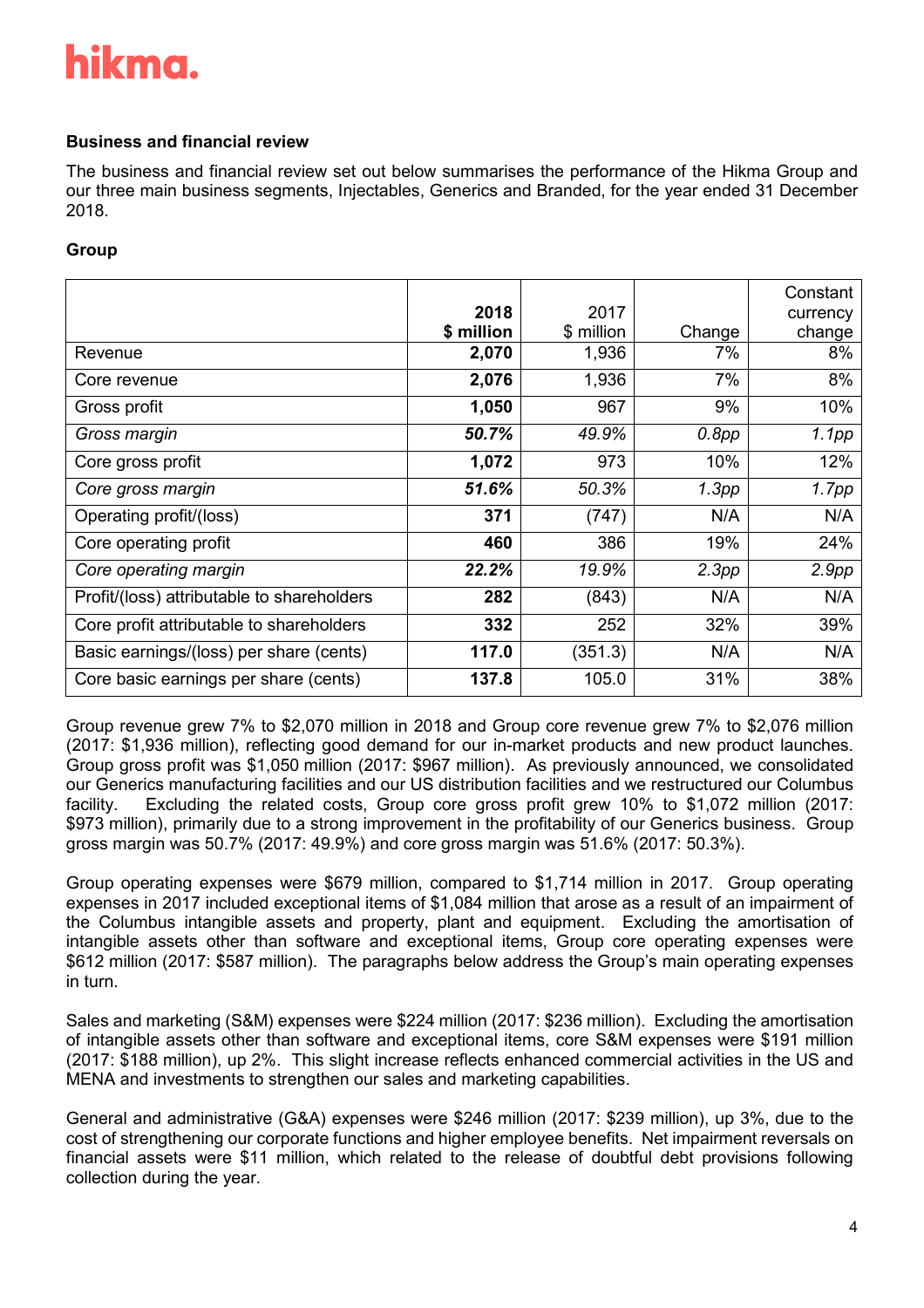

R&D expenses were \$1[4](#page-4-0)7 million (2017: \$121 million). Excluding exceptional items,<sup>4</sup> core R&D expenses were \$118 million (2017: \$115 million). This reflected increased investment in our Branded and Injectables R&D programmes, which was partially offset by a reduction in R&D expenditure for our Generics business following a detailed review of our R&D pipeline in 2017. Core R&D was 6% of Group core revenue, in line with 2017.

Other net operating expenses were \$73 million (2017: \$1,118 million). Excluding exceptional items, core other net operating expenses increased to \$68 million (2017: \$46 million), primarily reflecting a foreign exchange loss in 2018 compared to a gain in 2017.

The Group reported operating profit of \$371 million (2017: \$(747) million). Excluding the impact of amortisation other than software and exceptional items, Group core operating profit increased by 19% to \$460 million (2017: \$386 million) and core operating margin was 22.2% (2017:19.9%).

# **Group core revenue by business segment**

| \$ million     |       | 2018 | 2017  |     |
|----------------|-------|------|-------|-----|
| Injectables    | 832   | 40%  | 776   | 40% |
| Generics       | 692   | 33%  | 615   | 32% |
| <b>Branded</b> | 542   | 26%  | 536   | 28% |
| <b>Others</b>  | 10    | 1%   | 9     | ۰   |
| Total          | 2,076 |      | 1,936 |     |

# **Group core revenue by region**

-

| \$ million     | 2018  |     | 2017  |     |
|----------------|-------|-----|-------|-----|
| <b>MENA</b>    | 656   | 32% | 630   | 33% |
| <b>US</b>      | 1,299 | 62% | 1,201 | 62% |
| Europe and ROW | 121   | 6%  | 105   | 5%  |
| Total          | 2,076 |     | 1,936 |     |

<span id="page-4-0"></span><sup>4</sup> In 2018, Hikma incurred \$29 million of R&D costs related to a repeat clinical endpoint study for generic Advair Diskus®. In 2017, Hikma recognised a \$29 million contingent consideration gain from Boehringer Ingelheim as compensation for failure to receive FDA approval of generic Advair Diskus® before 24 December 2017. To obtain approval, the FDA requires the completion of an additional clinical endpoint study. Both the contingent consideration and the repeat clinical study have been treated as exceptional items. See note 5 for further information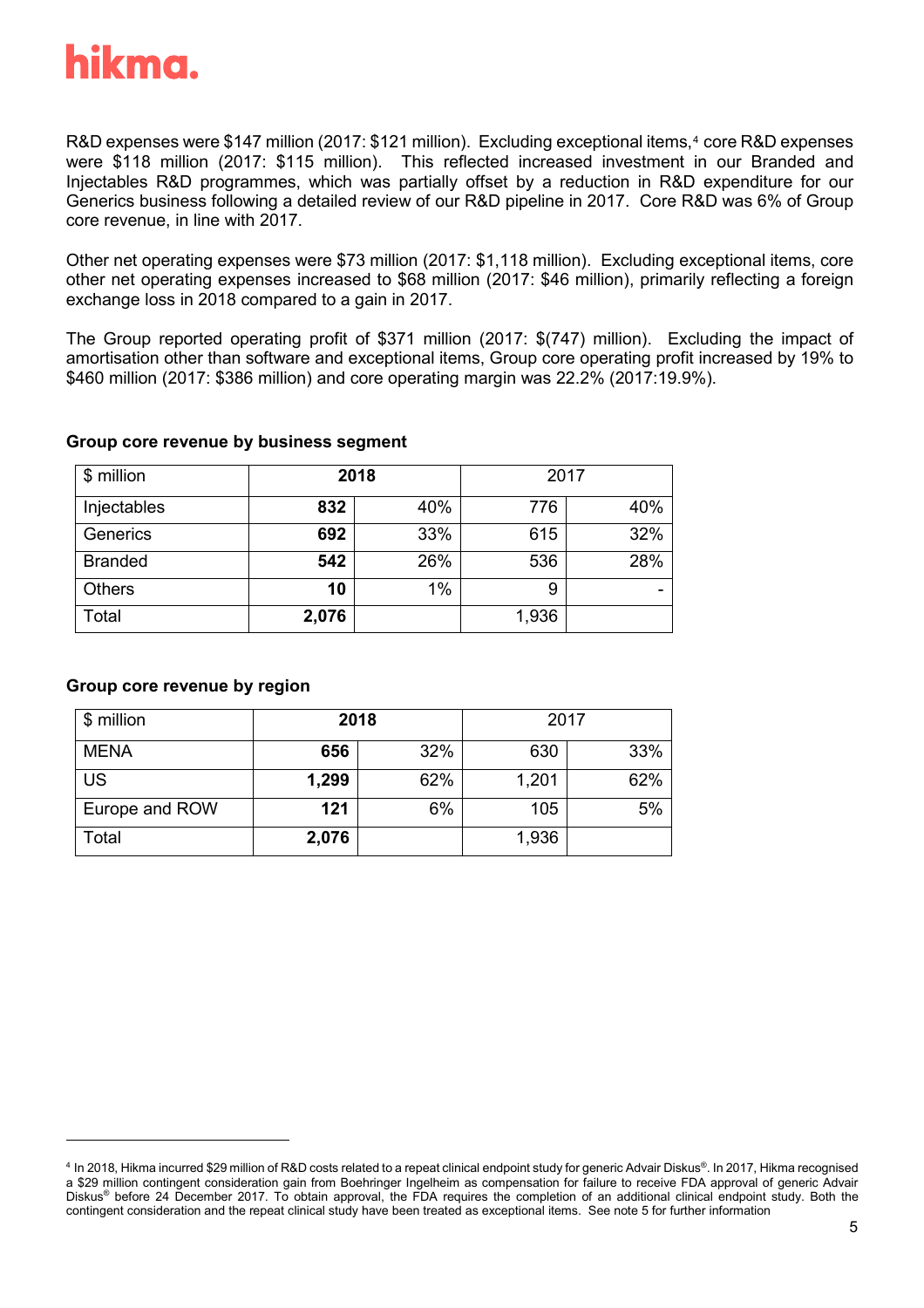# **Injectables**

| \$ million            |       |       |            | Constant<br>currency |
|-----------------------|-------|-------|------------|----------------------|
|                       | 2018  | 2017  | Change     | change               |
| Revenue               | 826   | 776   | 6%         | 6%                   |
| Core revenue          | 832   | 776   | 7%         | 7%                   |
| Gross profit          | 497   | 480   | 4%         | 4%                   |
| Core gross profit     | 503   | 480   | 5%         | 5%                   |
| Core gross margin     | 60.5% | 61.9% | $(1.4)$ pp | (1.2)pp              |
| Operating profit      | 305   | 293   | 4%         | 5%                   |
| Core operating profit | 335   | 315   | 6%         | 8%                   |
| Core operating margin | 40.3% | 40.6% | $(0.3)$ pp | 0.2pp                |

In 2018, our global Injectables business performed well, with core revenue up 7% to \$832 million (2017: \$776 million). In constant currency, global Injectables core revenue was also up 7%.

US Injectables core revenue was \$607 million, up 4% (2017: \$586 million). While competition on certain products increased significantly, strong demand from our hospital customers for our large and diversified portfolio, recent product launches and our flexibility in responding to market shortages enabled our US business to deliver growth.

MENA Injectables revenue was \$120 million, up 17% (2017: \$103 million). In constant currency, MENA Injectables revenue increased by 21%, reflecting a strong performance in Saudi Arabia and a significant increase in sales of Remsima®, our infliximab biosimilar product licensed from Celltrion.

European Injectables revenue was \$105 million, up 21% (2017: \$87 million). In constant currency, European Injectables revenue increased by 15%, reflecting the contribution from recently launched products and expanded capacity for our lyophilised products.

Injectables core gross profit increased to \$503 million (2017: \$480 million) and core gross margin remained relatively stable at 60.5% (2017: 61.9%), reflecting a favourable product mix. Core operating profit, which excludes the amortisation of intangible assets other than software and exceptional items,<sup>[5](#page-5-0)</sup> was \$335 million (2017: \$315 million). Core operating margin remained extremely strong at 40.3% (2017: 40.6%). This reflects the strong gross margin, which more than offset increased investment in R&D.

During the year, the Injectables business launched 15 products in the US, 17 in MENA and 20 in Europe. We submitted 130 filings to regulatory authorities across all markets and signed a number of licensing agreements to add more complex products to our pipeline. In the US, this included licensing agreements with Hansoh Pharmaceutical Group Co., Ltd. (Hansoh), for a portfolio of injectable oncology medicines, and Beijing Sciecure Pharmaceutical Co., Ltd (Sciecure) for one of their niche injectable anti-viral medicines. In MENA, we signed a licensing agreement with Laboratorios Farmaceúticos Rovi SA (Rovi) for their enoxaparin.

In 2019, we expect global Injectables revenue to be in the range of \$850 million to \$900 million. We expect revenue growth from new product launches and good demand for our in-market portfolio to more than offset continued price erosion and an easing in demand for products on shortage. We expect core operating margin to be in the range of 35% to 38%.

<span id="page-5-0"></span> $5$  Exceptional items include the costs related to the consolidation of our distribution facilities in the US. Refer to note 5 for further information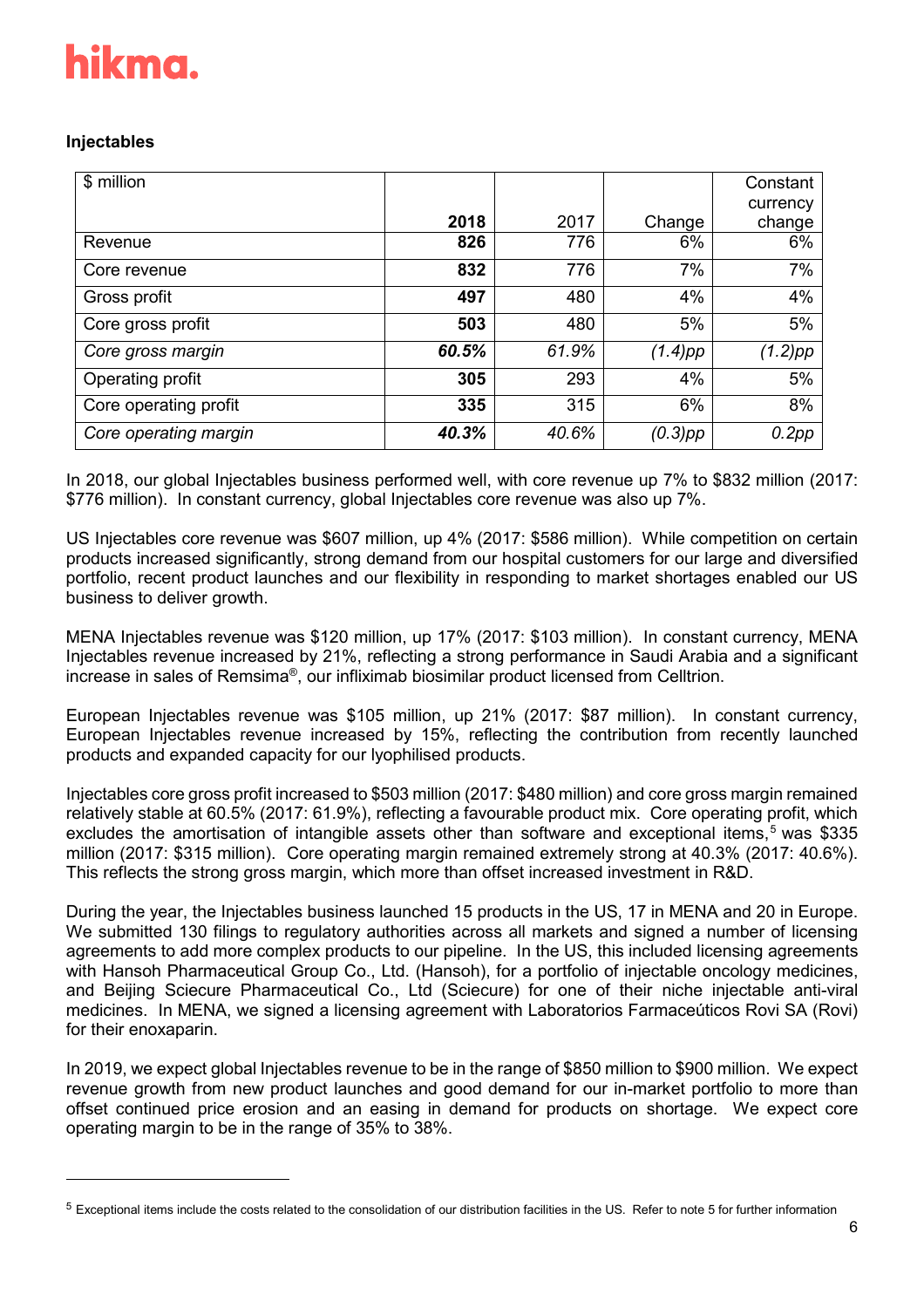# **Generics**

| \$ million              |       |         |        |
|-------------------------|-------|---------|--------|
|                         | 2018  | 2017    | Change |
| Revenue                 | 692   | 615     | 13%    |
| Gross profit            | 279   | 219     | 27%    |
| Core gross profit       | 295   | 225     | 31%    |
| Core gross margin       | 42.6% | 36.6%   | 6.0pp  |
| Operating profit/(loss) | 40    | (1,082) | N/A    |
| Core operating profit   | 93    | 22      | 323%   |
| Core operating margin   | 13.4% | 3.6%    | 9.8pp  |

In 2018, our Generics business performed extremely well, exceeding the expectations we set at the beginning of the year. Revenue grew 13% to \$692 million (2017: \$615 million). While the US retail generics market remains competitive, we benefitted from our enhanced commercial capabilities and strengthened business operations. Good growth from our more differentiated product portfolio and new product launches more than offset the impact of continued price erosion.

Generics gross profit was \$279 million (2017: \$219 million). As previously announced, we consolidated our manufacturing and distribution facilities during the year and restructured our Columbus facility. Excluding related costs, core gross profit was \$295 million (2017: \$225 million). Gross margin was 40.3% (2017: 35.6%), and core gross margin increased to 42.6% (2017: 36.6%), reflecting an improvement in the product mix, operating leverage and a significant reduction in overheads, partly due to closure of our Eatontown plant.

Generics core operating profit, which excludes the amortisation of intangible assets other than software and exceptional items,<sup>[6](#page-6-0)</sup> increased to \$93 million (2017: \$22 million). This primarily reflects the strong improvement in gross profit. Core operating margin was 13.4% (2017: 3.6%). On a reported basis, Generics operating profit was \$40 million compared to an operating loss of \$1,082 million in 2017 that arose as a result of an impairment of the intangible assets and property, plant and equipment of the Columbus business.

During the year, the Generics business launched 13 products, including a first-to-file Paragraph IV product with market exclusivity. We continued to invest in pipeline development, submitting eight filings to regulatory authorities, as well as adding products through licensing and partnership agreements. In particular, we expanded our partnership with Vectura with an agreement to develop and commercialise their Open, Inhale, Close (OIC) dry powder inhaler (DPI) platform, including generic versions of GSK's five Ellipta® DPI products. The generic respiratory market is a key area of focus for us and this agreement leverages the investment we have made and the experience we are gaining through our generic Advair Diskus® development programme.

As previously announced, we initiated a repeat clinical study for generic Advair Diskus® during the year. The study is progressing well and we expect to submit a response to the FDA with new clinical data in 2019.

We expect Generics revenue to be in the range of \$650 million to \$700 million in 2019. This reflects continued price erosion on our marketed portfolio, which we expect to be partially offset with market share gains and new product launches. We expect our focus on cost reduction and operational efficiencies to enable us to achieve a core operating margin in the mid-teens.

<span id="page-6-0"></span><sup>&</sup>lt;sup>6</sup> Exceptional items include the expenses related to a repeat clinical endpoint study for generic Advair Diskus®, the restructuring of our Columbus facility and the closure of our Eatontown manufacturing plant. Refer to note 5 for further information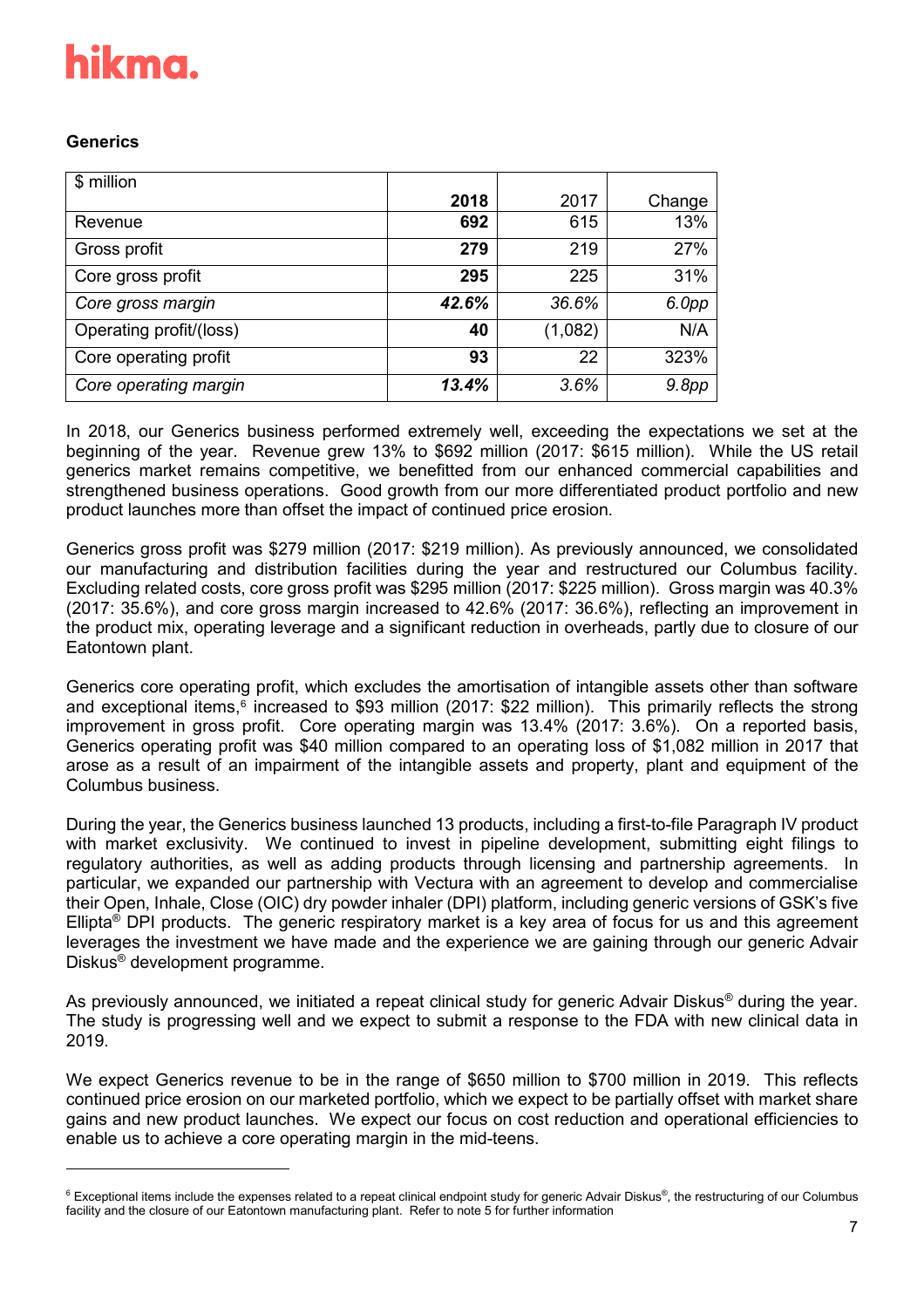# **Branded**

| \$ million            |       |       |          | Constant           |
|-----------------------|-------|-------|----------|--------------------|
|                       | 2018  | 2017  | Change   | currency<br>change |
| Revenue               | 542   | 536   | $1\%$    | 5%                 |
| Gross profit          | 271   | 265   | 2%       | 7%                 |
| Gross margin          | 50.0% | 49.4% | $0.6$ pp | 1.3pp              |
| Operating profit      | 111   | 107   | 4%       | 17%                |
| Core operating profit | 117   | 114   | 3%       | 15%                |
| Core operating margin | 21.6% | 21.3% | 0.3pp    | 2.1pp              |

On a reported basis, Branded revenue was \$542 million, up 1% (2017: \$536 million). On a constant currency basis before adverse movements against the US dollar, primarily in the Sudanese pound and the Algerian dinar, Branded revenue grew 5% to \$560 million.

Egypt delivered double-digit revenue growth, reflecting strong underlying market growth, an improvement in our product mix and new product launches. This strong performance in Egypt more than offset lower revenue in Saudi Arabia and Algeria. Revenue in Saudi Arabia decreased slightly, reflecting the timing of sales. A strong pipeline of new launches is expected to drive a return to growth in 2019. In Algeria, planned upgrades at our general formulation plant impacted revenue growth in the first half of the year. We expect a stronger performance in 2019 now that the plant is back on line and manufacturing has commenced at our recently-acquired cephalosporin facility. Our businesses in Iraq, Jordan, Libya and Sudan delivered strong growth in constant currency during the year.

Revenue from in-licensed products represented 36% of Branded revenue (2017: 37%). During the year, we strengthened and expanded our partnerships, adding new in-licensed products to our portfolio. We signed a partnership agreement with Omega Pharma Trading NV, an affiliate of Perrigo Company PLC (Perrigo), for the exclusive right to license and distribute more than 30 consumer healthcare products across MENA, with the exception of current agreements in place. We also have the right of first refusal to the full range of Perrigo's OTC medicines in the region.

During the year, the Branded business launched 57 products and submitted 68 filings to regulatory authorities.

Branded gross profit was \$271 million, up 2% (2017: \$265 million) and gross margin was 50.0% (2017: 49.4%). In constant currency, gross profit increased by 7% and gross margin increased to 50.7% (2017: 49.4%), reflecting the receipt of an allowance from a supplier to compensate for changing market dynamics.

Core operating profit, which excludes the amortisation of intangibles, was \$117 million, up 3% (2017: \$114 million), and core operating margin was 21.6%. In constant currency, core operating profit grew 15% and core operating margin increased to 23.4%, up 210 basis points. This primarily reflects the improvement in the gross margin and the release of doubtful debt provisions following collection during the year.

We expect Branded revenue to grow in the mid-single digits in constant currency in 2019.

# **Other businesses**

Other businesses, which is primarily comprised of Arab Medical Containers, a manufacturer of plastic specialised medicinal sterile containers, International Pharmaceuticals Research Centre, which conducts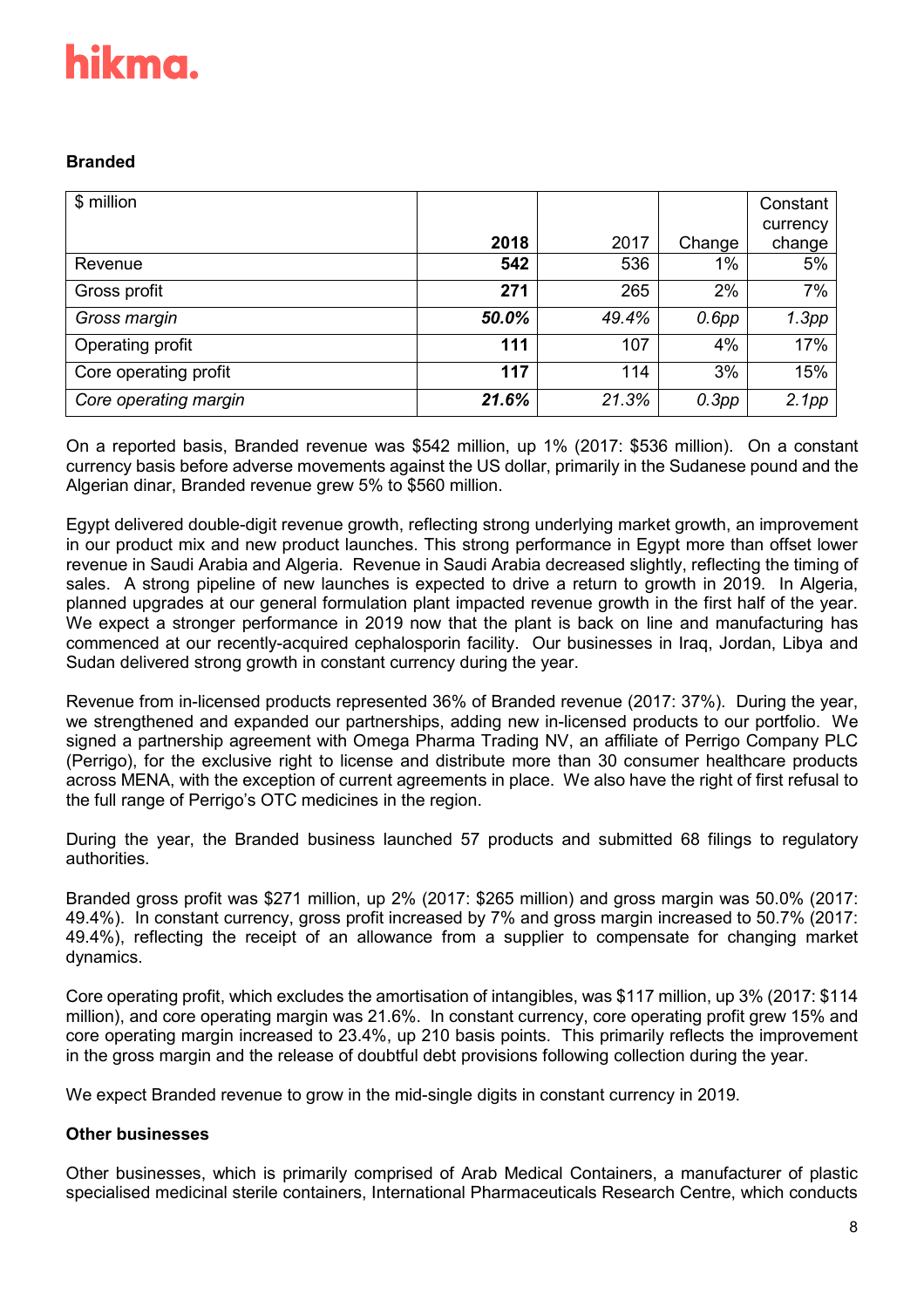bio-equivalency studies, Hikma Emerging Markets and Asia Pacific FZ LLC, and the chemicals division of Hikma Pharmaceuticals LLC (Jordan) contributed revenue of \$10 million in 2018 (2017: \$9 million) and an operating loss of \$5 million (2017: \$(4) million).

# **Research and development**

Our investment in R&D and business development is enabling us to continue expanding the Group's product portfolio. During 2018, we had 122 new launches and received 136 approvals.

|                | 2018 submissions $7$ | 2018 approvals $8$ | 2018 launches <sup>9</sup> |
|----------------|----------------------|--------------------|----------------------------|
| Injectables    |                      |                    |                            |
| US             | 20                   | 14                 | 15                         |
| <b>MENA</b>    | 76                   | 34                 |                            |
| Europe         | 34                   | 33                 | 20                         |
| Generics       | 8                    |                    | 13                         |
| <b>Branded</b> | 68                   | 46                 | 57                         |
| <b>TOTAL</b>   | 206                  | 136                | 122                        |

To ensure the continuous development of our product pipeline, we submitted 206 regulatory filings.

# **Net finance expense**

Core net finance expense decreased 12% to \$51 million (2017: \$58 million), due to lower debt in the year. After recognising a non-cash expense of \$26 million, which primarily resulted from the remeasurement of the contingent consideration related to the Columbus business acquisition, net finance expense was \$77 million. We expect Group core net finance expense to be around \$50 million in 2019.

# **Profit before tax**

The Group reported profit before tax of \$293 million (2017: \$(738) million). Core profit before tax was \$408 million (2017: \$328 million).

### **Tax**

-

The Group incurred a tax expense of \$8 million (2017: \$101 million). The reported effective tax rate was 2.7% (2017: (13.7)%), primarily due to the recognition of previously unrecognised deferred tax assets and favourable prior year tax rulings in the US.

Excluding exceptional items, Group core tax expense was \$73 million (2017: \$72 million). The core effective tax rate decreased to 17.9% (2017: 22.0%), primarily due to a reduction in the effective tax rate in the US and smaller uncertain tax positions in 2018. We expect the Group core effective tax rate to be around 21% in 2019.

### **Profit attributable to shareholders**

Profit attributable to shareholders was \$282 million, compared with a loss of \$843 million in 2017. Core profit attributable to shareholders increased by 32% to \$332 million, compared with \$252 million in 2017.

<span id="page-8-0"></span><sup>&</sup>lt;sup>7</sup> Submissions for new products includes Marketing Authorisations, NDAs, ANDAs, supplements, line extensions, and re-introduction of legacy products by country, submitted in 2018<br><sup>8</sup> New product approvals includes technical approvals and tentative approvals, line extensions, and the re-introduction of legacy products by

<span id="page-8-1"></span>country, approved in 2018<br><sup>9</sup> New product launches includes line extensions and the re-introduction of legacy products by country, launched in 2018

<span id="page-8-2"></span>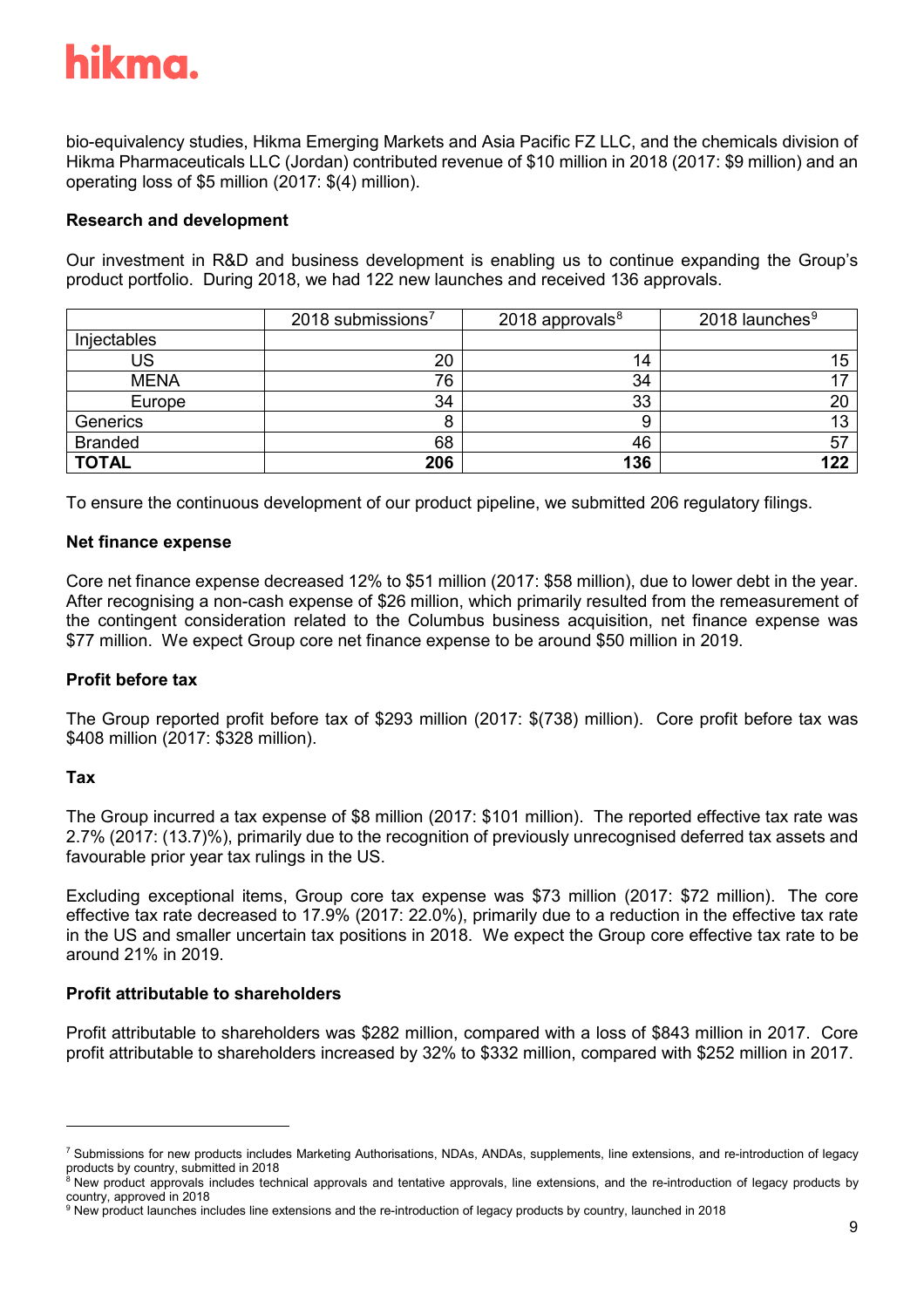# **Earnings per share**

Core basic earnings per share increased by 31% to 137.8 cents (2017: 105.0 cents) and core diluted earnings per share increased by 31% to 137.2 cents (2017: 104.6 cents). Basic earnings per share was 117.0 cents (2017: (351.3) cents). The basic loss per share in 2017 arose as a result of an impairment of the intangible assets and property, plant and equipment of the Columbus business.

# **Dividend**

The Board is recommending a final dividend of 26 cents per share (approximately 20 pence per share) (2017: 23 cents per share) bringing the total dividend for the full year to 38 cents per share (approximately 29 pence per share) (2017: 34 cents per share, approximately 24 pence per share). The proposed dividend will be paid on 22 May 2019 to eligible shareholders on the register at the close of business on 5 April 2019, subject to approval at the Annual General Meeting on 17 May 2019.

# **Net cash flow, working capital and net debt**

The Group generated strong operating cash flow of \$430 million (2017: \$443 million). Group working capital days were down 15 days to 210 days, primarily driven by improved cash collections and improved supplier payment terms across the Group in 2018.

Capital expenditure was \$107 million (2017: \$107 million). Of this, around \$45 million was spent in the US to expand the manufacturing capacity and capabilities of our Generics and Injectables businesses. In MENA, around \$44 million was spent on strengthening our manufacturing capabilities in Algeria and upgrading our facilities in Jordan, Algeria and Egypt to manufacture new in-licensed products. In Europe, we spent approximately \$18 million, primarily on the expansion of our manufacturing facilities in Portugal. We expect Group capital expenditure to be in the range of \$120 million to \$140 million in 2019.

The Group's net debt (excluding co-development agreements and contingent liabilities) was \$361 million at 31 December 2018 (31 December 2017: \$546 million). [10](#page-9-0) The significant decrease was due to the paydown of debt during the year. We continue to have a very strong balance sheet with a net debt to core EBITDA ratio of 0.66x.

In January 2019, a litigation matter with an external party was concluded in Hikma's favour and Hikma received compensation of \$32 million.

# **Balance sheet**

Net assets at 31 December 2018 were \$1,697 million (31 December 2017: \$1,528 million). Net current assets were \$775 million (31 December 2017: \$777 million).

### **Outlook**

-

The Group delivered a strong financial performance in 2018 and we made good strategic progress.

Going forward, we expect global Injectables revenue to be in the range of \$850 million to \$900 million in 2019. We expect revenue growth from new product launches and good demand for our in-market portfolio to more than offset continued price erosion and an easing in demand for products on shortage. We expect core operating margin to be in the range of 35% to 38% in 2019.

<span id="page-9-0"></span><sup>&</sup>lt;sup>10</sup> Group net debt is calculated as Group total debt less Group total cash. Group net debt is a non-IFRS measure, see page 13 for a reconciliation of Group net debt to reported IFRS results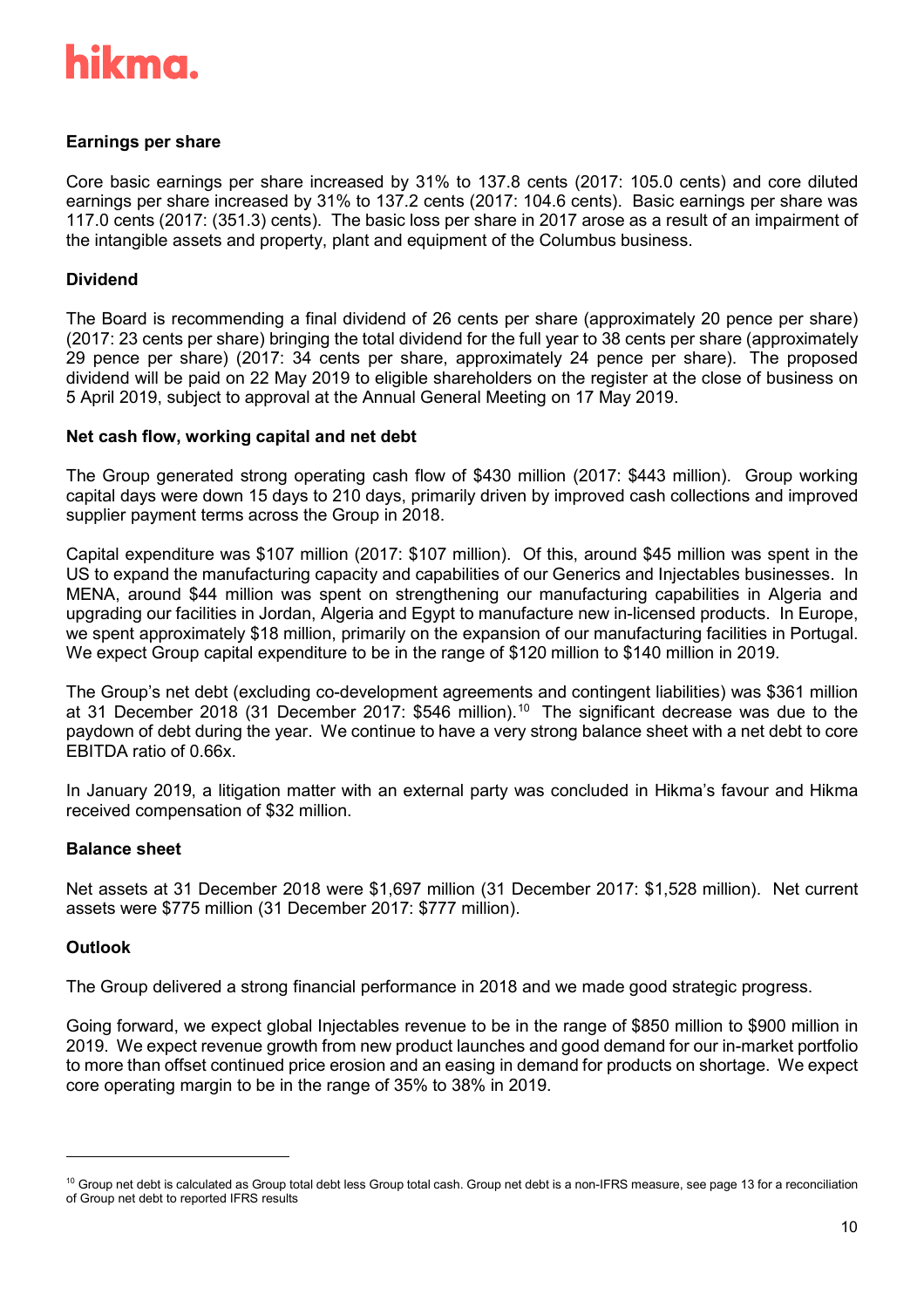

We expect Generics revenue to be in the range of \$650 million to \$700 million in 2019. This reflects continued price erosion on our marketed portfolio, which we expect to partially offset with market share gains and new product launches. We expect our focus on cost reduction and operational efficiencies to enable us to achieve a core operating margin in the mid-teens.

We expect Branded revenue to grow in the mid-single digits in constant currency in 2019.

We expect Group net finance expense to be around \$50 million in 2019 and the core effective tax rate to be around 21%. We expect Group capital expenditure to be in the range of \$120 million to \$140 million.

Looking beyond 2019, we expect to benefit from our continued investment in R&D across our businesses and we will look to fill pipeline gaps through business development.

#### **Responsibility statement**

The responsibility statement below has been prepared for the year ended 31 December 2018. Certain parts thereof are not included within this announcement.

We confirm to the best of our knowledge:

- The financial statements, prepared in accordance with International Financial Reporting Standards as adopted by the EU, give a true and fair view of the assets, liabilities, financial position and profit or loss of the company and the undertakings included in the consolidation taken as a whole;
- The business and financial review, which is incorporated into the strategic report, includes a fair review of the development and performance of the business and the position of the company and the undertakings included in the consolidation taken as a whole, together with a description of the principal risks and uncertainties that they face; and
- Financial statements taken as a whole, are fair, balanced and understandable and provide the information necessary for shareholders to access the company's performance, business model and strategy.

By order of the Board

Sigurdur Olafsson

Khalid Nabilsi

Chief Executive Officer 12 March 2019

Chief Financial Officer 12 March 2019

### **The Board**

The Board of Directors that served during all or part of the twelve-month period to 31 December 2018 and their respective responsibilities can be found on the Leadership team section of [www.hikma.com.](http://www.hikma.com/)

#### **Cautionary statement**

This preliminary announcement has been prepared solely to provide additional information to the shareholders of Hikma and should not be relied on by any other party or for any other purpose.

### **Definitions**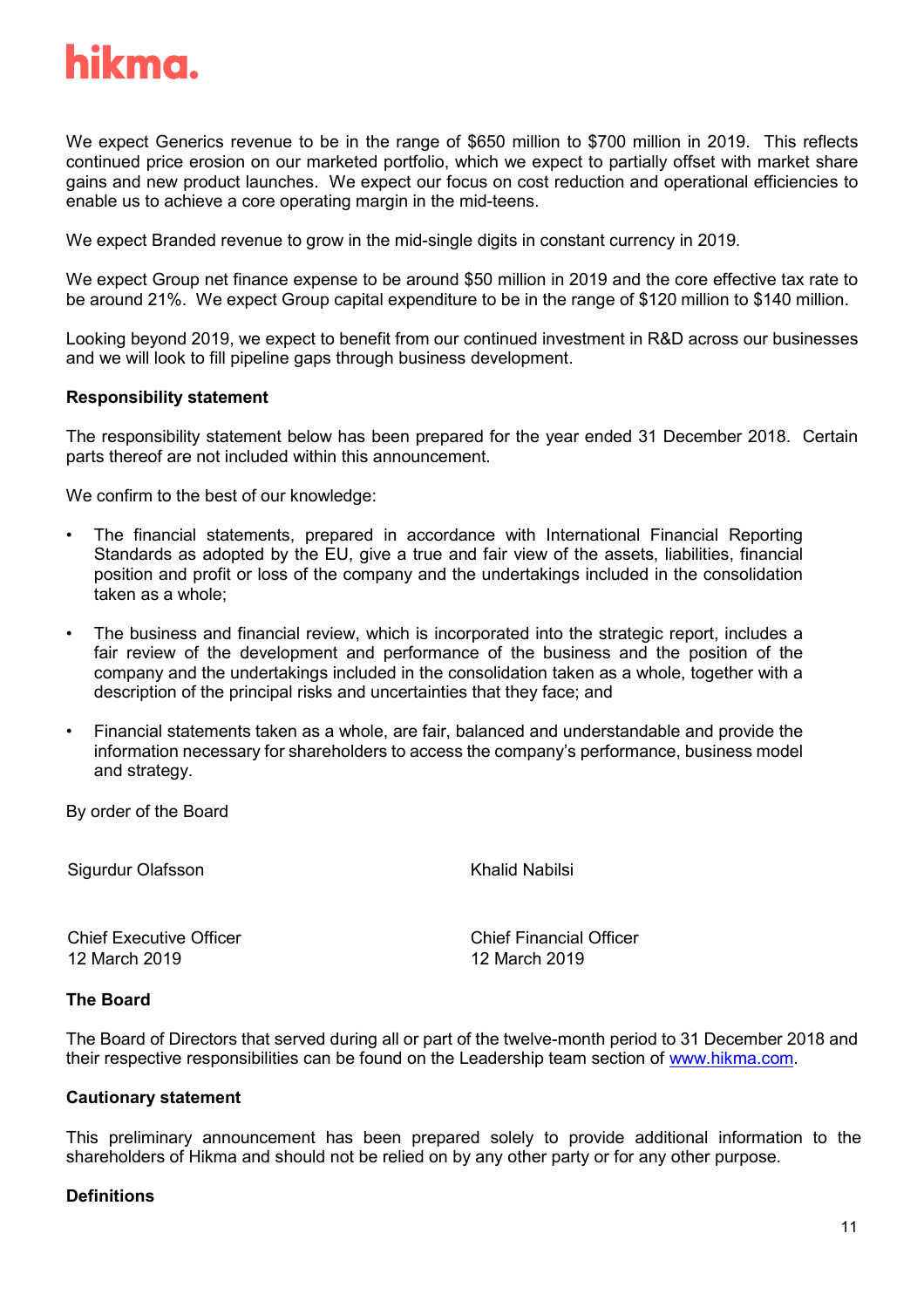

We use a number of non-IFRS measures to report and monitor the performance of our business. Management uses these adjusted numbers internally to measure our progress and for setting performance targets. We also present these numbers, alongside our reported results, to external audiences to help them understand the underlying performance of our business. Our core numbers may be calculated differently to other companies.

Adjusted measures are not substitutable for IFRS results and should not be considered superior to results presented in accordance with IFRS.

### *Core results*

Reported results represent the Group's overall performance. However, these results can include one-off or non-cash items that mask the underlying performance of the Group. To provide a more complete picture of the Group's performance to external audiences, we provide, alongside our reported results, core results, which are a non-IFRS measure. Our core results exclude the exceptional items and other adjustments set out in note 5.

# *Constant currency*

As the majority of our business is conducted in the US, we present our results in US dollars. For both our Branded and Injectable businesses, a proportion of their sales are denominated in a currency other than the US dollar. In order to illustrate the underlying performance of these businesses, we include information on our results in constant currency.

Constant currency numbers in 2018 represent reported 2018 numbers re-stated using average exchange rates in 2017, excluding price increases in the business which resulted from the devaluation of currencies.

### *EBITDA*

EBITDA is earnings before interest, tax, depreciation, amortisation and impairment charges.

| <b>EBITDA</b>                             |      |       |
|-------------------------------------------|------|-------|
| \$ million                                | 2018 | 2017  |
| <b>Reported operating profit</b>          | 371  | (747) |
| Depreciation, amortisation and impairment | 121  | 1,235 |
| <b>Reported EBITDA</b>                    | 492  | 488   |
| Research and development costs            | 29   |       |
| Contingent consideration gains            |      | (29)  |
| Acquisition, integration and other costs  | 28   | 9     |
| <b>Core EBITDA</b>                        | 549  | 468   |

### *Working capital days*

We believe Group working capital days provides a useful measure of the Group's working capital management and liquidity. Group working capital days are calculated as Group receivable days plus Group inventory days, less Group payable days. Group receivable days are calculated as Group trade receivables x 365, divided by trailing 12 months Group revenue.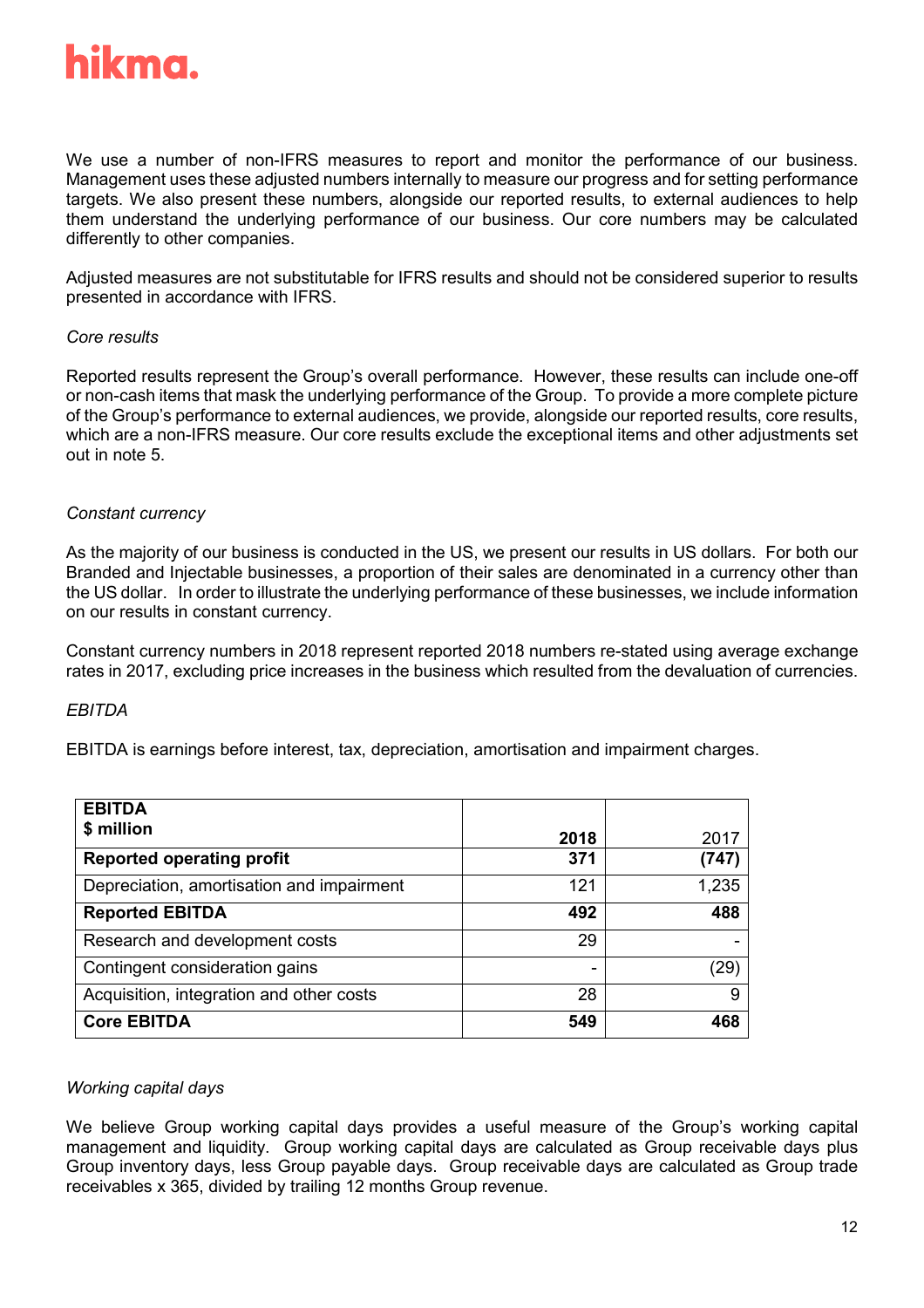

# *Group net debt*

We believe Group net debt is a useful measure of the strength of the Group's financing position. Group net debt is calculated as Group total debt less Group total cash. Group total debt excludes codevelopment agreements and contingent liabilities.

| Group net debt                          |               |        |
|-----------------------------------------|---------------|--------|
| \$ million                              | <b>Dec-18</b> | Dec-17 |
| Bank overdrafts and loans <sup>11</sup> | (75)          | (87)   |
| Long-term financial debts               | (539)         | (670)  |
| Obligations under finance leases        | (23)          | (20)   |
| <b>Total debt</b>                       | (637)         | (777)  |
| Cash and cash equivalents               | 276           | 231    |
| Net debt                                | (361)         | (546)  |

# **Forward looking statements**

This announcement contains certain statements which are, or may be deemed to be, "forward looking statements" which are prospective in nature with respect to Hikma's expectations and plans, strategy, management objectives, future developments and performance, costs, revenues and other trend information. All statements other than statements of historical fact may be forward-looking statements. Often, but not always, forward-looking statements can be identified by the use of forward looking words such as "intends", "believes", "anticipates", "expects", "estimates", "forecasts", "targets", "aims", "budget", "scheduled" or words or terms of similar substance or the negative thereof, as well as variations of such words and phrases or statements that certain actions, events or results "may", "could", "should", "would", "might" or "will" be taken, occur or be achieved.

By their nature, forward looking statements are based on current expectations and projections about future events and are therefore subject to assumptions, risks and uncertainties that are beyond Hikma's ability to control or estimate precisely and which could cause actual results or events to differ materially from those expressed or implied by the forward looking statements. Where included, such statements have been made by or on behalf of Hikma in good faith based upon the knowledge and information available to the Directors on the date of this announcement. Accordingly, no assurance can be given that any particular expectation will be met and Hikma's shareholders are cautioned not to place undue reliance on the forward-looking statements. Forward looking statements contained in this announcement regarding past trends or activities should not be taken as a representation that such trends or activities will continue in the future.

Other than in accordance with its legal or regulatory obligations (including under the Market Abuse Regulation ((EU) No. 596/2014) and the UK Listing Rules and the Disclosure Guidance and Transparency Rules of the Financial Conduct Authority), Hikma does not undertake to update the forward looking statements contained in this announcement to reflect any changes in events, conditions or circumstances on which any such statement is based or to correct any inaccuracies which may become apparent in such forward looking statements. Except as expressly provided in this announcement, no forward looking or other statements have been reviewed by the auditors of Hikma. All subsequent oral or written forward looking statements attributable to Hikma or any of its members, directors, officers or employees or any person acting on their behalf are expressly qualified in their entirety by the cautionary statement above.

<span id="page-12-0"></span><sup>&</sup>lt;sup>11</sup> Includes obligations under finance leases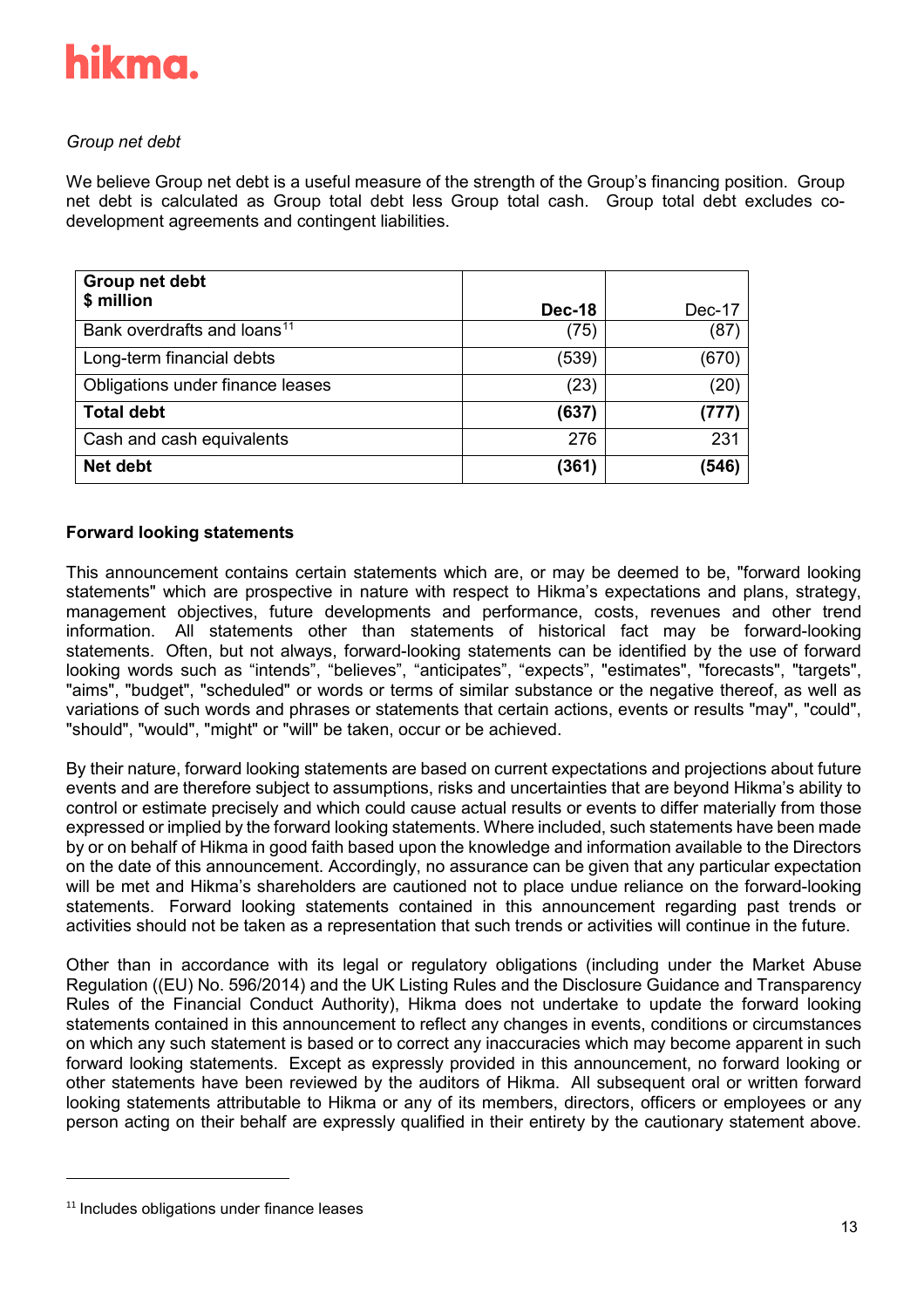Past share performance cannot be relied on as a guide to future performance. Nothing in this announcement should be construed as a profit forecast.

Neither the content of Hikma's website nor any other website accessible by hyperlinks from Hikma's website are incorporated in, or form part of, this announcement.

# **Principal risks and uncertainties**

The Group faces risks from a range of sources that could have a material impact on our financial commitments and ability to trade in the future. The principal risks are determined via robust assessment considering our risk context by the Board of Directors with input from executive management. The principal risks facing the company have not materially changed over the year and they are set out in the 2018 annual report on pages 60-62. The Board recognises that certain risk factors that influence the principal risks are outside of the control of management. The Board is satisfied that these risks are being managed appropriately and consistently with the target risk appetite. The set of principal risks should not be considered as an exhaustive list of all the risks the Group faces.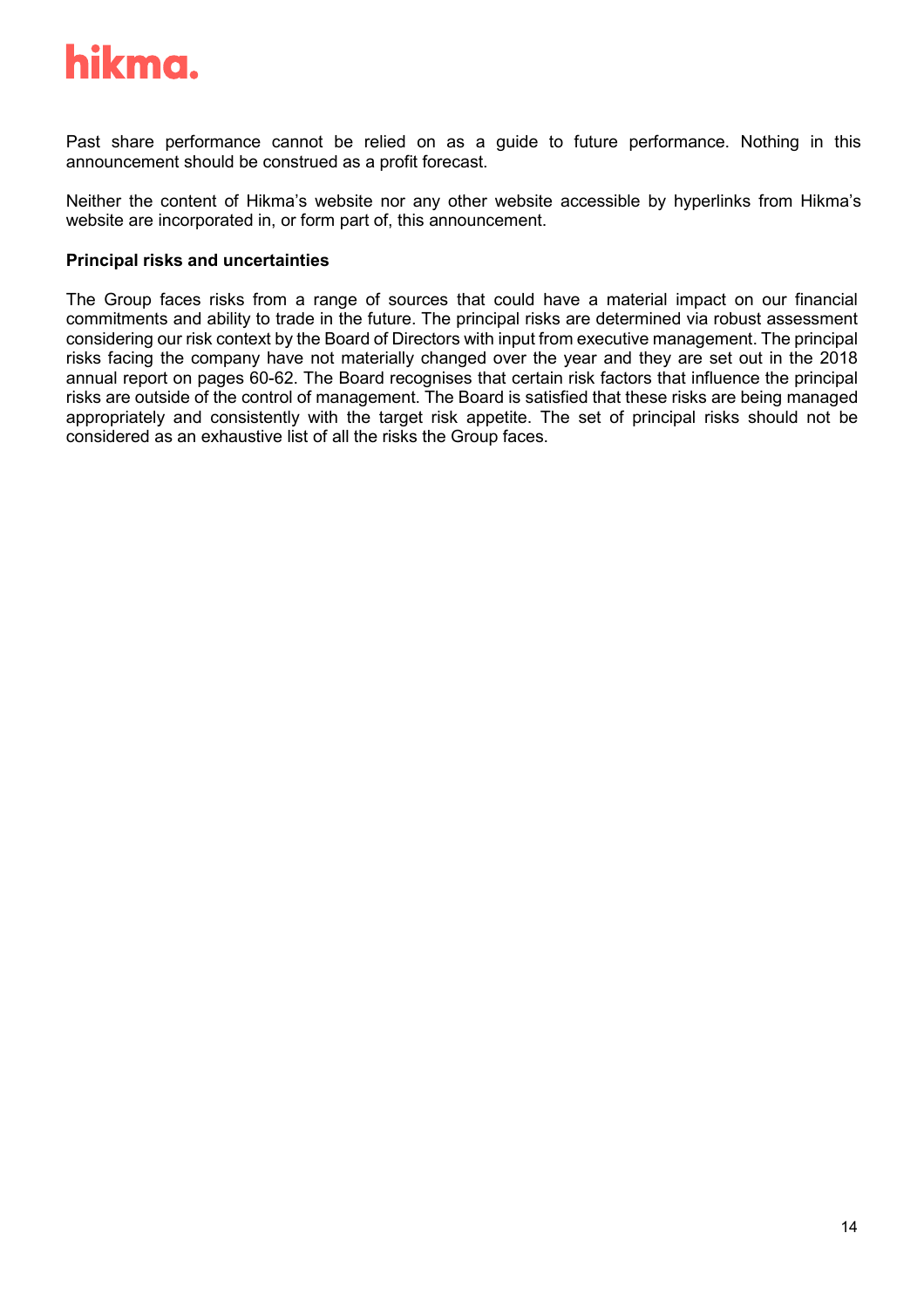# Hikma Pharmaceuticals PLC Consolidated income statement

|                                                            | 2018    | 2018<br><b>Exceptional</b><br>items and<br>other | 2018     | 2017           | 2017<br><b>Exceptional</b><br>items and<br>other | 2017     |
|------------------------------------------------------------|---------|--------------------------------------------------|----------|----------------|--------------------------------------------------|----------|
|                                                            | Core    | adjustments                                      | Reported | Core           | adjustments                                      | Reported |
|                                                            | results | (note 5)                                         | results  | results        | (note 5)                                         | results  |
| <b>Note</b>                                                | \$m\$   | \$m\$                                            | \$m      | \$m            | \$m                                              | \$m      |
| Revenue<br>3                                               | 2,076   | (6)                                              | 2,070    | 1,936          |                                                  | 1,936    |
| Cost of sales                                              | (1,004) | (16)                                             | (1,020)  | (963)          | (6)                                              | (969)    |
| Gross profit                                               | 1,072   | (22)                                             | 1,050    | 973            | (6)                                              | 967      |
| Sales and marketing expenses<br>General and administrative | (191)   | (33)                                             | (224)    | (188)          | (48)                                             | (236)    |
| expenses<br>Net impairment reversals on                    | (246)   |                                                  | (246)    | (238)          | (1)                                              | (239)    |
| financial assets<br>Research and development               | 11      |                                                  | 11       |                |                                                  |          |
| expenses                                                   | (118)   | (29)                                             | (147)    | (115)          | (6)                                              | (121)    |
| Other operating expenses (net)                             | (68)    | (5)                                              | (73)     | (46)           | (1,072)                                          | (1, 118) |
| Total operating expenses                                   | (612)   | (67)                                             | (679)    | (587)          | (1, 127)                                         | (1,714)  |
| Operating profit/(loss)<br>4                               | 460     | (89)                                             | 371      | 386            | (1, 133)                                         | (747)    |
| Finance income                                             | 3       |                                                  | 3        | 2              | 93                                               | 95       |
| Finance expense                                            | (54)    | (26)                                             | (80)     | (60)           | (26)                                             | (86)     |
| Loss from investment at fair<br>value                      | (1)     |                                                  | (1)      |                |                                                  |          |
| Profit/(loss) before tax                                   | 408     | (115)                                            | 293      | 328            | (1,066)                                          | (738)    |
| 6<br>Tax                                                   | (73)    | 65                                               | (8)      | (72)           | (29)                                             | (101)    |
| Profit/(loss) for the year                                 | 335     | (50)                                             | 285      | 256            | (1,095)                                          | (839)    |
| Attributable to:                                           |         |                                                  |          |                |                                                  |          |
| Non-controlling interests                                  | 3       |                                                  | 3        | $\overline{4}$ |                                                  | 4        |
| Equity holders of the parent                               | 332     | (50)                                             | 282      | 252            | (1,095)                                          | (843)    |
|                                                            | 335     | (50)                                             | 285      | 256            | (1,095)                                          | (839)    |
| Earnings/(loss) per share<br>8<br>(cents)                  |         |                                                  |          |                |                                                  |          |
| <b>Basic</b>                                               | 137.8   |                                                  | 117.0    | 105.0          |                                                  | (351.3)  |
| <b>Diluted</b>                                             | 137.2   |                                                  | 116.5    | 104.6          |                                                  | (349.8)  |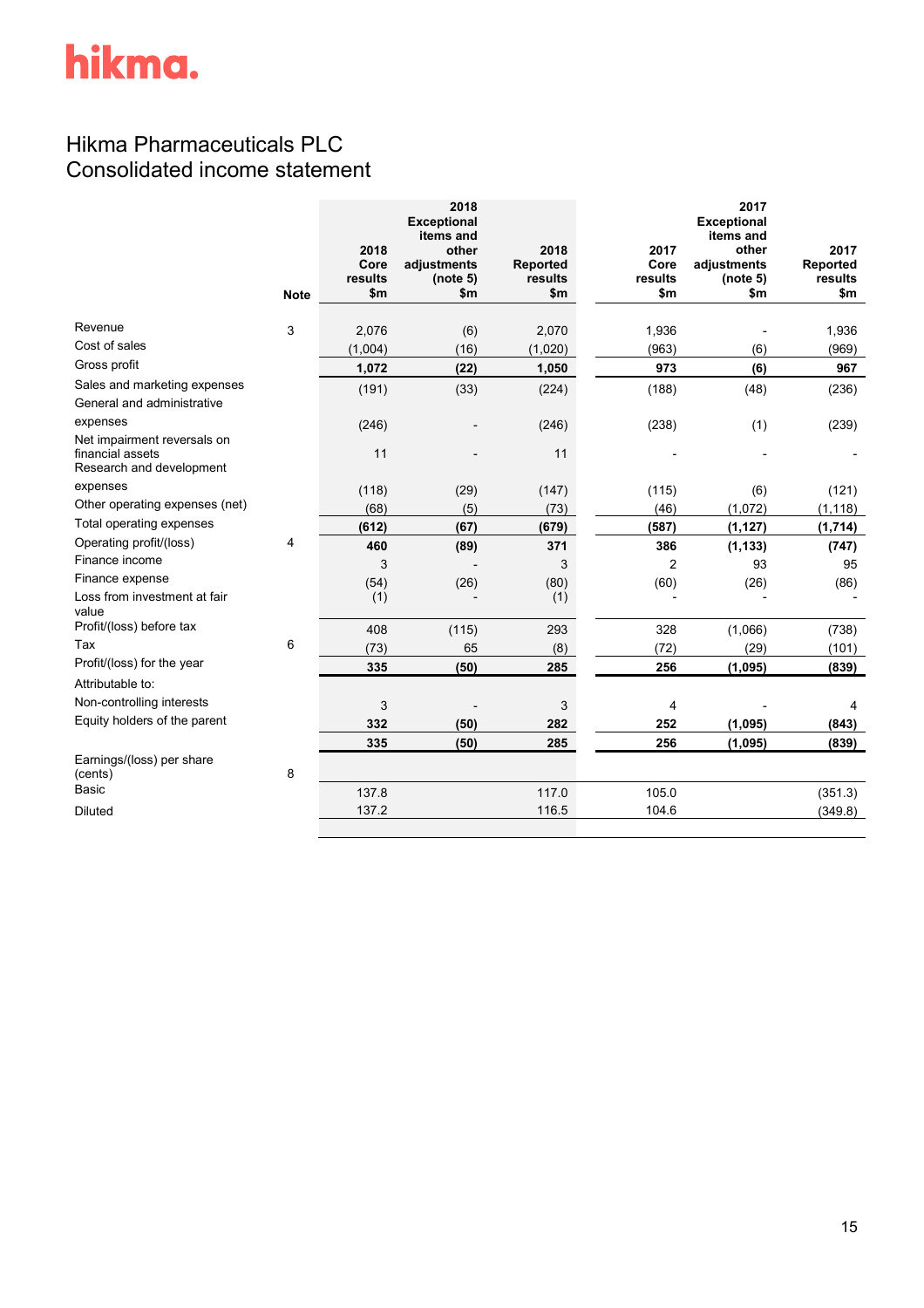# Hikma Pharmaceuticals PLC Consolidated statement of comprehensive income

|                                                                                                                                                                           | <b>Note</b> | 2018<br>Core<br>results<br>\$m | 2018<br><b>Exceptional</b><br>items and<br>other<br>adjustments<br>(note 5)<br>\$m | 2018<br>Reported<br>results<br>\$m | 2017<br>Core<br>results<br>\$m | 2017<br><b>Exceptional</b><br>items and<br>other<br>adjustments<br>(note 5)<br>\$m | 2017<br>Reported<br>results<br>\$m |
|---------------------------------------------------------------------------------------------------------------------------------------------------------------------------|-------------|--------------------------------|------------------------------------------------------------------------------------|------------------------------------|--------------------------------|------------------------------------------------------------------------------------|------------------------------------|
| Profit/(loss) for the year<br>Other comprehensive income/(loss)<br>Items that may be reclassified<br>subsequently to the consolidated income<br>statement.<br>net of tax: |             | 335                            | (50)                                                                               | 285                                | 256                            | (1,095)                                                                            | (839)                              |
| Currency translation (loss)/gain<br>Items that will not be reclassified<br>subsequently to the consolidated income<br>statement.<br>net of tax:                           |             | (29)                           |                                                                                    | (29)                               | 20                             |                                                                                    | 20                                 |
| Change in fair value of                                                                                                                                                   |             |                                |                                                                                    |                                    |                                |                                                                                    |                                    |
| available-for-sale financial assets <sup>1</sup><br>Change in the fair value of equity                                                                                    | 13          |                                |                                                                                    |                                    | $\overline{2}$                 |                                                                                    | 2                                  |
| investments <sup>2</sup>                                                                                                                                                  |             | 7                              |                                                                                    | 7                                  |                                |                                                                                    |                                    |
| Total comprehensive income/(loss) for<br>the year                                                                                                                         |             | 313                            | (50)                                                                               | 263                                | 278                            | (1,095)                                                                            | (817)                              |
| Attributable to:                                                                                                                                                          |             |                                |                                                                                    |                                    |                                |                                                                                    |                                    |
| Non-controlling interests                                                                                                                                                 |             | 1                              |                                                                                    | 1                                  | 3                              |                                                                                    | 3                                  |
| Equity holders of the parent                                                                                                                                              |             | 312                            | (50)                                                                               | 262                                | 275                            | (1,095)                                                                            | (820)                              |
|                                                                                                                                                                           |             | 313                            | (50)                                                                               | 263                                | 278                            | (1,095)                                                                            | (817)                              |

1. This investment was previously designated as available-for-sale financial assets, upon transition to IFRS 9 it has been re-categorised as Investments measured at fair value through profit or loss (FVTPL).

2. This investment was previously classified as available-for-sale and stated at cost (under IAS 39 cost exemption), upon transition to IFRS 9 it has been recategorised as Investments measured at fair value through other comprehensive income (FVTOCI).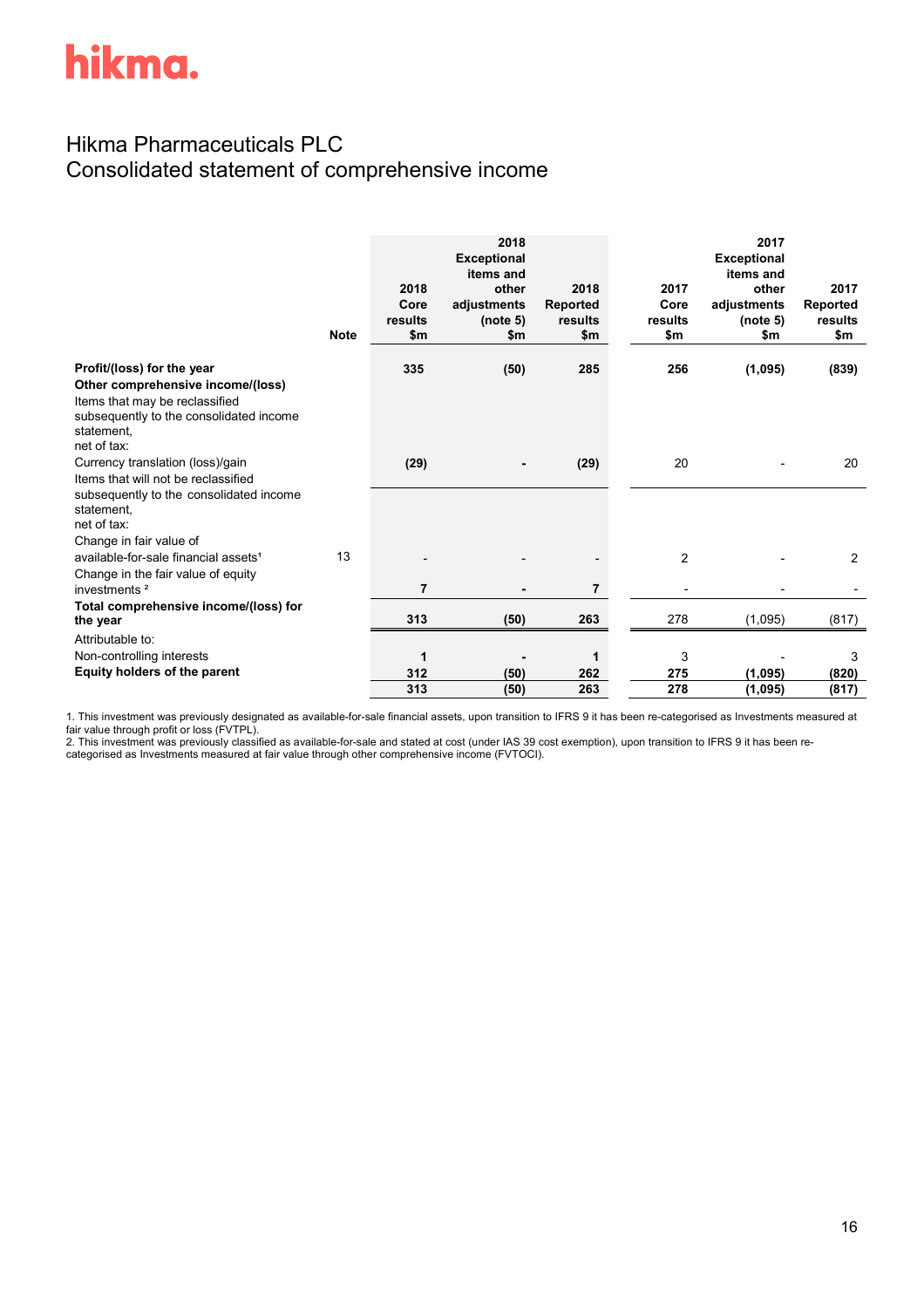# Hikma Pharmaceuticals PLC Consolidated balance sheet

|                                                     |             | 2018  | 2017  |
|-----------------------------------------------------|-------------|-------|-------|
|                                                     | <b>Note</b> | \$m   | \$m   |
|                                                     |             |       |       |
| <b>Non-current assets</b>                           |             |       |       |
| Goodwill                                            | 9           | 279   | 282   |
| Other Intangible assets                             | 9           | 487   | 503   |
| Property, plant and equipment                       | 10          | 870   | 828   |
| Investment in associates and joint ventures         |             | 11    | 6     |
| Deferred tax assets                                 |             | 125   | 135   |
| Financial and other non-current assets              |             | 57    | 60    |
|                                                     |             | 1,829 | 1,814 |
| <b>Current assets</b>                               |             |       |       |
| Inventories                                         | 11          | 528   | 488   |
| Income tax receivable                               |             | 74    | 53    |
| Trade and other receivables                         | 12          | 731   | 707   |
| Collateralised and restricted cash                  |             |       | 4     |
| Cash and cash equivalents                           |             | 276   | 227   |
| Other current assets                                | 13          | 59    | 95    |
|                                                     |             | 1,668 | 1,574 |
| <b>Total assets</b>                                 |             | 3,497 | 3,388 |
| <b>Current liabilities</b>                          |             |       |       |
| Bank overdrafts and loans                           | 16          | 74    | 86    |
| Trade and other payables                            | 14          | 465   | 365   |
| Income tax provision                                |             | 68    | 82    |
| Other provisions                                    |             | 23    | 26    |
| Other current liabilities                           | 15          | 263   | 238   |
|                                                     |             | 893   | 797   |
| <b>Net current assets</b>                           |             | 775   | 777   |
| <b>Non-current liabilities</b>                      |             |       |       |
| Long-term financial debts                           | 17          | 539   | 670   |
| Obligations under finance leases                    |             | 23    | 20    |
| Deferred tax liabilities                            |             | 16    | 49    |
| Other non-current liabilities                       | 18          | 329   | 324   |
|                                                     |             | 907   | 1,063 |
| <b>Total liabilities</b>                            |             | 1,800 | 1,860 |
| <b>Net assets</b>                                   |             | 1,697 | 1,528 |
| <b>Equity</b>                                       |             |       |       |
| Share capital                                       |             | 40    | 40    |
| Share premium                                       |             | 282   | 282   |
| Other reserves                                      |             | (217) | (190) |
| Retained earnings                                   |             | 1,580 | 1,382 |
| Equity attributable to equity holders of the parent |             | 1,685 | 1,514 |
| Non-controlling interests                           |             | 12    | 14    |
| <b>Total equity</b>                                 |             | 1,697 | 1,528 |
|                                                     |             |       |       |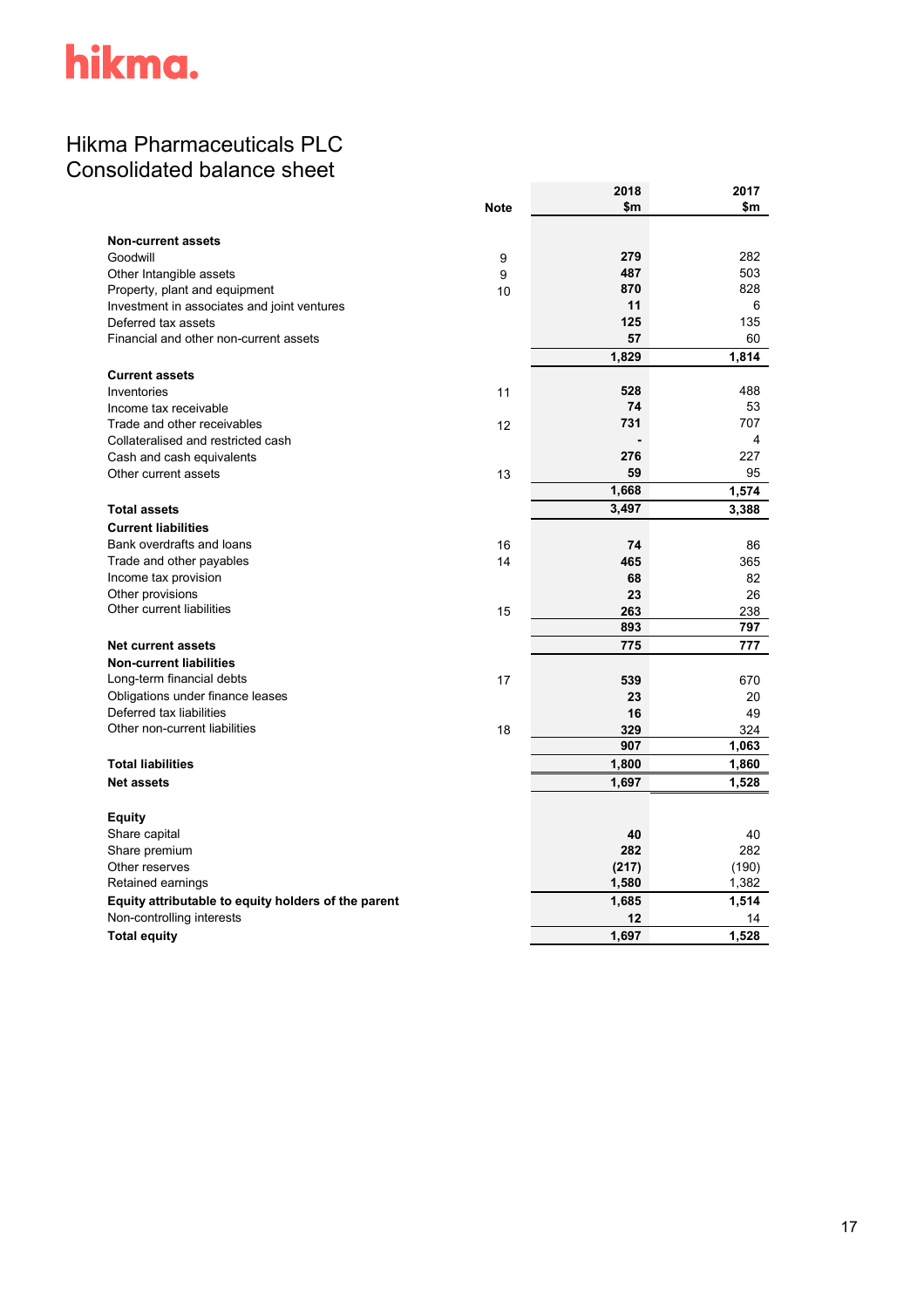# Hikma Pharmaceuticals PLC Consolidated statement of changes in equity

|                                       | Merger and<br>revaluation<br>reserves<br>\$m | <b>Translation</b><br>reserve<br>\$m | Own<br>shares<br>\$m | <b>Total</b><br>other<br>reserves<br>\$m | Retained<br>earnings<br>\$m | Share<br>capital<br>\$m | <b>Share</b><br>premium<br>\$m | Equity<br>attributable<br>to equity<br>shareholders<br>of the parent<br>\$m | Non-<br>controlling<br>interests<br>\$m | <b>Total</b><br>equity<br>\$m |
|---------------------------------------|----------------------------------------------|--------------------------------------|----------------------|------------------------------------------|-----------------------------|-------------------------|--------------------------------|-----------------------------------------------------------------------------|-----------------------------------------|-------------------------------|
| <b>Balance at 1 January</b>           |                                              |                                      |                      |                                          |                             |                         |                                |                                                                             |                                         |                               |
| 2017                                  | 1,077                                        | (248)                                | (1)                  | 828                                      | 1,246                       | 40                      | 282                            | 2,396                                                                       | 15                                      | 2,411                         |
| Loss for the year <sup>1</sup>        | (1,039)                                      |                                      |                      | (1,039)                                  | 196                         |                         |                                | (843)                                                                       | 4                                       | (839)                         |
| Change in fair value of               |                                              |                                      |                      |                                          |                             |                         |                                |                                                                             |                                         |                               |
| available-for-sale financial          |                                              |                                      |                      |                                          |                             |                         |                                |                                                                             |                                         |                               |
| assets <sup>2</sup> (note 13)         |                                              |                                      |                      |                                          | 1                           |                         |                                | $\mathbf{1}$                                                                |                                         | 1                             |
| Currency translation                  |                                              |                                      |                      |                                          |                             |                         |                                |                                                                             |                                         |                               |
| gain/(loss)                           |                                              | 21                                   |                      | 21                                       | L.                          |                         |                                | 21                                                                          | (1)                                     | 20                            |
| <b>Total comprehensive</b>            |                                              |                                      |                      |                                          |                             |                         |                                |                                                                             |                                         |                               |
| (loss)/income for the                 |                                              |                                      |                      |                                          |                             |                         |                                |                                                                             |                                         |                               |
| year                                  | (1,039)                                      | 21                                   |                      | (1,018)                                  | 197                         |                         |                                | (821)                                                                       | 3                                       | (818)                         |
| Cost of equity-settled                |                                              |                                      |                      |                                          |                             |                         |                                |                                                                             |                                         |                               |
| employee share scheme                 |                                              |                                      |                      |                                          | 22                          |                         |                                | 22                                                                          |                                         | 22                            |
| Dividends on ordinary                 |                                              |                                      |                      |                                          |                             |                         |                                |                                                                             |                                         |                               |
| Shares (note 7)                       |                                              |                                      |                      |                                          | (79)                        |                         |                                | (79)                                                                        | (2)                                     | (81)                          |
| Adjustment arising from               |                                              |                                      |                      |                                          |                             |                         |                                |                                                                             |                                         |                               |
| change in                             |                                              |                                      |                      |                                          |                             |                         |                                |                                                                             |                                         |                               |
| non-controlling interests             |                                              |                                      |                      |                                          | (4)                         |                         |                                | (4)                                                                         | (2)                                     | (6)                           |
| <b>Total transactions with</b>        |                                              |                                      |                      |                                          |                             |                         |                                |                                                                             |                                         |                               |
| owners, recognised                    |                                              |                                      |                      |                                          |                             |                         |                                |                                                                             |                                         |                               |
| directly in equity                    |                                              |                                      |                      |                                          |                             |                         |                                |                                                                             |                                         |                               |
| <b>Balance at 31 December</b>         |                                              |                                      |                      |                                          |                             |                         |                                |                                                                             |                                         |                               |
| 2017 and 1 January 2018               |                                              |                                      |                      |                                          |                             |                         |                                |                                                                             |                                         |                               |
| as previously reported                | 38                                           | (227)                                | (1)                  | (190)                                    | 1,382                       | 40                      | 282                            | 1,514                                                                       | 14                                      | 1,528                         |
| Impact of IFRS 93                     | $\overline{a}$                               |                                      |                      |                                          | (3)                         | $\overline{a}$          |                                | (3)                                                                         | $\overline{a}$                          | (3)                           |
| Impact of IFRS 153                    | Ĭ.                                           |                                      |                      |                                          | (25)                        | $\overline{a}$          |                                | (25)                                                                        | ÷,                                      | (25)                          |
| <b>Balance at 1 January</b>           |                                              |                                      |                      |                                          |                             |                         |                                |                                                                             |                                         |                               |
| 2018 as adjusted                      | 38                                           | (227)                                | (1)                  | (190)                                    | 1,354                       | 40                      | 282                            | 1,486                                                                       | 14                                      | 1,500                         |
| Profit for the year                   |                                              |                                      |                      |                                          | 282                         | $\overline{a}$          |                                | 282                                                                         | 3                                       | 285                           |
| Change in the fair value              |                                              |                                      |                      |                                          |                             |                         |                                |                                                                             |                                         |                               |
| of equity investments at              |                                              |                                      |                      |                                          |                             |                         |                                |                                                                             |                                         |                               |
| fair value through other              |                                              |                                      |                      |                                          |                             |                         |                                |                                                                             |                                         |                               |
| comprehensive income 4                |                                              |                                      |                      |                                          | $\overline{7}$              |                         |                                | $\overline{7}$                                                              |                                         | $\overline{\mathbf{r}}$       |
| Currency translation loss             | $\overline{a}$                               | (27)                                 |                      | (27)                                     | $\overline{a}$              |                         |                                | (27)                                                                        | (2)                                     | (29)                          |
| <b>Total comprehensive</b>            |                                              |                                      |                      |                                          |                             |                         |                                |                                                                             |                                         |                               |
| income/(loss) for the                 |                                              |                                      |                      |                                          |                             |                         |                                |                                                                             |                                         |                               |
| year                                  |                                              | (27)                                 |                      | (27)                                     | 289                         |                         |                                | 262                                                                         | 1                                       | 263                           |
| <b>Total transactions with</b>        |                                              |                                      |                      |                                          |                             |                         |                                |                                                                             |                                         |                               |
| owners, recognised                    |                                              |                                      |                      |                                          |                             |                         |                                |                                                                             |                                         |                               |
| directly in equity                    |                                              |                                      |                      |                                          |                             |                         |                                |                                                                             |                                         |                               |
| Cost of equity-settled                |                                              |                                      |                      |                                          |                             |                         |                                |                                                                             |                                         |                               |
| employee share scheme                 |                                              |                                      |                      |                                          | 21                          |                         |                                | 21                                                                          |                                         | 21                            |
| Dividends on ordinary                 |                                              |                                      |                      |                                          |                             |                         |                                |                                                                             |                                         |                               |
| Shares (note 7)                       |                                              |                                      |                      |                                          | (84)                        |                         |                                | (84)                                                                        | (3)                                     | (87)                          |
| <b>Balance at 31 December</b><br>2018 |                                              |                                      |                      |                                          |                             |                         |                                |                                                                             |                                         |                               |
|                                       | 38                                           | (254)                                | (1)                  | (217)                                    | 1,580                       | 40                      | 282                            | 1,685                                                                       | 12                                      | 1,697                         |

1. In 2017 a loss of \$1,039 million have been allocated from retained earnings to the merger and revaluation reserves in relation to the Columbus business impairment. (note 5, 9 and 10)

2.This investment was previously designated as available-for-sale financial assets, upon transition to IFRS 9 it has been re-categorised as FVTPL

3.The Group adopted IFRS 9 and IFRS 15 from 1 January 2018. (note 1,3 and 15)

4.This investment was previously classified as available-for-sale and stated at cost (under IAS 39 cost exemption), upon transition to IFRS 9 it has been recategorised as Investments at FVTOCI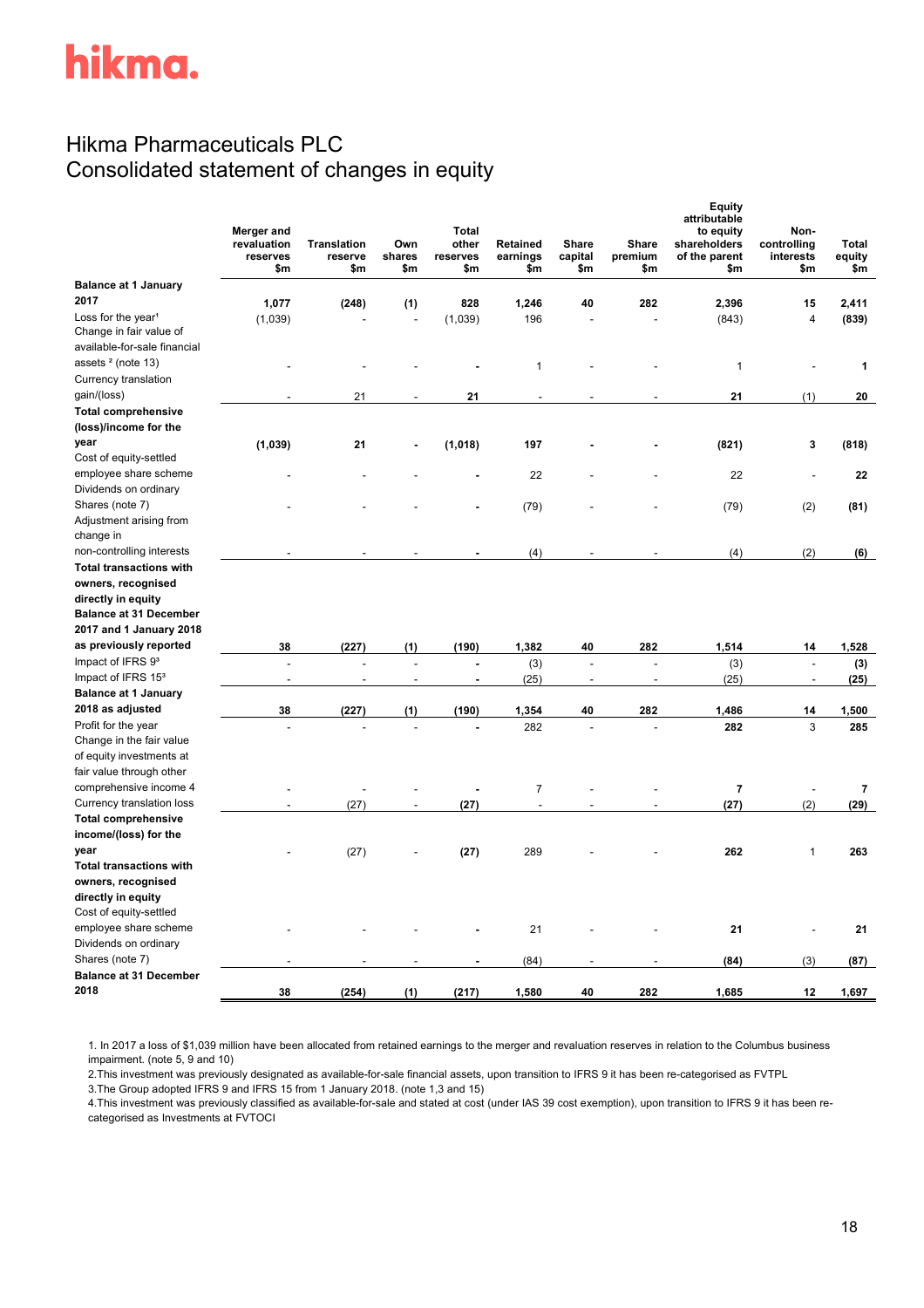# Hikma Pharmaceuticals PLC Consolidated cash flow statement

|                                                                                   |      | 2018  | 2017  |
|-----------------------------------------------------------------------------------|------|-------|-------|
|                                                                                   | Note | \$m   | \$m   |
| Cash flows from operating activities                                              |      |       |       |
| Cash generated from operations                                                    | 20   | 493   | 546   |
| Income taxes paid                                                                 |      | (63)  | (103) |
| Net cash inflow from operating activities                                         |      | 430   | 443   |
| Cash flow from investing activities                                               |      |       |       |
| Purchases of property, plant and equipment                                        |      | (107) | (107) |
| Proceeds from disposal of property, plant and equipment                           |      | 13    | 4     |
| Purchase of intangible assets                                                     |      | (32)  | (44)  |
| Cash (paid)/received from investment in joint ventures                            |      | (4)   | 2     |
| Investment in financial and other non-current assets, net                         |      | 4     | (2)   |
| Investments at fair value through other comprehensive income (2017: available for |      |       |       |
| sale investment)                                                                  |      | (4)   | (8)   |
| Acquisition of business undertakings net of cash acquired                         |      | 1     | 3     |
| Contingent consideration adjustment                                               |      | 30    |       |
| Finance income                                                                    |      | 3     | 1     |
| Net cash outflow from investing activities                                        |      | (96)  | (151) |
| Cash flow from financing activities                                               |      |       |       |
| Decrease in collateralised and restricted cash                                    |      | 3     | 3     |
| Proceeds from issue of long-term financial debts <sup>1</sup>                     |      | 93    | 349   |
| Repayment of long-term financial debts <sup>1</sup>                               |      | (224) | (401) |
| Proceeds from short-term borrowings <sup>2</sup>                                  |      | 138   | 323   |
| Repayment of short-term borrowings <sup>2</sup>                                   |      | (148) | (349) |
| Dividends paid                                                                    |      | (84)  | (79)  |
| Dividends paid to non-controlling shareholders of subsidiaries                    |      | (3)   | (2)   |
| Interest paid                                                                     |      | (51)  | (57)  |
| Purchase of non-controlling interest in subsidiary                                |      |       | (6)   |
| Payment from co-development and earnout payment agreement, net                    |      | (2)   | (1)   |
| Net cash outflow from financing activities                                        |      | (278) | (220) |
| Net increase in cash and cash equivalents                                         |      | 56    | 72    |
| Cash and cash equivalents at beginning of year                                    |      | 227   | 155   |
| Foreign exchange translation movements                                            |      | (7)   |       |
| Cash and cash equivalents at end of year                                          |      | 276   | 227   |
|                                                                                   |      |       |       |

1.These cash flows relate to long-term financial debts (note 17) and the movements above reconcile to the movement per the note. In the prior year, the movement reconciled to the note after including a non-cash movement of \$1 million in respect of unfavourable translation differences.

2.These cash flows relate to bank overdraft and loans (note 16) and the movements above reconcile to the movement per the note after including a non-cash movement of \$2 million (2017: \$5 million) in respect of favourable translation differences.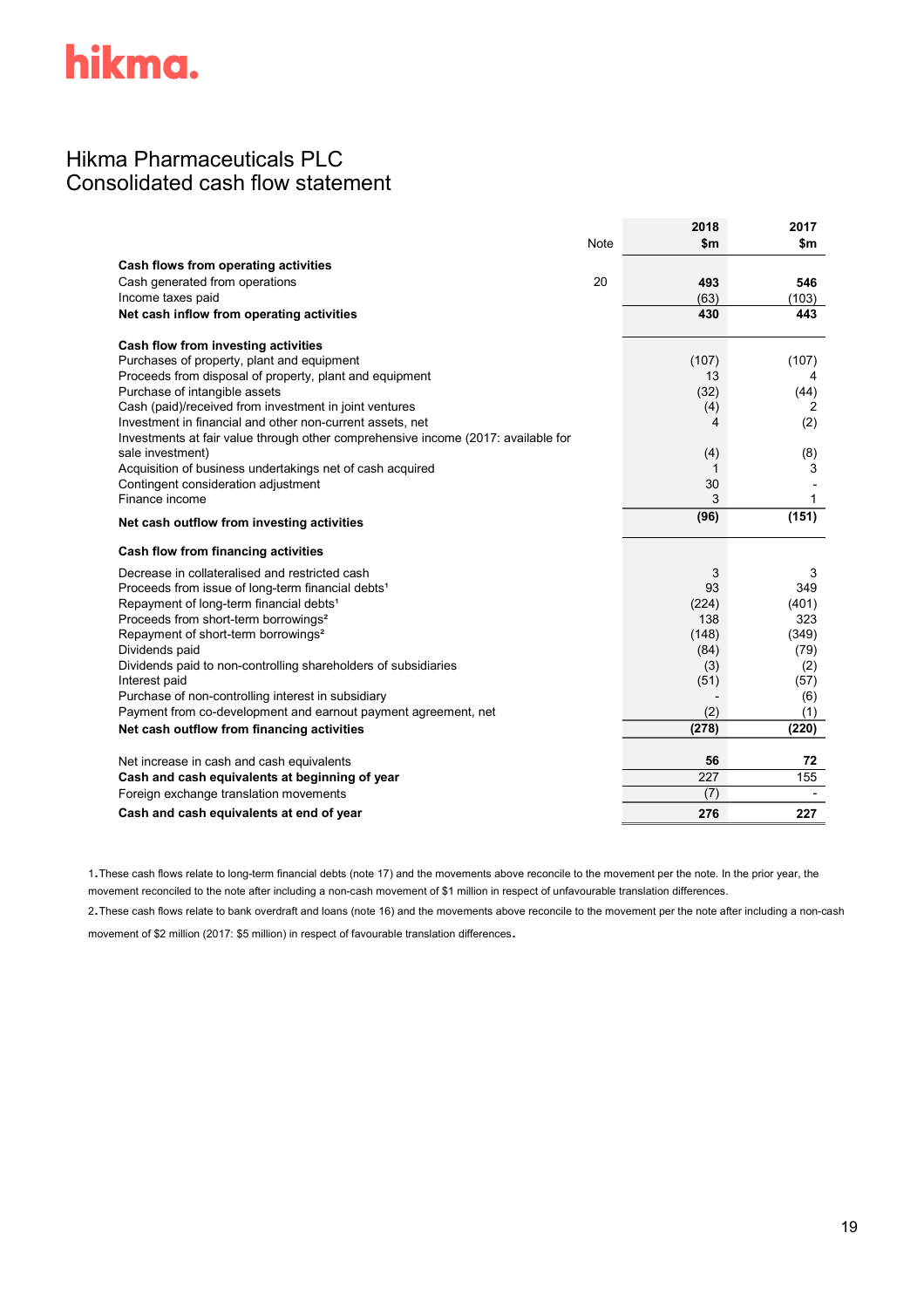

# Hikma Pharmaceuticals PLC Notes to the consolidated financial statements

# **1. Accounting policies**

### **General information**

Hikma Pharmaceuticals PLC is a public limited liability company incorporated and domiciled in England and Wales under the Companies Act 2006.

The Group's principal activities are the development, manufacture, and marketing of a broad range of branded and non-branded generic pharmaceuticals products across the US, the Middle East and North Africa (MENA) and Europe. Hikma is also a leading licensing partner in MENA.

#### **Basis of preparation**

The Group consolidated financial statements are prepared in accordance with:

i) EU endorsed International Financial Reporting Standards (IFRS) and interpretations of the International Financial Reporting Standards Interpretations Committee and those parts of the Companies Act 2006 as applicable to companies using IFRS.

(ii) International Financial Reporting Standards as issued by the International Accounting Standards Board (IASB).

The consolidated financial statements have been prepared under the historical cost convention, except for the revaluation to fair value of certain financial assets and liabilities.

The accounting policies included in this note have been applied consistently other than where new policies have been adopted.

The Group's previously published consolidated financial statements were also prepared in accordance with IFRSs issued by the IASB and also in accordance with IFRSs adopted for use in the European Union.

The presentation and functional currency of the Group is the US dollar as the majority of the Group's business is conducted in US dollars.

#### **Adoption of new and revised standards**

The following new and revised standards and interpretations have been adopted in the current year. Several other amendments and interpretations apply for the first time in 2018, but do not have an impact on the consolidated financial statements of the Group, but may impact the accounting for future transactions and arrangements.

| IFRS 9               | <b>Financial Instruments</b>          |
|----------------------|---------------------------------------|
| IFRS 15              | Revenue from Contracts with Customers |
| IFRS 15 (Amendments) | Revenue from Contracts with Customers |

The following standards and interpretations have not been applied in these consolidated financial statements because while in issue, these are not yet effective:

| л.          | ວອວ                                                       |
|-------------|-----------------------------------------------------------|
|             |                                                           |
| $\sim$<br>- | treatments :<br>∽ rtaintyس<br>r income tax<br>Unc<br>over |

#### **IFRS 15**

IFRS 15 'Revenue from Contracts with Customers' is effective for accounting periods beginning on or after 1 January 2018 and replaces IAS 18 'revenue'. It provides enhanced detail on the principle of recognising revenue to reflect the transfer of goods and services to customers at a value which the Company expects to be entitled to receive. The standard also updates revenue disclosure requirements.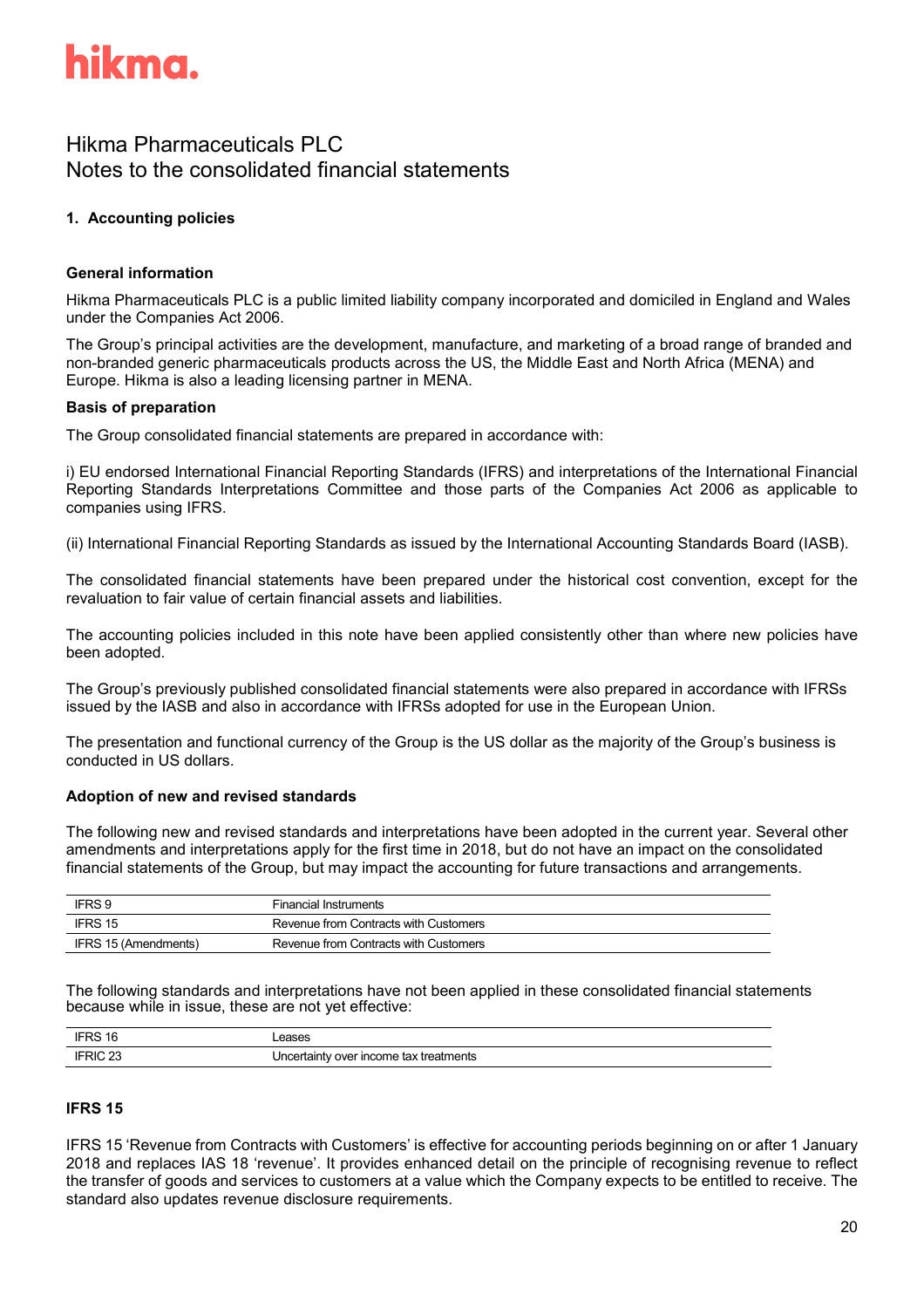

The key revenue recognition policy impacted under IFRS 15 is the accounting of free goods. Previously, free goods were recorded only at cost, within cost of sales and no transaction price was allocated to the free goods revenue. Under IFRS 15 an option to acquire additional goods or services gives rise to a separate performance obligation, if the option provides a material right to the customer that customer would not receive without entering into that contract. The standard requires management to estimate the transaction price to be allocated to the separate performance obligations, to defer revenue and to recognise a contract liability for the performance obligations that will be satisfied in the future. The Group recognises revenue for the option when those future goods or services are transferred to the customer.

The Group has adopted IFRS 15 applying modified retrospective approach on 1 January 2018 with a cumulative adjustment as an increase to other current liabilities of \$27 million (contract liability), reflecting the free goods obligations outstanding as at 1 January 2018, an increase of trade receivables by \$1 million, decrease in the income tax provision by \$1 million and the corresponding net adjustment to decrease retained earnings by \$25 million. There is no restatement to prior periods as permitted in the transition rules for IFRS 15. The impact of IFRS 15 on the consolidated financial statements for 31 December 2018.

#### **IFRS 9**

IFRS 9 'Financial Instruments' replaces IAS 39 'Financial Instruments: Recognition and Measurement' and is effective for annual periods beginning on or after 1 January 2018, bringing aspects of the accounting for financial instruments: classification, measurement and impairment.

(a) Classification and measurement

The principal impact is that the portfolio investments (quoted securities portfolio) previously, designated as available for sale financial assets have been re-categorised on initial application as Investments FVTPL. For further details see note 13, of the consolidated financial statements. The Group recorded the fair value movements for such investments through of the consolidated income statement for the year ended 31 December 2018.

Equity instruments are normally measured at fair value through profit or loss. However, on initial recognition, the Group may make irrevocable election (on instrument-by-instrument basis) to present in other comprehensive income subsequent changes in the fair value of equity instrument not held for trading.

The fair value movements on investments in unlisted equity instrument (i.e. the Group's venture capital investments) are recorded in other comprehensive income. This category only includes equity instruments, which the Group intends to hold for the foreseeable future. The Group has irrevocably elected (on instrument-by-instrument basis) to classify these equity investments as measured at FVTOCI upon transition to IFRS 9.

Previously, the investments in unlisted shares that were not held for trading were stated at cost, less a provision for any impairment loss (under IAS 39 cost exemption). At transition date, the investments in unlisted shares (\$16 million) are re-classed as financial assets measured at FVTOCI.

### (b) Impairment

The adoption of IFRS 9 has changed the Group's accounting for impairment losses for financial assets by replacing IAS 39's incurred loss approach with a forward-looking expected credit loss (ECL) approach. IFRS 9 requires the Group to record an allowance for ECLs for all loans and other debt financial assets not held at FVTPL.

The Group has adopted IFRS 9 retrospectively, but with certain permitted exceptions. As a result, prior year results are also not restated, but a cumulative adjustment as a decrease in trade receivables and a corresponding adjustment to decrease equity at 1 January 2018 by \$3 million.

The adoption of the ECL requirements of IFRS 9 resulted in an increase in impairment allowance of the Group's debt financial assets.

The other changes introduced in IFRS 9 have not had a significant impact on the Group.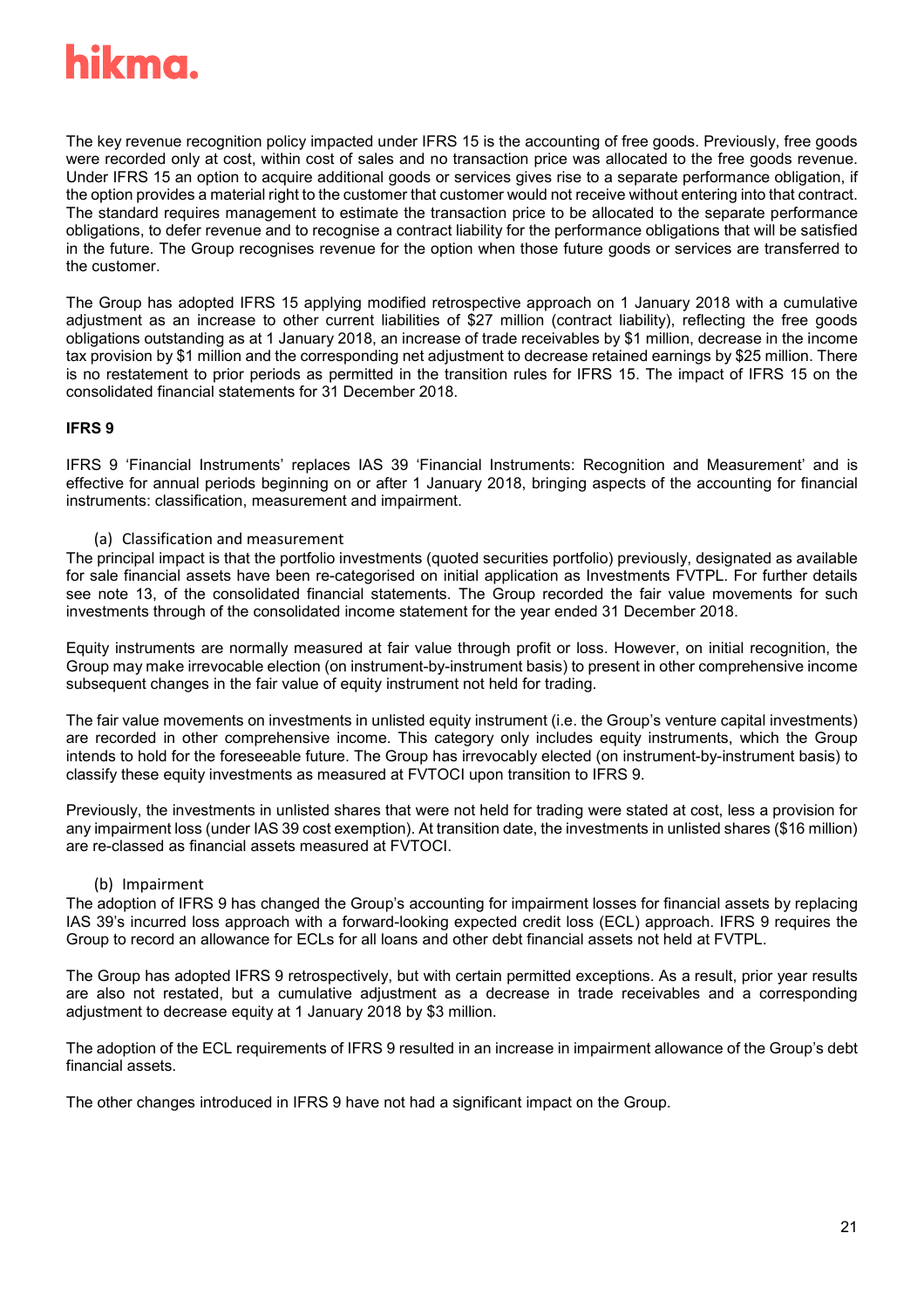

#### **IFRS 16**

IFRS 16 was issued in January 2016 and it replaces IAS 17 'Leases', IFRIC 4 'Determining whether an Arrangement Contains a Lease', SIC-15 'Operating Leases-Incentives' and SIC-27 'Evaluating the Substance of Transactions Involving the Legal form of a Lease'.

IFRS 16 sets out the principles for the recognition, measurement, presentation and disclosure of leases and requires lessees to account for all leases under a single on-balance sheet model similar to the accounting for finance leases under IAS 17. The standard includes two recognition exemptions for lessees – leases of 'low-value' assets (e.g. personal computers) and short-term leases (i.e. leases with a lease term of 12 months or less). At the commencement date of a lease, a lessee will recognise a liability to make lease payments (i.e. the lease liability) and an asset representing the right to use the underlying asset during the lease term (i.e. the right-of-use asset). Lessees will be required to separately recognise the interest expense on the lease liability and the depreciation expense on the rightof-use asset.

Lessees will be also required to remeasure the lease liability upon the occurrence of certain events (e.g. a change in the lease term, a change in future lease payments resulting from a change in an index or rate used to determine those payments). The lessee will generally recognise the amount of the remeasurement of the lease liability as an adjustment to the right-of-use asset.

IFRS 16 also requires lessees and lessors to make more extensive disclosures than under IAS 17.

IFRS 16 is effective for annual periods beginning on or after 1 January 2019.

Early application is permitted. A lessee can choose to apply the standard using either a full retrospective or a modified retrospective approach. The standard's transition provisions permit certain reliefs, it is currently anticipated that the standard will be adopted on a modified retrospective approach.

In 2018, the Group has assessed the potential effect of IFRS 16 on its consolidated financial statements. The Group expects to recognise lease liabilities of approximately \$49 million on 1 January 2019, right-of-use assets of \$46 million (after an adjustment for accrued rent of \$3 million recognised as at 31 December 2018).

#### **IFRIC 23**

IFRIC 23 'Uncertainty over income tax treatments' was issued in June 2017 and will be implemented by the Group from 1 January 2019. The interpretation clarifies that if it is considered probable that a tax authority will accept an uncertain tax treatment, the tax charge should be calculated on that basis. If it is not considered probable, the effect of the uncertainty should be estimated and reflected in the tax charge. In assessing the uncertainty, it is assumed that the tax authority will have full knowledge of all information related to the matter.

The Group has assessed the potential impact of the new interpretation and believes the application of IFRIC 23 on 1 January 2019 will not result in a material change to the provisions held for uncertain tax positions.

#### **2. Going concern**

The Directors have, at the time of approving the consolidated financial statements, a reasonable expectation that the Company and the Group have adequate resources to continue in operational existence and therefore considered the going concern basis as appropriate. Therefore, they continue to adopt the going concern basis of accounting in preparing the consolidated financial statements

#### **3. Revenue from contracts with customers**

Business and geographical markets:

The following table provides an analysis of the Group's sales by segment and geographical market, irrespective of the origin of the goods/services: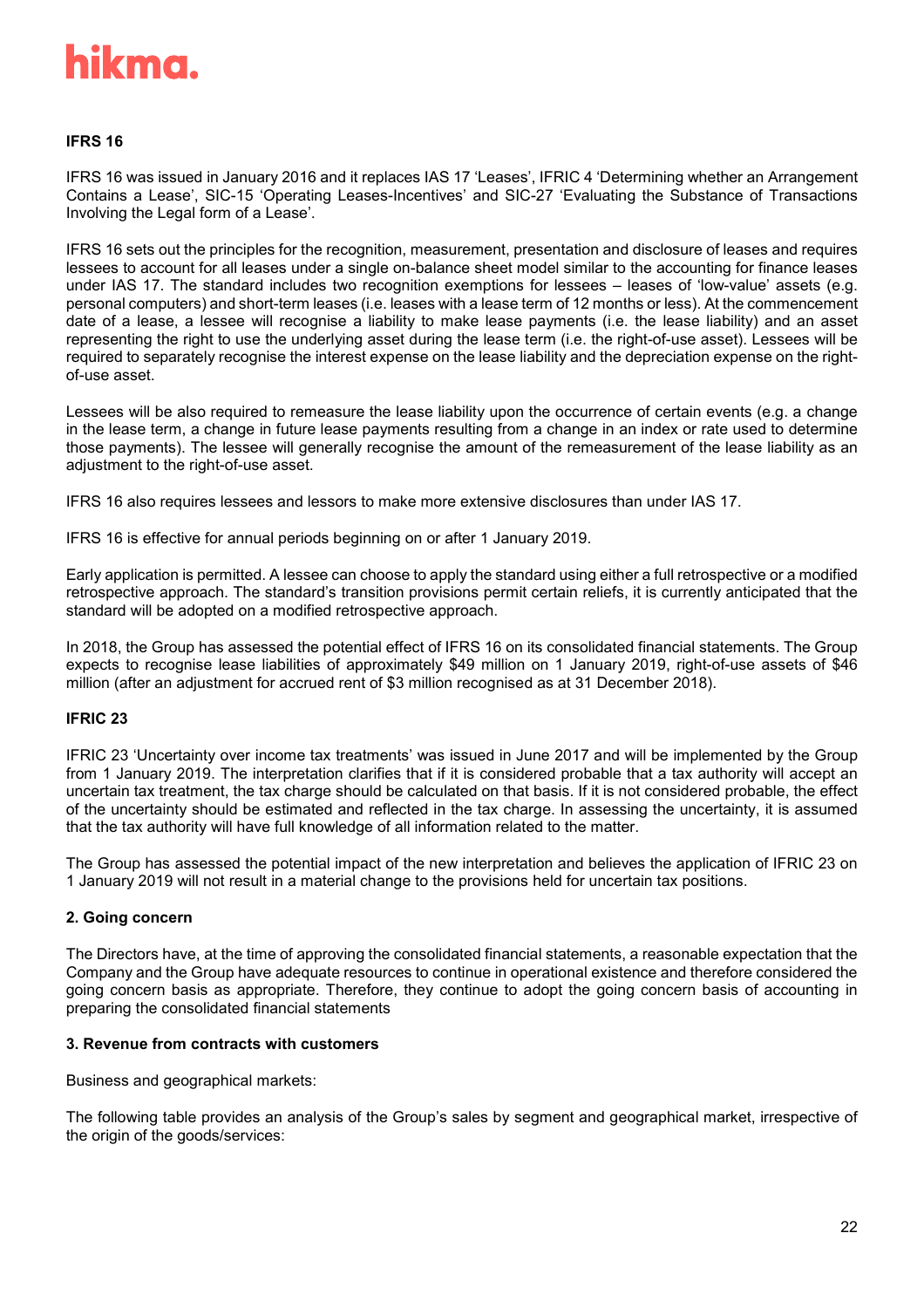|                              | <b>Branded</b>           | <b>Injectables</b> | <b>Generics</b>          | <b>Others</b>            | <b>Total</b> |
|------------------------------|--------------------------|--------------------|--------------------------|--------------------------|--------------|
| Year ended 31 December 2018  | \$m                      | \$m                | \$m                      | \$m                      | \$m          |
| <b>United States</b>         |                          | 601                | 692                      | $\overline{\phantom{0}}$ | 1.293        |
| Middle East and North Africa | 531                      | 120                | $\overline{\phantom{0}}$ |                          | 656          |
| Europe and Rest of the World |                          | 100                | $\overline{\phantom{a}}$ |                          | 116          |
| United Kingdom               | $\overline{\phantom{0}}$ | 5                  | $\overline{\phantom{0}}$ | $\overline{\phantom{0}}$ | 5            |
|                              | 542                      | 826                | 692                      | 10                       | 2.070        |

|                              | <b>Branded</b> | <b>Injectables</b> | Generics                 | <b>Others</b>            | <b>Total</b> |
|------------------------------|----------------|--------------------|--------------------------|--------------------------|--------------|
| Year ended 31 December 2017  | \$m            | \$m                | \$m                      | \$m                      | \$m          |
| <b>United States</b>         |                | 586                | 615                      | $\overline{\phantom{0}}$ | 1.201        |
| Middle East and North Africa | 523            | 102                | $\overline{\phantom{0}}$ |                          | 630          |
| Europe and Rest of the World | 13             | 86                 | $\overline{\phantom{0}}$ |                          | 103          |
| United Kingdom               |                |                    | $\overline{\phantom{a}}$ |                          |              |
|                              | 536            | 776                | 615                      |                          | 1.936        |

The top selling markets in 2018 are as below:

|                      | 2018  | 2017  |
|----------------------|-------|-------|
|                      | \$m   | \$m   |
| <b>United States</b> | 1,293 | 1,201 |
| Saudi Arabia         | 170   | 157   |
| Egypt                | 97    | 75    |
|                      | 1,560 | 1,433 |

Included in revenue arising in the Generics and Injectables segments is revenue of approximately \$309 million (2017: \$301 million) which arose from the Group's largest customer which is located in the US.

Contract balances:

|                                | 2018 | 2017 |
|--------------------------------|------|------|
|                                | \$m  | \$m  |
| Trade receivables (note 12)    | 654  | 650  |
| Contract liabilities (note 15) | 151  | 127  |

Trade receivables are non-interest bearing. Typical credit terms in the US range from 30 to 90 days, in Europe from 30 to 120 days, and in MENA from 180 to 360 days.

Contract liabilities mainly relate to returns provisions and free goods balances. The movement in the year is mainly due to the increase in contract liability offset by the settlement of free goods liability of \$28 million in relation to a customer account receivable balance.

There was nominal amount of revenue recognised in the year in relation to the contract liability balance recognised at the beginning of the year.

### **4. Business segments**

For management reporting purposes, the Group is organised into three principal operating divisions – Injectables, Generics and Branded. These divisions are the basis on which the Group reports its segmental information.

Core operating profit, defined as 'segment result', is the principal measure used in the decision-making and resource allocation process of the chief operating decision maker, who is the Group's Chief Executive Officer. Information regarding the Group's operating segments is reported below: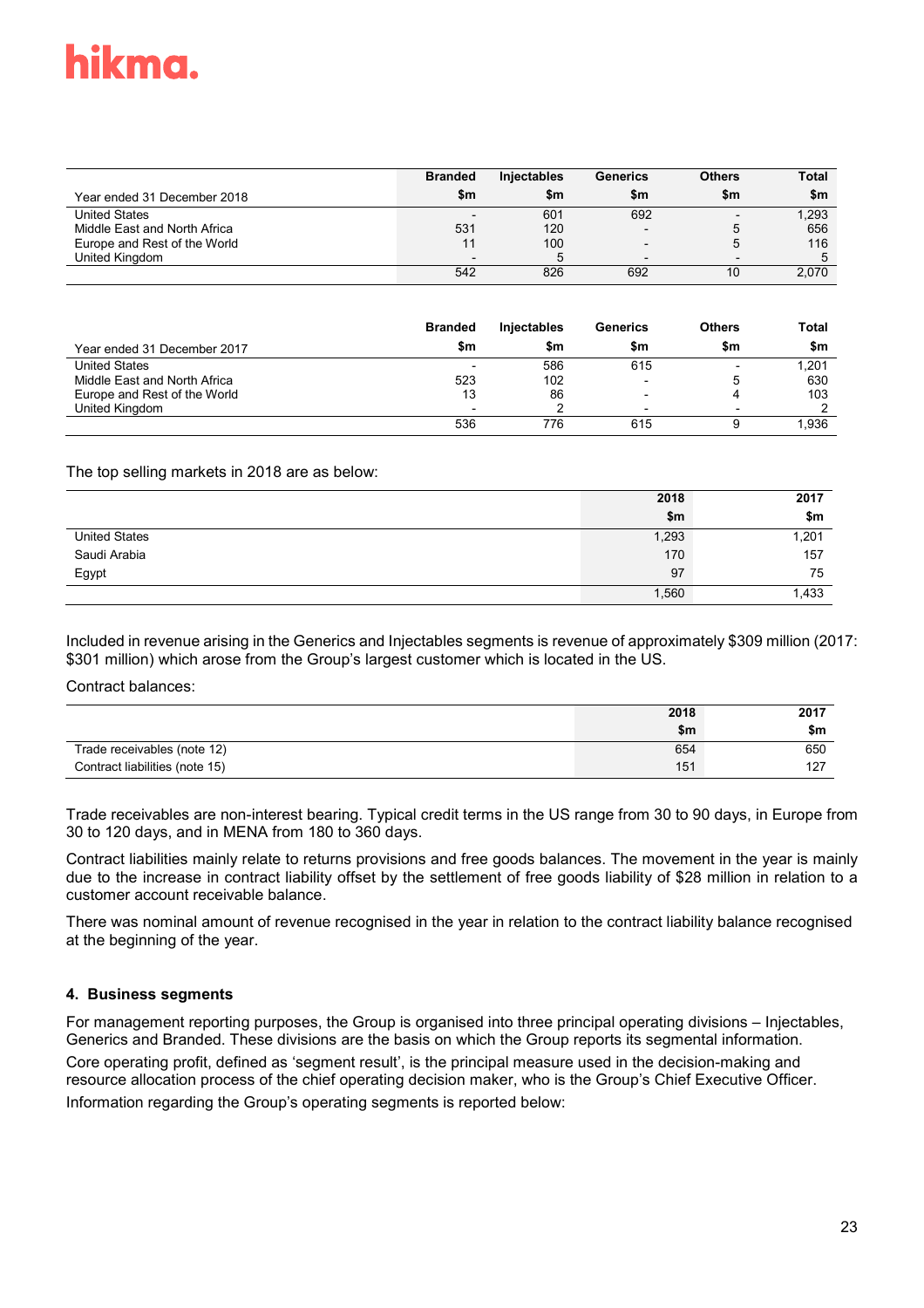| Injectables              | 2018<br>Core<br>results<br>\$m | 2018<br><b>Exceptional</b><br>items and<br>other<br>adjustments<br>(note 5)<br>\$m | 2018<br>Reported<br>results<br>\$m | 2017<br>Core<br>results<br>\$m | 2017<br><b>Exceptional</b><br>items and<br>other<br>adjustments<br>(note 5)<br>\$m | 2017<br>Reported<br>results<br>\$m |
|--------------------------|--------------------------------|------------------------------------------------------------------------------------|------------------------------------|--------------------------------|------------------------------------------------------------------------------------|------------------------------------|
| Revenue                  | 832                            | (6)                                                                                | 826                                | 776                            |                                                                                    | 776                                |
| Cost of sales            | (329)                          | $\overline{\phantom{0}}$                                                           | (329)                              | (296)                          |                                                                                    | (296)                              |
| Gross profit             | 503                            | (6)                                                                                | 497                                | 480                            |                                                                                    | 480                                |
| Total operating expenses | (168)                          | (24)                                                                               | (192)                              | (165)                          | (22)                                                                               | (187)                              |
| Segment result           | 335                            | (30)                                                                               | 305                                | 315                            | (22)                                                                               | 293                                |

| <b>Generics</b>          | 2018<br>Core<br>results<br>\$m | 2018<br><b>Exceptional</b><br>items and<br>other<br>adjustments<br>(note 5)<br>\$m | 2018<br>Reported<br>results<br>\$m | 2017<br>Core<br>results<br>\$m | 2017<br><b>Exceptional</b><br>items and<br>other<br>adjustments<br>(note 5)<br>\$m | 2017<br>Reported<br>results<br>\$m |
|--------------------------|--------------------------------|------------------------------------------------------------------------------------|------------------------------------|--------------------------------|------------------------------------------------------------------------------------|------------------------------------|
| Revenue                  | 692                            |                                                                                    | 692                                | 615                            |                                                                                    | 615                                |
| Cost of sales            | (397)                          | (16)                                                                               | (413)                              | (390)                          | (6)                                                                                | (396)                              |
| Gross profit             | 295                            | (16)                                                                               | 279                                | 225                            | (6)                                                                                | 219                                |
| Total operating expenses | (202)                          | (37)                                                                               | (239)                              | (203)                          | (1,098)                                                                            | (1,301)                            |
| Segment result           | 93                             | (53)                                                                               | 40                                 | 22                             | (1, 104)                                                                           | (1,082)                            |

| <b>Branded</b>           | 2018<br>Core<br>results<br>\$m | 2018<br><b>Exceptional</b><br>items and<br>other<br>adjustments<br>(note 5)<br>\$m | 2018<br>Reported<br>results<br>\$m | 2017<br>Core<br>results<br>\$m | 2017<br><b>Exceptional</b><br>items and<br>other<br>adjustments<br>(note 5)<br>\$m | 2017<br>Reported<br>results<br>\$m |
|--------------------------|--------------------------------|------------------------------------------------------------------------------------|------------------------------------|--------------------------------|------------------------------------------------------------------------------------|------------------------------------|
| Revenue                  | 542                            | ٠                                                                                  | 542                                | 536                            |                                                                                    | 536                                |
| Cost of sales            | (271)                          | ٠                                                                                  | (271)                              | (271)                          | ٠                                                                                  | (271)                              |
| Gross profit             | 271                            | ٠                                                                                  | 271                                | 265                            | -                                                                                  | 265                                |
| Total operating expenses | (154)                          | (6)                                                                                | (160)                              | (151)                          | ־                                                                                  | (158)                              |
| Segment result           | 117                            | (6)                                                                                | 111                                | 114                            |                                                                                    | 107                                |

| <b>Others</b>            | 2018<br>Core<br>results<br>\$m | 2018<br><b>Exceptional</b><br>items and<br>other<br>adjustments<br>(note 5)<br>\$m | 2018<br>Reported<br>results<br>\$m | 2017<br>Core<br>results<br>\$m | 2017<br><b>Exceptional</b><br>items and<br>other<br>adjustments<br>(note 5)<br>\$m | 2017<br>Reported<br>results<br>\$m |
|--------------------------|--------------------------------|------------------------------------------------------------------------------------|------------------------------------|--------------------------------|------------------------------------------------------------------------------------|------------------------------------|
| Revenue                  | 10                             | -                                                                                  | 10                                 |                                |                                                                                    | 9                                  |
| Cost of sales            | (7)                            |                                                                                    | (7)                                | (6)                            |                                                                                    | (6)                                |
| Gross profit             |                                |                                                                                    | 3                                  |                                |                                                                                    | 3                                  |
| Total operating expenses | (8)                            |                                                                                    | (8)                                | ־                              |                                                                                    | (7)                                |
| Segment result           | (5)                            |                                                                                    | (5)                                | (4)                            |                                                                                    | (4)                                |

'Others' mainly comprises Arab Medical Containers LLC, International Pharmaceutical Research Center LLC, Hikma Emerging Markets and Asia Pacific FZ LLC, and the chemicals division of Hikma Pharmaceuticals LLC (Jordan).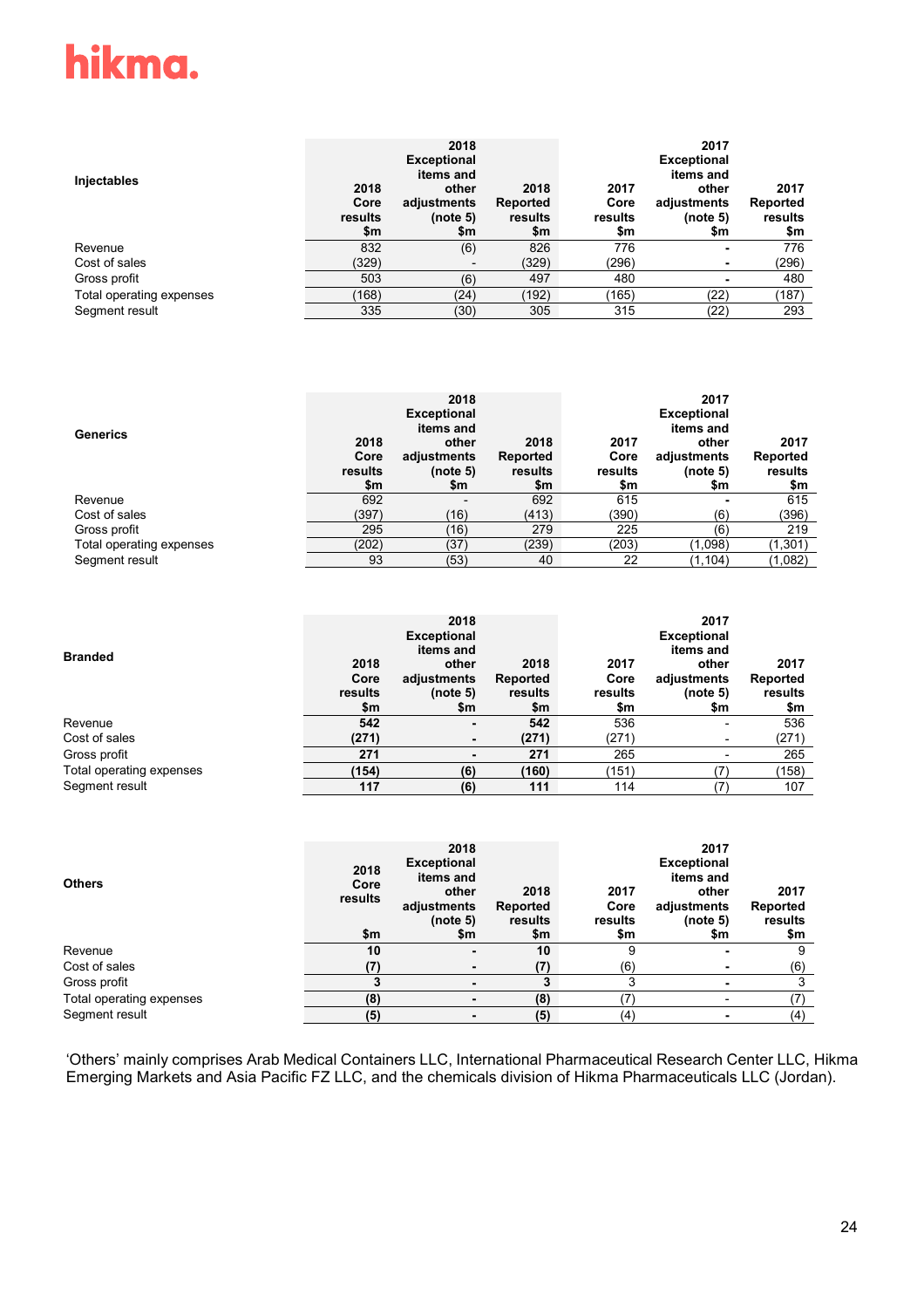| Group                              | 2018<br>Core<br>results<br>\$m | 2018<br><b>Exceptional</b><br>items and<br>other<br>adjustments<br>(note 5)<br>\$m | 2018<br><b>Reported</b><br>results<br>\$m | 2017<br>Core<br>results<br>\$m | 2017<br><b>Exceptional</b><br>items and<br>other<br>adjustments<br>(note 5)<br>\$m | 2017<br>Reported<br>results<br>\$m |
|------------------------------------|--------------------------------|------------------------------------------------------------------------------------|-------------------------------------------|--------------------------------|------------------------------------------------------------------------------------|------------------------------------|
| Segment result                     | 540                            | (89)                                                                               | 451                                       | 447                            | (1, 133)                                                                           | (686)                              |
| Unallocated expenses               | (80)                           |                                                                                    | (80)                                      | (61)                           |                                                                                    | (61)                               |
| Operating profit/(loss)            | 460                            | (89)                                                                               | 371                                       | 386                            | (1, 133)                                                                           | (747)                              |
| Finance income                     | 3                              |                                                                                    | 3                                         | 2                              | 93                                                                                 | 95                                 |
| Finance expense                    | (54)                           | (26)                                                                               | (80)                                      | (60)                           | (26)                                                                               | (86)                               |
| Loss from investment at fair value |                                |                                                                                    |                                           |                                |                                                                                    |                                    |
| through profit or loss             | (1)                            |                                                                                    | (1)                                       |                                |                                                                                    |                                    |
| Profit/(loss) before tax           | 408                            | (115)                                                                              | 293                                       | 328                            | (1,066)                                                                            | (738)                              |
| Tax                                | (73)                           | 65                                                                                 | (8)                                       | (72)                           | (29)                                                                               | (101)                              |
| Profit/(loss) for the year         | 335                            | (50)                                                                               | 285                                       | 256                            | (1,095)                                                                            | (839)                              |
| Attributable to:                   |                                |                                                                                    |                                           |                                |                                                                                    |                                    |
| Non-controlling interests          | 3                              |                                                                                    | 3                                         | 4                              |                                                                                    | 4                                  |
| Equity holders of the parent       | 332                            | (50)                                                                               | 282                                       | 252                            | (1,095)                                                                            | (843)                              |
|                                    | 335                            | (50)                                                                               | 285                                       | 256                            | (1,095)                                                                            | (839)                              |

Unallocated corporate expenses mainly comprise employee costs, third-party professional fees, IT costs, travel expenses, rent expenses and donations.

#### **5. Exceptional items and other adjustments**

Exceptional items and other adjustments are disclosed separately in the consolidated income statement to assist in understanding the Group's core performance.

|                                                                                                 | 2018 | 2017     |
|-------------------------------------------------------------------------------------------------|------|----------|
|                                                                                                 | \$m  | \$m      |
| <b>Exceptional items</b>                                                                        |      |          |
| Research and development cost                                                                   | (29) |          |
| Contingent consideration gain                                                                   |      | 29       |
| Acquisition, integration and other costs                                                        | (30) | (26)     |
| Impairment of the Columbus business goodwill                                                    |      | (407)    |
| Impairment of product related intangible assets, software, property, plant and                  |      |          |
| equipment and others                                                                            |      | (681)    |
| Exceptional items included in operating profit/(loss)                                           | (59) | (1,085)  |
| Tax benefit associated with prior year impairment loss for which a tax benefit is<br>recognised | 43   |          |
| Prior year favourable US tax ruling                                                             | 13   |          |
| US tax reform bill                                                                              |      | (49)     |
| Exceptional items included in profit/(loss)                                                     | (3)  | (1, 134) |
| Other adjustments                                                                               |      |          |
| Intangible amortisation other than software                                                     | (30) | (48)     |
| Remeasurement of contingent consideration, financial liability and asset, (net)                 | (26) | 67       |
| <b>Exceptional items and other adjustments</b>                                                  | (59) | (1, 115) |
| Tax effect                                                                                      | 9    | 20       |
| Impact on profit/(loss) for the year                                                            | (50) | (1,095)  |

In reference to the exceptional items and other adjustments policy, the details are presented below:

#### **Exceptional items:**

- During 2018, Hikma incurred \$29 million of research and development costs related to a repeat clinical endpoint study for generic Advair Diskus®. In 2017, Hikma recognised a \$29 million contingent consideration gain from Boehringer Ingelheim as compensation for failure to receive FDA approval of generic Advair Diskus® before 24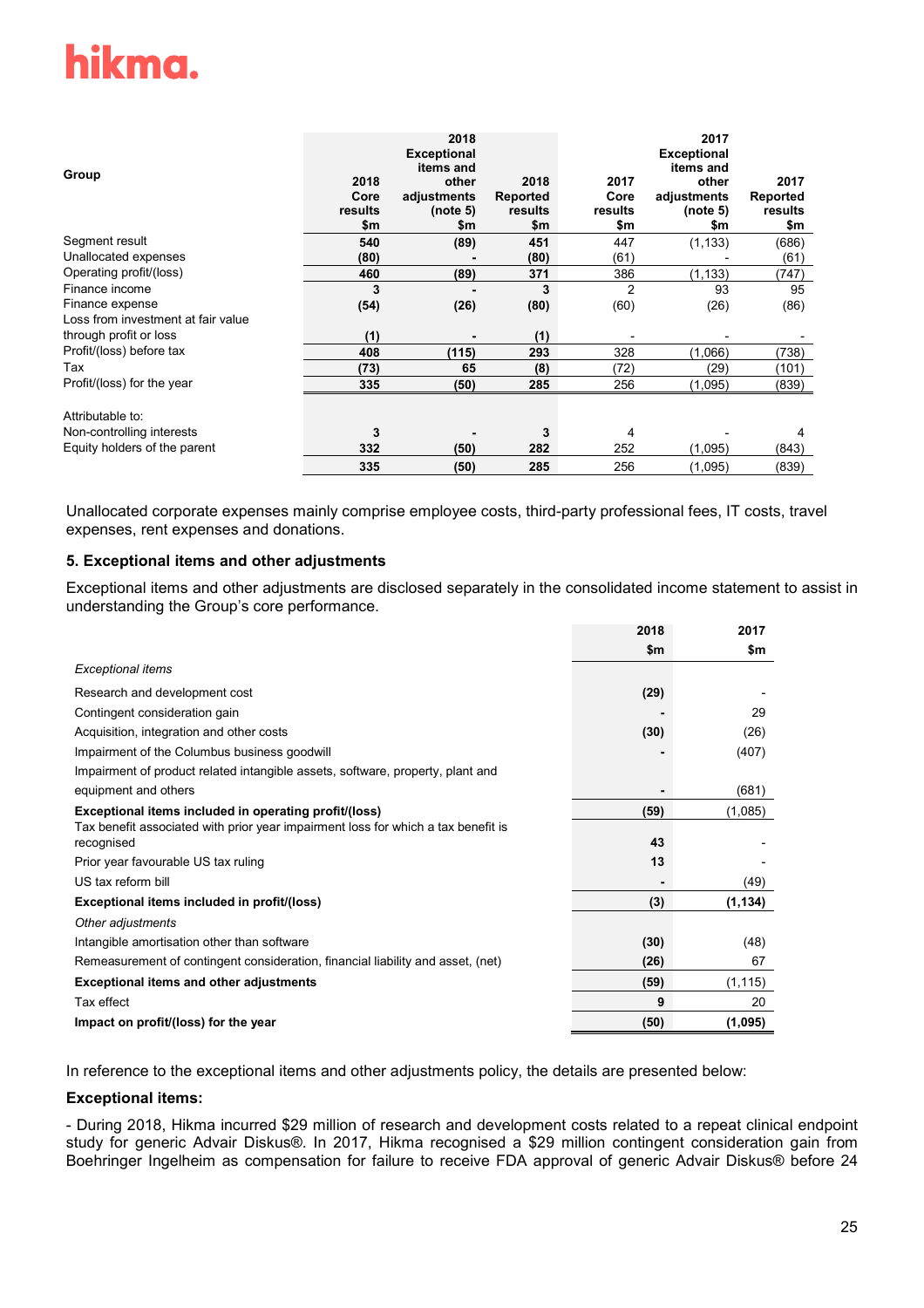December 2017. To obtain approval, the FDA requires the completion of an additional clinical endpoint study. Both the compensation and the repeat clinical study cost have been treated as exceptional items.

- Integration and other costs were incurred in relation to the restructuring of the Columbus manufacturing facility and the closure of the Eatontown manufacturing facility, in addition to the consolidation of the distribution centre in the US, of which \$6 million is included in revenue, \$16 million is included in cost of sales, \$2 million in sales and marketing, \$1 million in general and administrative and \$5 million in other operating expenses.

- Tax benefit associated with prior year impairment loss recognised in 2018 (note 6).

-The prior year favourable US tax ruling relates to the benefit associated with a change in the tax reporting for chargebacks in the US.

In previous periods, exceptional items and other adjustments were related to the following:

- acquisition, integration and other costs were incurred in relation to the acquisition of the Columbus business and disposal the Eatontown plant and were included in the cost of sales, general and administrative expenses, sales and marketing expenses, research and development expenses and other operating expenses (notes 10).
- impairment of the Columbus business goodwill related to the unfavourable industry developments in the US generics industry in the second half of 2017 and was included in other operating expenses (note 9).
- impairment of product related intangible assets, property, plant and equipment and others, related to the impairment of assets of the Columbus business, including product rights, in process R&D, software and property, plant and equipment, and was included in other operating expenses (notes 9 and 10). In addition, impairment of other product-related intangible assets of \$4 million which was included in research and development expenses (note 9).
- Contingent consideration gain represents a compensation received from Boehringer Ingelheim for failure to receive FDA approval of generic Advair Diskus® before 24 December 2017 (note 13).
- US tax reform bill represents the estimated impact on the US deferred tax asset of lowering the US federal tax rate which was signed in December 2017 and effective from 1st January 2018 (note 6).

### **Other adjustments:**

Remeasurement of contingent consideration, financial liability and asset represents the net difference resulting from the valuation of the liabilities and assets associated with the future contingent payments receivables in respect of the Columbus business acquisition and the financial liability in relation to the co-development earnout payment agreement in respect of certain generic injectable products that were acquired from Boeringher Ingelheim (note 13,15 and 18). The remeasurement is included in finance expense/income.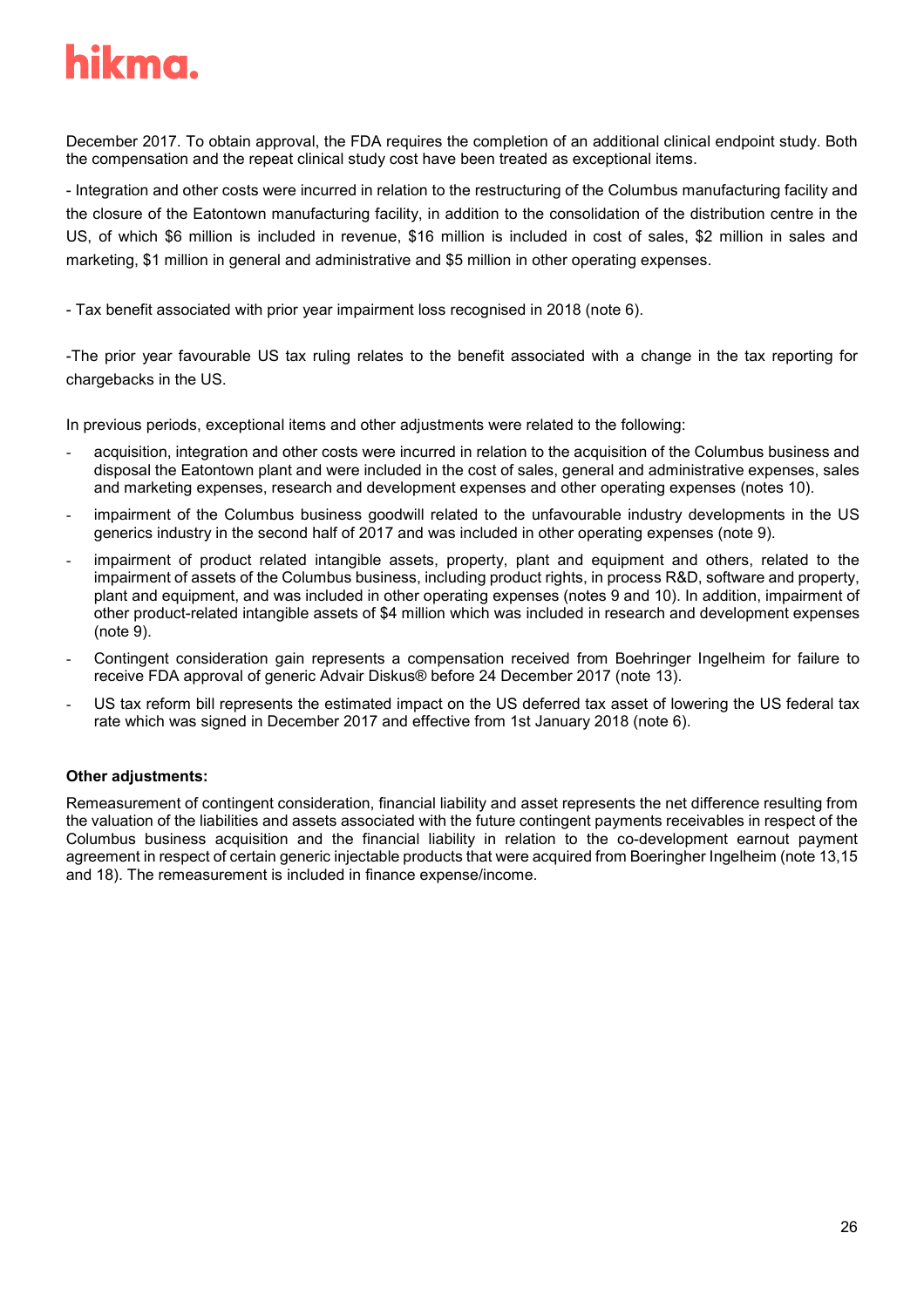### **6. Tax**

|                          | 2018<br>Core<br>results<br>\$m | 2018<br><b>Exceptional</b><br>items and<br>other<br>adjustments<br>(note 5)<br>\$m | 2018<br>Reported<br>results<br>\$m | 2017<br>Core<br>results<br>\$m | 2017<br>Exceptional<br>items and<br>other<br>adjustments<br>(note 5)<br>\$m | 2017<br>Reported<br>results<br>\$m\$ |
|--------------------------|--------------------------------|------------------------------------------------------------------------------------|------------------------------------|--------------------------------|-----------------------------------------------------------------------------|--------------------------------------|
| Current tax:             |                                |                                                                                    |                                    |                                |                                                                             |                                      |
| Domestic tax             | $\mathbf{1}$                   | ٠                                                                                  | $\mathbf{1}$                       | $\overline{2}$                 | $\overline{\phantom{a}}$                                                    | 2                                    |
| Foreign tax              | 36                             | (9)                                                                                | 27                                 | 48                             | (20)                                                                        | 28                                   |
| Deferred tax             |                                |                                                                                    |                                    |                                |                                                                             |                                      |
| Current year             | 39                             | (43)                                                                               | (4)                                | 22                             | 49                                                                          | 71                                   |
| Adjustment to prior year | (3)                            | (13)                                                                               | (16)                               | -                              | $\overline{\phantom{a}}$                                                    | $\overline{\phantom{0}}$             |
|                          | 73                             | (65)                                                                               | 8                                  | 72                             | 29                                                                          | 101                                  |

UK corporation tax is calculated at 19.00% (2017: 19.25%) of the estimated assessable profit made in the UK for the year.

The Group incurred a tax expense of \$8 million (2017: \$101 million). The effective tax charge rate is 2.7%, (2017: credit 13.7%). The reported effective tax rate is lower than the statutory rate mainly due to the tax benefit associated with the impairment loss incurred in the prior year, for which a current year deferred tax benefit is being recognised.

Taxation for all jurisdictions is calculated at the rates prevailing in the respective jurisdiction.

The charge for the year can be reconciled to profit/(loss) before tax per the consolidated income statement as follows:

|                                                                                              | 2018          | 2017  |
|----------------------------------------------------------------------------------------------|---------------|-------|
|                                                                                              | $\mathsf{sm}$ | \$m   |
| Profit/(loss) before tax                                                                     | 293           | (738) |
| Tax at the UK corporation tax rate of 19.00% (2017: 19.25%)                                  | 56            | (142) |
| Profits taxed at different rates                                                             | 14            | 13    |
| Permanent differences                                                                        |               |       |
| - Non-taxable income                                                                         | (14)          | (13)  |
| - Non-deductible expenditures                                                                | 2             | 6     |
| - Adjustment on intercompany inventory                                                       |               | (7)   |
| - Other                                                                                      |               | (7)   |
| - Impairment of goodwill                                                                     |               | 78    |
| State and local taxes                                                                        | 4             | (4)   |
| Temporary differences                                                                        |               |       |
| - Tax losses and other deductible temporary differences for which no benefit is recognised   | 8             | 119   |
| - Prior year favourable US tax ruling                                                        | (13)          |       |
| - Tax benefit associated with losses incurred in a prior year for which a current benefit is | (43)          |       |
| recognised                                                                                   |               |       |
| - Tax rate changes (US tax reform)                                                           |               | 49    |
| - Other deductible temporary differences for with no benefits is recognised                  | (3)           |       |
| Change in provision for uncertain tax positions                                              | (2)           |       |
| Unremitted earnings                                                                          | 4             | 2     |
| Prior year adjustments                                                                       | (6)           |       |
| Tax expense for the year                                                                     | 8             | 101   |

Profits taxed at different tax rates relates to profits arising in overseas jurisdictions where the tax rate differs from the UK statutory rate.

Permanent differences relate to items which are non-taxable or for which no tax relief is ever likely to be due. The major items are differences in GAAP between IFRS and local territory GAAP, expenses and income disallowed where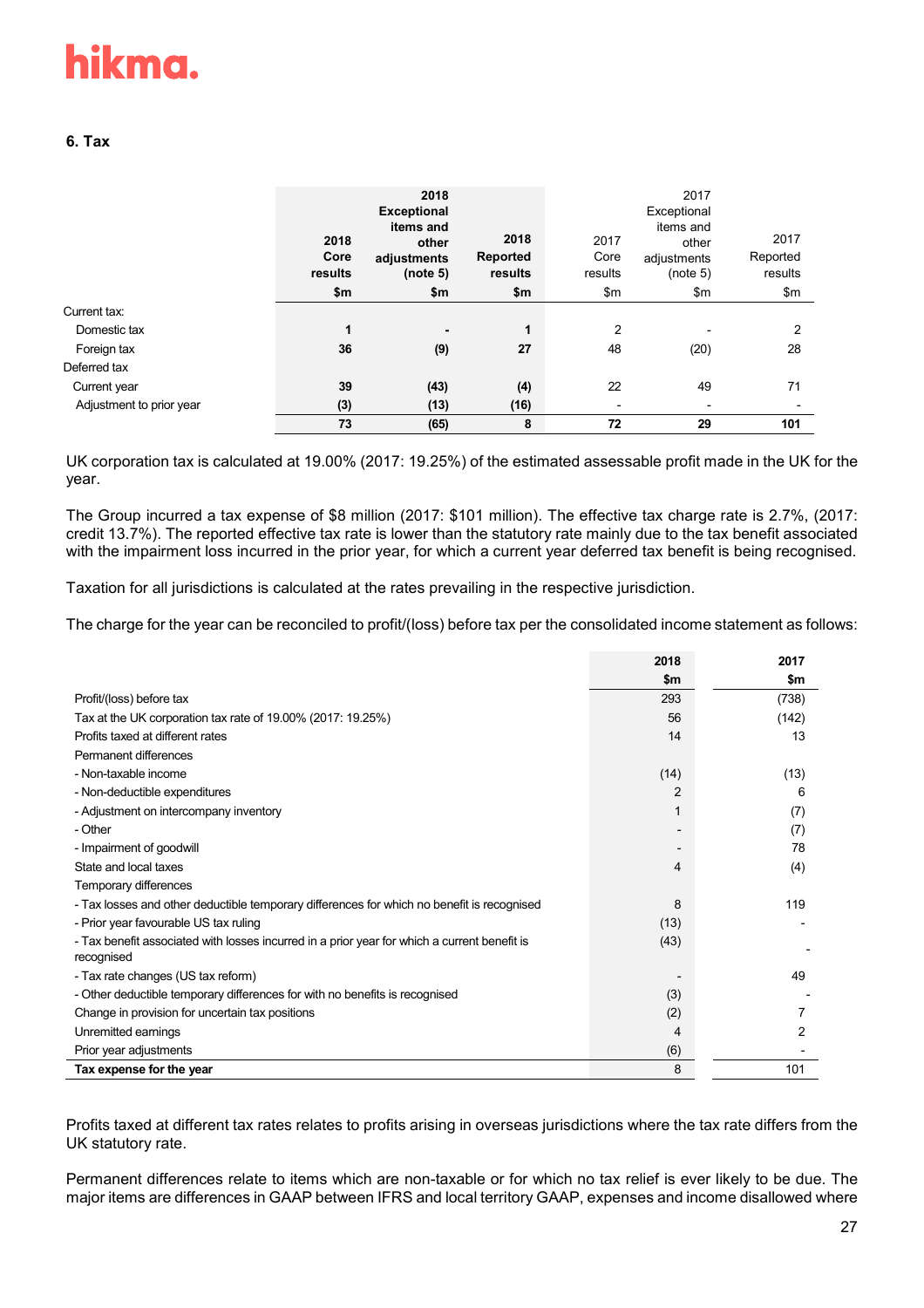

they are covered by statutory exemptions, foreign exchange differences in some territories and statutory reliefs such as R&D and manufacturing tax credits.

Temporary differences for which no benefit is recognised includes items on which it is not possible to book deferred tax and comprise mainly unrecognised tax losses. Management has not recognised a benefit for the losses on the basis that there are insufficient forecasted taxable profits in the foreseeable future.

The change in provision for uncertain tax positions relates to the provisions the Group holds in the event of a revenue authority successfully taking an adverse view of the positions adopted by the Group in 2018 and primarily relates to a transfer pricing adjustment. This category also includes adjustments (favourable or adverse) in respect of uncertain tax positions following agreement of the tax returns with the relevant tax authorities.

The prior year favourable US tax ruling relates to the benefit associated with a change in tax reporting for chargebacks in the US.

Prior year adjustments include differences between the tax liability recorded in the tax returns submitted for previous years and estimated tax provision reported in a prior period's consolidated financial statements.

#### **US tax reform**

In 2017, the impact of the US Tax Cuts and Jobs Act of 2017 was restricted to the reduction of the US deferred tax asset, as a result of the fall in the federal corporate income tax rate from 35% to 21%, by \$49 million (note 5).

#### **US deferred tax assets recognition**

In 2017, management did not recognise a tax benefit associated with the impairment of certain assets of the Columbus business on the basis that there were insufficient forecasted taxable profits in the foreseeable future. In 2018, as a result of positive changes to the US business model due to internal reorganisation which increased the US taxable profit principally in relation to our Injectables business, management determined that it is now more likely than not that such tax benefit is realisable from forecasted taxable profits in the foreseeable future.

#### **State Aid**

The Group is monitoring developments in relation to the EU's State Aid investigations, in particular, the EU Commission's announcement in October 2017 that it will be opening a State Aid investigation into the Group Financing Exemption of the UK's Controlled Foreign Company (CFC) legislation. This exemption was introduced by the UK Government in 2013. In common with other UK-based international companies that have arrangements in line with the UK's current CFC legislation, Hikma is potentially affected by the outcome of this investigation. The Group does not currently consider any provision is required in relation to EU State Aid. As with all uncertain tax positions, the assessment of risk is subjective and involves significant management judgement. The judgement is based on management's understanding of legislation, experience and professional advice taken on the matters.

#### **Publication of tax strategy**

In line with the UK requirement for large UK businesses to publish their tax strategy. Hikma's tax strategy has been made available on the Group's website.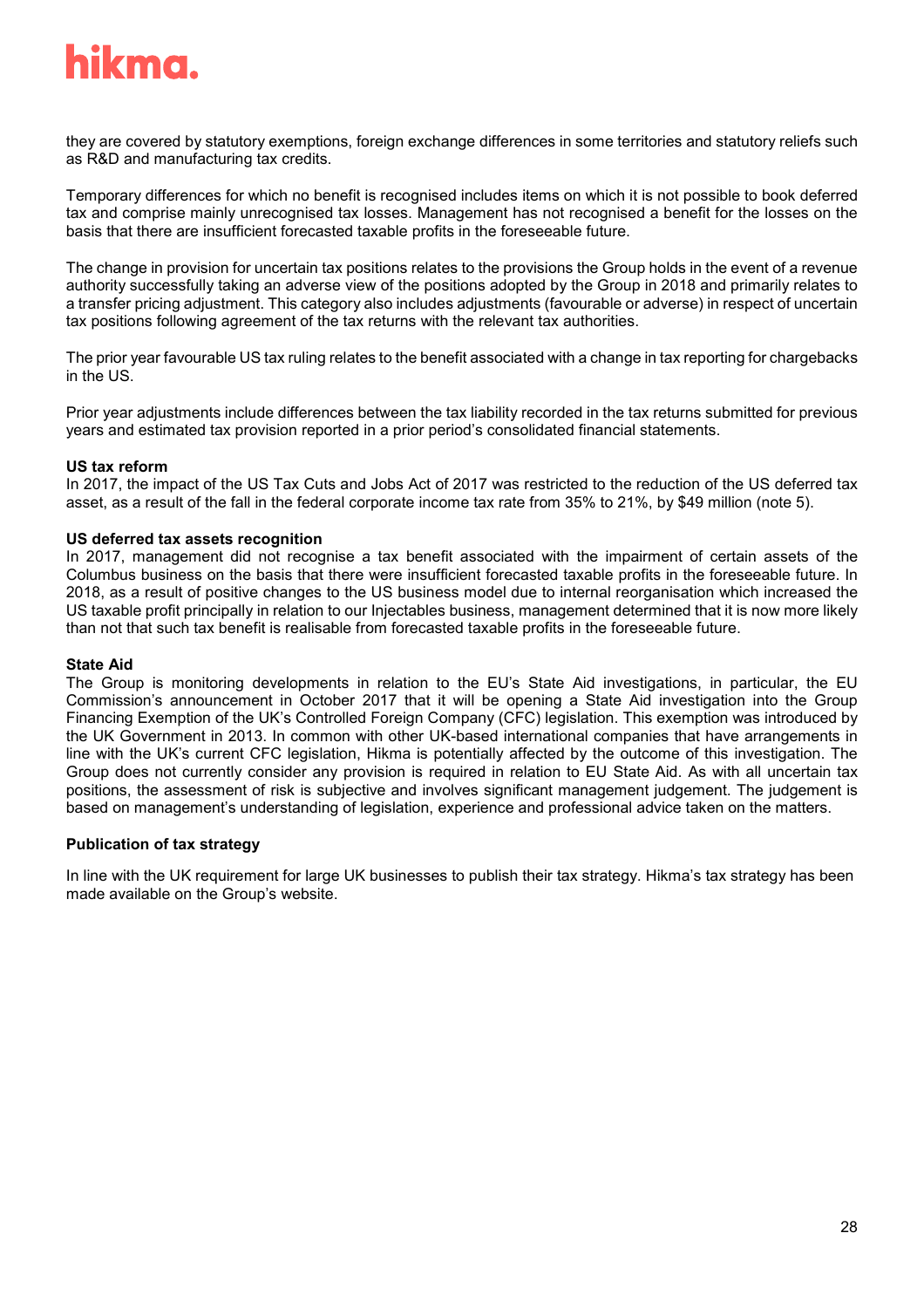# **7. Dividends**

|                                                                                                                                                                                                                                                                              | 2018<br>\$m    | 2017<br>\$m    |
|------------------------------------------------------------------------------------------------------------------------------------------------------------------------------------------------------------------------------------------------------------------------------|----------------|----------------|
| Amounts recognised as distributions to equity holders in the year:<br>Final dividend for the year ended 31 December 2017 of 23.0 cents (2016: 22.0 cents) per<br>share<br>Interim dividend for the year ended 31 December 2018 of 12.0 cents (2017: 11.0 cents)<br>per share | 55<br>29<br>84 | 53<br>26<br>79 |

The proposed final dividend for the year ended 31 December 2018 is 26.0 cents (2017: 23.0 cents).

The proposed final dividend is subject to approval by shareholders at the Annual General Meeting on 17 May 2019 and has not been included as a liability in these consolidated financial statements. Based on the number of shares in issue at 31 December 2018 (241,455,394), the unrecognised liability is \$63 million.

#### **8. Earnings/(loss) per share**

Basic earnings/(loss) per share is calculated by dividing the profit attributable to equity holders of the parent by the weighted average number of ordinary shares. Diluted EPS is calculated by dividing the profit attributable to ordinary equity holders by the weighted average number of the Ordinary Shares outstanding during the year plus the weighted average number of Ordinary Shares that would be issued on conversion of all dilutive potential Ordinary Shares into ordinary shares. The number of Ordinary Shares used for the basic and diluted calculations is shown in the table below. Core basic earnings per share and core diluted earnings per share are intended to highlight the core results of the Group before exceptional items and other adjustments.

|                                     | 2018<br>Core<br>results<br>\$m | 2018<br><b>Exceptional</b><br>items and<br>other<br>adjustments<br>(note 5)<br>\$m | 2018<br><b>Reported</b><br>results<br>\$m | 2017<br>Core<br>results<br>\$m | 2017<br><b>Exceptional</b><br>items and<br>other<br>adjustments<br>(note 5)<br>\$m | 2017<br>Reported<br>results<br>\$m |
|-------------------------------------|--------------------------------|------------------------------------------------------------------------------------|-------------------------------------------|--------------------------------|------------------------------------------------------------------------------------|------------------------------------|
| Earnings/(loss) for the purposes of |                                |                                                                                    |                                           |                                |                                                                                    |                                    |
| basic and diluted earnings per      |                                |                                                                                    |                                           |                                |                                                                                    |                                    |
| share being net profit attributable |                                |                                                                                    |                                           |                                |                                                                                    |                                    |
| to equity holders of the parent     | 332                            | (50)                                                                               | 282                                       | 252                            | (1,095)                                                                            | (843)                              |

|                                                                                           | 2018          | 2017   |
|-------------------------------------------------------------------------------------------|---------------|--------|
|                                                                                           | <b>Number</b> | Number |
| Number of shares                                                                          | 'n            |        |
| Weighted average number of Ordinary Shares for the purposes of basic earnings per share   | 241           | 240    |
| Effect of dilutive potential Ordinary Shares:                                             |               |        |
| Share-based awards                                                                        |               |        |
| Weighted average number of Ordinary Shares for the purposes of diluted earnings per share | 242           | 241    |

|                | 2018<br><b>Core Earnings</b><br>per share | 2018<br>Reported<br>Earnings per<br>share | 2017<br>Core Earnings<br>per share | 2017<br>Reported<br>Earnings per<br>share |
|----------------|-------------------------------------------|-------------------------------------------|------------------------------------|-------------------------------------------|
|                | Cents                                     | Cents                                     | Cents                              | Cents                                     |
| Basic          | 137.8                                     | 117.0                                     | 105.0                              | (351.3)                                   |
| <b>Diluted</b> | 137.2                                     | 116.5                                     | 104.6                              | (349.8)                                   |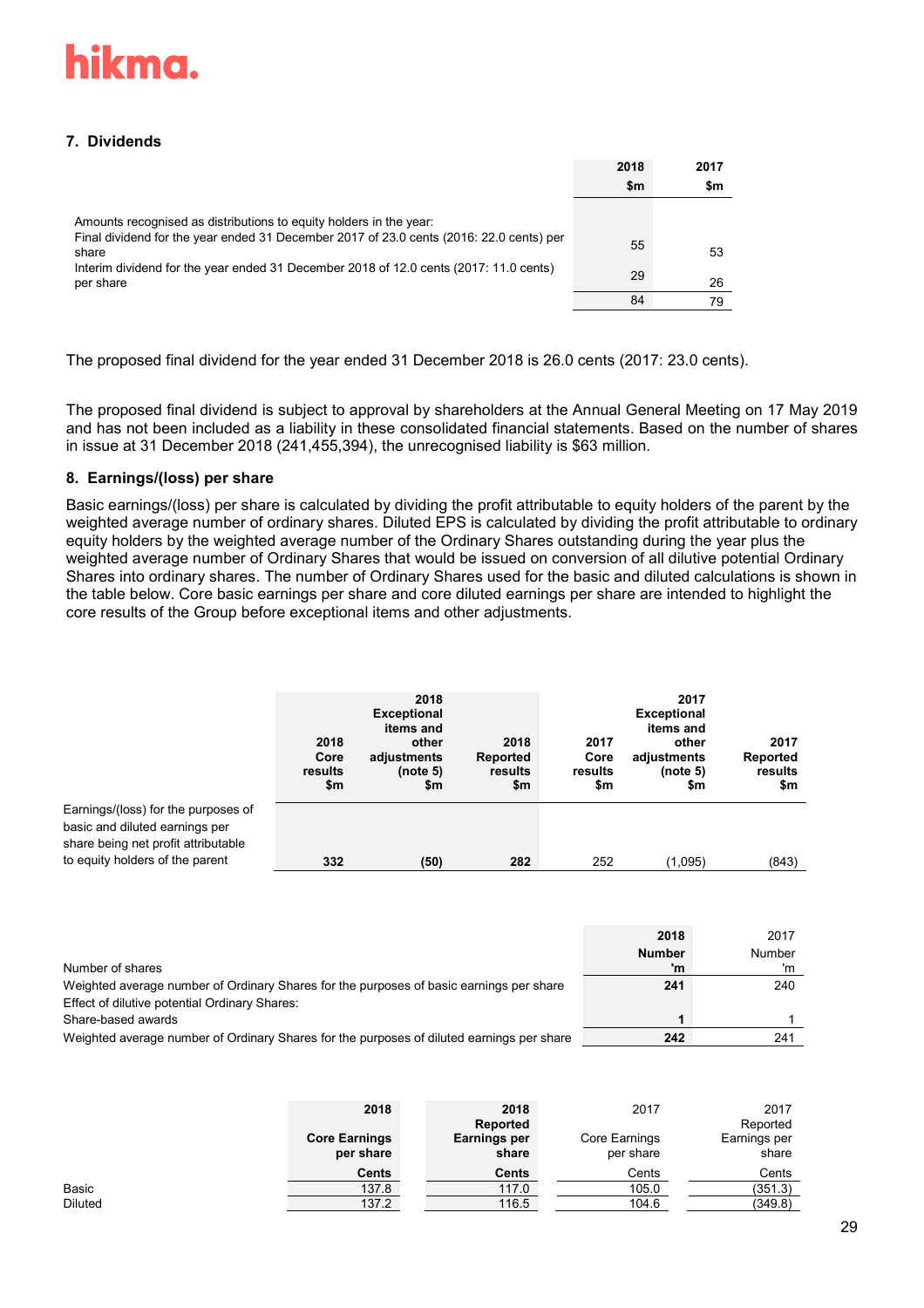

### **9. Goodwill and Other intangible assets**

The changes in the carrying value of goodwill and other intangible assets for the years ended 31 December 2018 and 31 December 2017 are as follows:

|                                |          | Product-               |                 | Other                     |              |
|--------------------------------|----------|------------------------|-----------------|---------------------------|--------------|
|                                | Goodwill | related<br>intangibles | <b>Software</b> | identified<br>intangibles | <b>Total</b> |
|                                | \$m      | \$m                    | \$m             | \$m                       | \$m          |
| Cost                           |          |                        |                 |                           |              |
| Balance at 1 January 2017      | 683      | 1,006                  | 87              | 106                       | 1,882        |
| <b>Additions</b>               |          | 7                      | 31              |                           | 39           |
| <b>Translation adjustments</b> | 7        | 2                      |                 | 4                         | 13           |
| Balance at 1 January 2018      | 690      | 1,015                  | 118             | 111                       | 1,934        |
| <b>Additions</b>               |          |                        | 12              | 21                        | 33           |
| Acquisition of subsidiaries    |          |                        |                 |                           |              |
| Translation adjustments        | (3)      | (1)                    |                 | (2)                       | (6)          |
| Balance at 31 December 2018    | 687      | 1,015                  | 130             | 130                       | 1,962        |
| Amortisation                   |          |                        |                 |                           |              |
| Balance at 1 January 2017      | (1)      | (87)                   | (28)            | (47)                      | (163)        |
| Charge for the year            |          | (41)                   | (11)            | (7)                       | (59)         |
| Impairment (note 5)            | (407)    | (505)                  | (12)            |                           | (924)        |
| <b>Translation adjustments</b> |          |                        |                 | (3)                       | (3)          |
| Balance at 1 January 2018      | (408)    | (633)                  | (51)            | (57)                      | (1, 149)     |
| Charge for the year            |          | (22)                   | (10)            | (8)                       | (40)         |
| Impairment                     |          | (4)                    | (5)             |                           | (9)          |
| <b>Translation adjustments</b> |          |                        |                 |                           | 2            |
| Balance at 31 December 2018    | (408)    | (658)                  | (66)            | (64)                      | (1, 196)     |
| Carrying amount                |          |                        |                 |                           |              |
| At 31 December 2018            | 279      | 357                    | 64              | 66                        | 766          |
| At 31 December 2017            | 282      | 382                    | 67              | 54                        | 785          |

Amortisation of all intangible assets with finite useful lives is charged on a straight-line basis in which \$1 million is included in the cost of sales, \$30 million in sales and marketing expenses and \$9 million in general and administrative expenses.

In 2018, the Group recorded a total intangible impairment charge of \$9 million, of which \$5 million related to software and \$4 million for to product related intangibles. \$7 million of the impairment charge is included within other operating expenses.

In 2017, the Group recorded a total intangible impairment charge of \$924 million related to goodwill of \$407 million, product-related intangibles of \$505 million and software of \$12 million. Of this amount \$920 million relates to the impairment of the intangible assets related to the Columbus business. As a result of this impairment the Generics business goodwill was written off to \$nil.

#### **Goodwill**

Goodwill acquired in a business combination is allocated at acquisition to the CGUs that are expected to benefit from that business combination. The carrying amount of goodwill has been allocated as follows:

|                | As at 31 December |      |  |
|----------------|-------------------|------|--|
|                | 2018              | 2017 |  |
|                | \$m               | \$m  |  |
| <b>Branded</b> | 166               | 169  |  |
| Injectables    | 113               | 113  |  |
| Total          | 279               | 282  |  |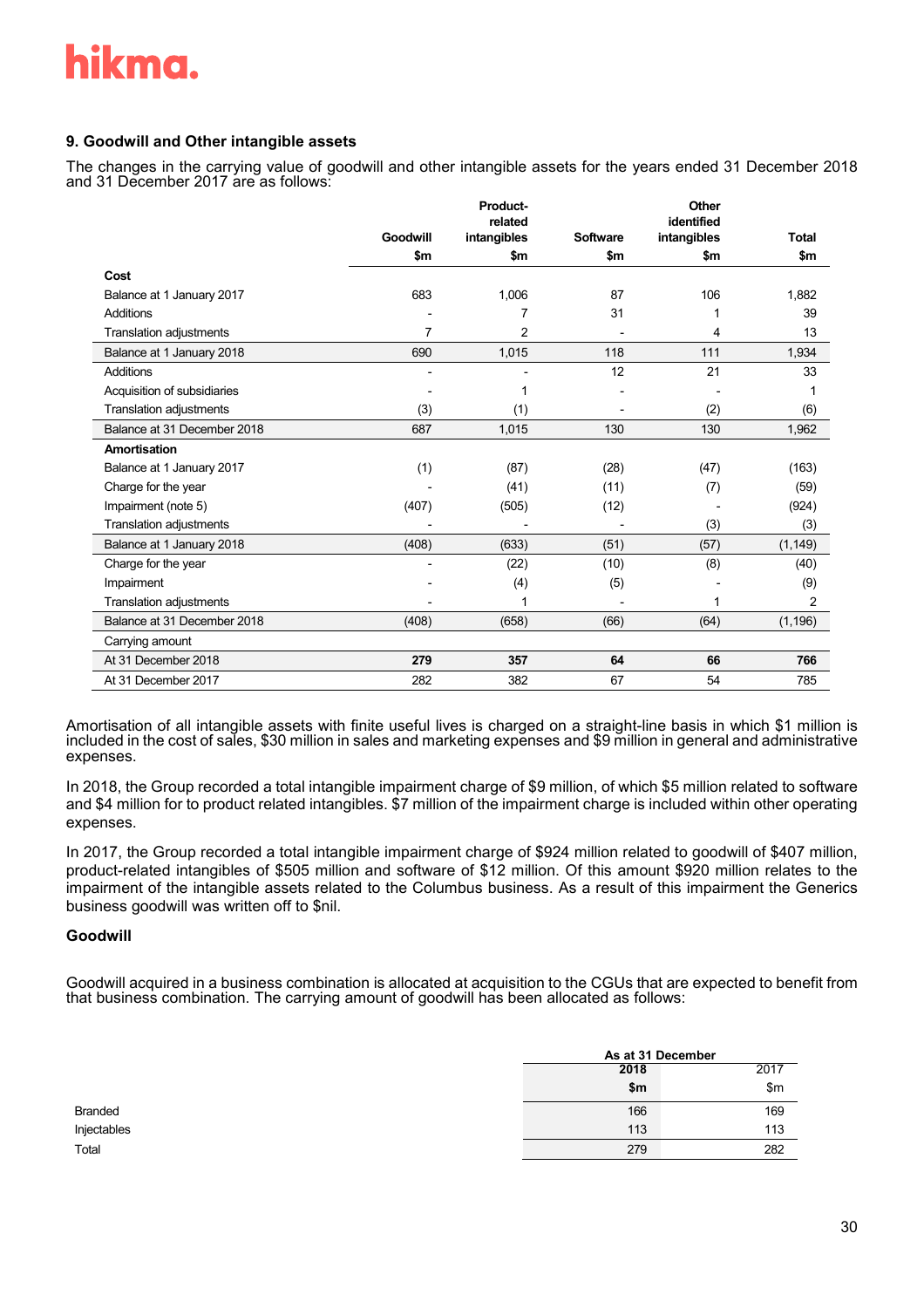In accordance with the Group policy, goodwill is tested annually for impairment during the fourth quarter or more frequently if there are indications that goodwill may be impaired.

Details related to the discounted cash flow models used in the impairment tests of the CGUs are as follows:

| <b>Valuation basis</b>                     | Higher of fair value less costs to sell and value in<br>use                                   |                                      |                       |                           |  |
|--------------------------------------------|-----------------------------------------------------------------------------------------------|--------------------------------------|-----------------------|---------------------------|--|
| Key assumptions                            | Sales growth rates                                                                            |                                      |                       |                           |  |
|                                            | Profit margins                                                                                |                                      |                       |                           |  |
|                                            | Terminal growth rate                                                                          |                                      |                       |                           |  |
|                                            | Discount rate                                                                                 |                                      |                       |                           |  |
| Determination of assumptions               | Growth rates are internal forecasts based on both internal and external market information    |                                      |                       |                           |  |
|                                            | Margins reflect past experience, adjusted for expected changes                                |                                      |                       |                           |  |
|                                            | Terminal growth rates based on management's estimate of future long-term average growth rates |                                      |                       |                           |  |
|                                            | Discount rates based on Group WACC, adjusted where appropriate                                |                                      |                       |                           |  |
| Period of specific projected<br>cash flows | 5 years                                                                                       |                                      |                       |                           |  |
| Terminal growth rate and<br>discount rate  |                                                                                               | Terminal growth rate<br>(perpetuity) | Pre-tax discount rate | Post-tax discount<br>rate |  |
|                                            | <b>Branded</b>                                                                                | 2%                                   | 16.3%                 | 14.1%                     |  |
|                                            | Injectables                                                                                   | 2%                                   | 13.1%                 | 11.1%                     |  |

CGUs: The Group also performed its annual goodwill impairment test on a quantitative basis for the Branded and Injectables CGUs. The Group conducted a sensitivity analysis on the impairment of each CGU's carrying value. Although the Directors have concluded sufficient headroom<sup>1</sup> exists for all of the CGUs, there is a possibility that changes to the key assumptions could result in impairment. The Group has performed sensitivity analysis on the key assumptions affecting the valuation of the Branded and Injectables CGUs and have has determined that sufficient headroom exists. Specifically, an evaluation of the valuation of the CGUs was made assuming an increase of 1% in the discount rate, or a 5% decline in the forecasted net sales, or a 5% decline in the gross margins in the terminal year, or a 1% decline in the terminal growth rate and in all cases sufficient headroom exists.

Whilst there is some uncertainty regarding the short-term impact of the political events in MENA region, the Group does not consider that the likelihood of impairment losses in the long term has increased. 1. Headroom is defined as the excess of the higher of fair value less costs to sell and value in use, compared to the carrying value of a CGU.

### **Other Intangible Assets**

Other intangible assets with a net book value of \$487 million at 31 December 2018 (2017: \$503 million) consists of in-process research and development (IPR&D) of \$236 million (2017: \$223 million), product rights of \$125 million (2017: \$159 million) and other intangible assets of \$126 million (2017: \$121 million).

### **In-Process Research and Development (IPR&D)**

As of 31 December 2018, the Group performed its annual review of IPR&D. The result of this testing is an impairment charge of \$4 million.

### **Product Rights**

Whenever impairment indicators are identified for definite life intangible assets, Hikma reconsiders the asset's estimated life, calculates the undiscounted value of the assets or asset group's cash flows and compares such value against the asset's or asset group's carrying amount. If the carrying amount is greater, Hikma records an impairment loss for the excess of book value over valuation based on the discounted cash flows by applying an appropriate discount rate that reflects the risk factors associated with the cash flow streams. The more significant estimates and assumptions inherent in the estimate of the recoverable amount of identifiable intangible assets include all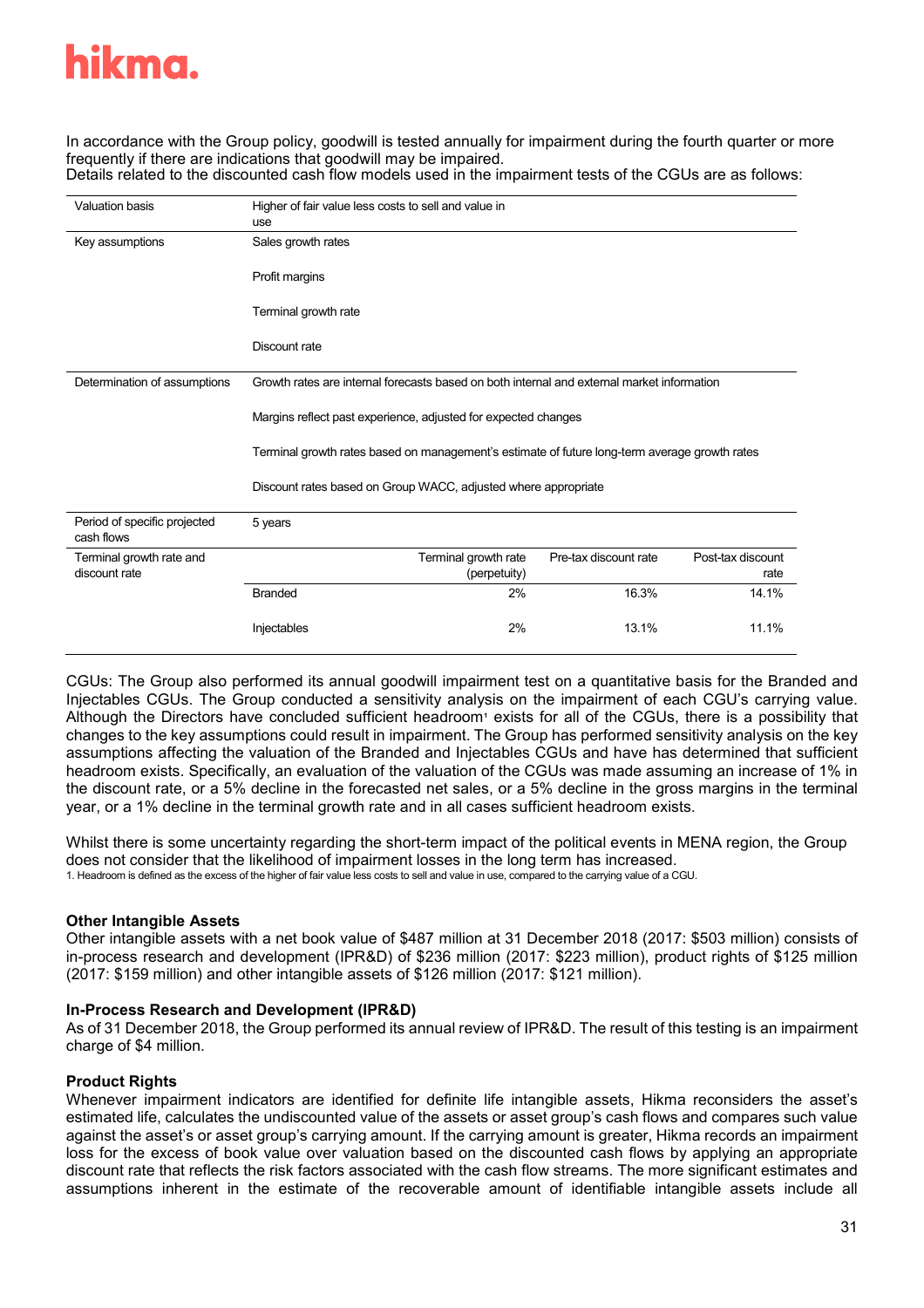

assumptions associated with forecasting product profitability. As at 31 December 2018, management did not identify any impairment indicators.

#### **Software**

Software intangibles mainly represent the Enterprise Resource Planning solutions that are being implemented in different operations across the Group in addition to other software applications. The software has an average estimated useful life that varies from three to ten years.

In 2018, the Group recorded an impairment charge of \$5 million related to software.

#### **Customer relationships**

Customer relationships represent the value attributed to existing direct customers that the Group acquired on the acquisition of subsidiaries. The customer relationships have an average estimated useful life of 15 years.

#### **Trade name**

Trade names were mainly recognised on the acquisition of Hikma Germany GmbH (Germany) and Promopharm with estimated useful lives of ten years.

#### **Marketing rights**

Marketing rights are amortised over their useful lives commencing in the year in which the rights are ready for use with estimated useful lives that vary from two to ten years.

As at 31 December 2018, the Group had entered into definitive contractual commitments for the acquisition of intangible assets of \$4 million (2017: \$5 million).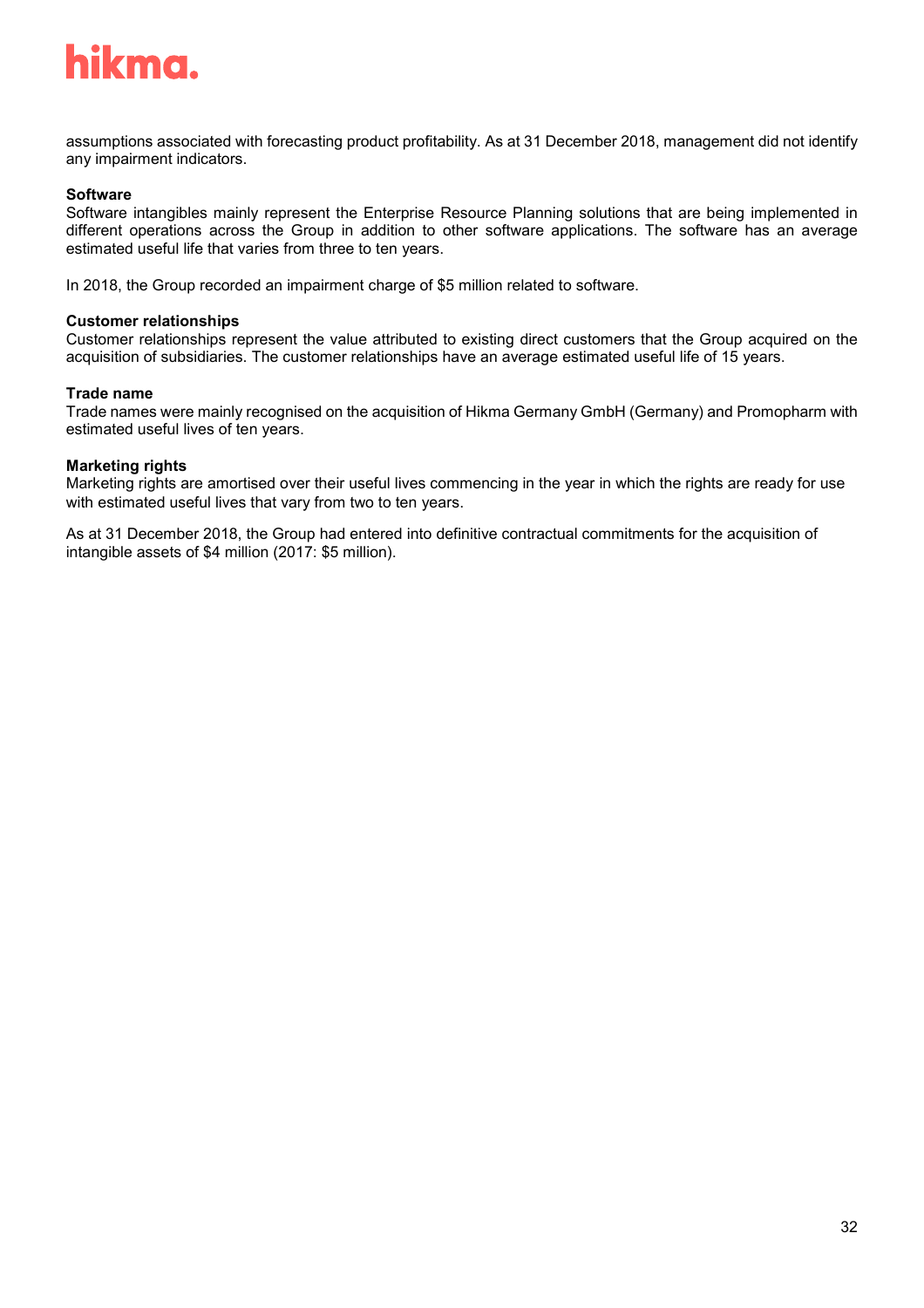# **10. Property, plant and equipment**

|                                | <b>Land and</b> | <b>Machinery</b><br>and | Vehicles,<br><b>Fixtures and</b> | <b>Projects</b><br>under |              |
|--------------------------------|-----------------|-------------------------|----------------------------------|--------------------------|--------------|
|                                | buildings       | equipment               | equipment                        | construction             | <b>Total</b> |
| Cost                           | \$m             | \$m                     | \$m\$                            | \$m                      | \$m          |
| Balance at 1 January 2017      | 530             | 539                     | 98                               | 192                      | 1,359        |
| Additions                      | $\overline{2}$  | 7                       | 8                                | 95                       | 112          |
| Adjustments to opening balance | $\overline{2}$  | 1                       | 1                                |                          | 4            |
| Disposals                      | (1)             | (4)                     | (2)                              | (2)                      | (9)          |
| <b>Transfers</b>               | 52              | 64                      | 7                                | (123)                    |              |
| Translation adjustment         | $\overline{7}$  | 12                      | $\overline{2}$                   | $\overline{2}$           | 23           |
| Balance at 1 January 2018      | 592             | 619                     | 114                              | 164                      | 1,489        |
| <b>Additions</b>               | 8               | 15                      | 6                                | 100                      | 129          |
| Acquisition of subsidiaries    | 7               | 5                       |                                  |                          | 12           |
| Disposals                      | (33)            | (22)                    | (4)                              | (3)                      | (62)         |
| <b>Transfers</b>               | 6               | 18                      | $\overline{2}$                   | (26)                     |              |
| Translation adjustment         | (6)             | (8)                     | (1)                              | (4)                      | (19)         |
| Balance at 31 December 2018    | 574             | 627                     | 117                              | 231                      | 1,549        |
| Accumulated depreciation       |                 |                         |                                  |                          |              |
| Balance at 1 January 2017      | (84)            | (242)                   | (57)                             | (7)                      | (390)        |
| Charge for the year            | (21)            | (45)                    | (11)                             |                          | (77)         |
| Adjustments to opening balance | (2)             | (1)                     | (1)                              |                          | (4)          |
| <b>Disposals</b>               |                 | 1                       | $\overline{2}$                   |                          | 3            |
| Impairment (note 5)            | (86)            | (84)                    | (5)                              | (6)                      | (181)        |
| Translation adjustment         | (3)             | (8)                     | (1)                              |                          | (12)         |
| Balance at 1 January 2018      | (196)           | (379)                   | (73)                             | (13)                     | (661)        |
| Charge for the year            | (19)            | (38)                    | (12)                             |                          | (69)         |
| <b>Disposals</b>               | 19              | 23                      | 4                                |                          | 46           |
| Impairment (note 5)            |                 | (3)                     |                                  |                          | (3)          |
| <b>Translation adjustment</b>  | 2               | 5                       | 1                                |                          | 8            |
| Balance at 31 December 2018    | (194)           | (392)                   | (80)                             | (13)                     | (679)        |
| Carrying amount                |                 |                         |                                  |                          |              |
| At 31 December 2018            | 380             | 235                     | 37                               | 218                      | 870          |
| At 31 December 2017            | 396             | 240                     | 41                               | 151                      | 828          |

Land is not subject to depreciation.

A depreciation amount of \$55 million is included within the cost of sales, \$2 million in sales and marketing expenses, \$7 million in general and administrative expenses and \$5 million in research and development expenses.

In 2018, the Group reported an impairment charge of \$3 million, of which \$2 million related to the closure of Eatontown (note 5).

The net book value of the Group's property, plant and equipment includes an amount of \$2 million (2017: \$6 million) in respect of assets held under finance lease.

As at 31 December 2018, the Group had pledged property, plant and equipment with a carrying value of \$8 million (2017: \$11 million) as collateral for various long-term loans. This amount includes both specific items around the Group and the net property, plant and equipment of the Group's businesses in Germany and Tunisia (2017: Germany, Tunisia and Egypt).

As at 31 December 2018, the Group had entered into contractual commitments for the acquisition of property, plant and equipment amounting to \$27 million (2017: \$12 million).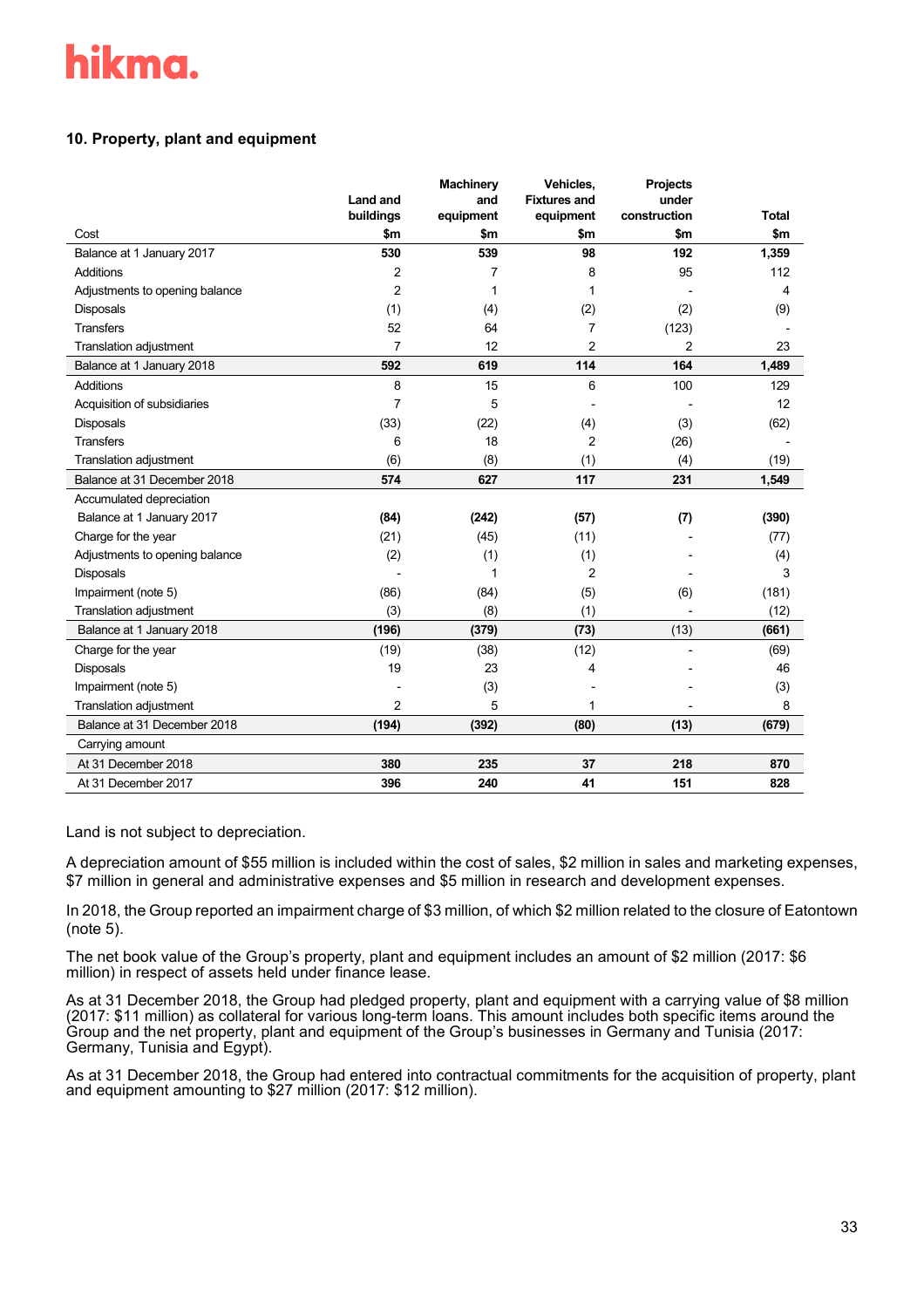

#### **11. Inventories**

|                           | As at 31 December |      |  |
|---------------------------|-------------------|------|--|
|                           | 2018              | 2017 |  |
|                           | \$m               | \$m  |  |
| Finished goods            | 135               | 135  |  |
| Work-in-progress          | 83                | 63   |  |
| Raw and packing materials | 253               | 234  |  |
| Goods in transit          | 32                | 33   |  |
| Spare parts               | 25                | 23   |  |
|                           | 528               | 488  |  |

Inventories are stated net of provisions as follows:

|                              | As at 31<br><b>December</b><br>2017 | <b>Additions</b> | <b>Utilisation</b> | As at 31<br><b>December</b><br>2018 |
|------------------------------|-------------------------------------|------------------|--------------------|-------------------------------------|
|                              | \$m                                 | \$m              | \$m                | \$m                                 |
| Provisions against inventory | 81                                  | 62               | (71)               | 72                                  |

# **12. Trade and other receivables**

|                               | As at 31 December |      |  |
|-------------------------------|-------------------|------|--|
|                               | 2018              | 2017 |  |
|                               | \$m               | \$m  |  |
| Trade receivables             | 654               | 650  |  |
| Prepayments                   | 57                | 41   |  |
| VAT and sales tax recoverable | 17                | 13   |  |
| Employee advances             |                   | ◠    |  |
|                               | 731               | 707  |  |

The fair values of receivables are estimated to be equal to the carrying amounts.

Trade receivables are stated net of provisions for chargebacks and doubtful debts as follows:

|                                     | As at 31<br><b>December</b><br>2017<br>\$m | <b>IFRS 9</b><br>impact<br>\$m | As at 31<br><b>December</b><br>2017 and<br>1 January<br>2018<br>(adjusted)<br>\$m | <b>Additions/</b><br>(releases),<br>net<br>\$m | <b>Utilisation</b><br>\$m | <b>Translation</b><br>adjustments<br>\$m | As at 31<br><b>December</b><br>2018<br>\$m |
|-------------------------------------|--------------------------------------------|--------------------------------|-----------------------------------------------------------------------------------|------------------------------------------------|---------------------------|------------------------------------------|--------------------------------------------|
| Chargebacks and other<br>allowances | 238                                        | $\overline{\phantom{a}}$       | 238                                                                               | 1,861                                          | (1, 863)                  | $\overline{\phantom{a}}$                 | 236                                        |
| Doubtful debts                      | 67                                         | 3                              | 70                                                                                | (11)                                           | (2)                       | (1)                                      | 56                                         |
|                                     | 305                                        | 3                              | 308                                                                               | 1,850                                          | (1, 865)                  | (1)                                      | 292                                        |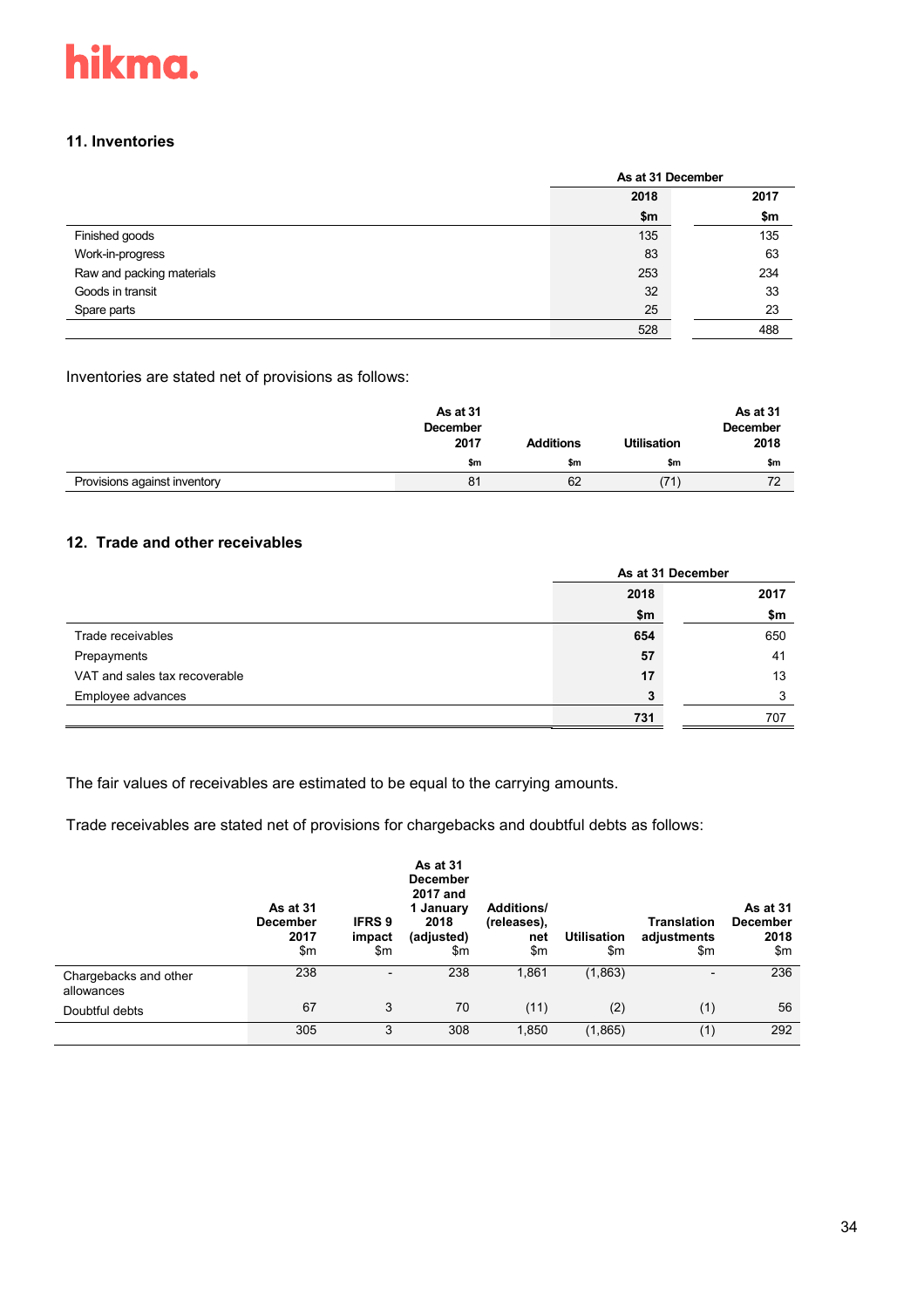

### **13. Other current assets**

|                                                            | As at 31 December |      |  |
|------------------------------------------------------------|-------------------|------|--|
|                                                            | 2018              | 2017 |  |
|                                                            | \$m               | \$m  |  |
| Price adjustment receivable                                | 20                | 61   |  |
| Investment at FVTPL (2017: available for sale investments) | 21                | 22   |  |
| <b>Others</b>                                              | 18                | 12   |  |
|                                                            | 59                | 95   |  |

Price adjustment receivable represents the current portion of the contingent receivable in relation to the Columbus business acquisition, whereby as part of the acquisition, the Group will be reimbursed for certain contingent payments in respect of milestones and other conditions based on future events. During the year, the Group received \$45 million reimbursement (2017: \$3 million) in cash. The non-current portion of price adjustment receivable is included within other non-current assets.

Investment at FVTPL represents the agreement the Group entered into with an asset management firm in 2015 to manage a \$20 million portfolio of underlying debt instruments. The investment comprises a portfolio of assets that are managed by an asset manager and is measured at fair value; any changes in fair value go through consolidated income statement. This asset is classified as level 1 as it uses quoted prices in active markets.

#### **14. Trade and other payables**

|                  | As at 31 December |      |
|------------------|-------------------|------|
|                  | 2018              | 2017 |
|                  | \$m               | \$m  |
| Trade payables   | 263               | 218  |
| Accrued expenses | 185               | 134  |
| Other payables   | 17                | 13   |
|                  | 465               | 365  |

The fair value of payables are estimated to be equal to the carrying amount.

Other payables mainly comprise employees' provident fund liability of \$7 million (31 December 2017: \$4 million), which mainly represents the outstanding contributions to the Hikma Pharmaceuticals Ltd (Jordan) retirement benefit plan, on which the fund receives 3.5% interest.

### **15. Other current liabilities**

|                                      | As at 31 December |             |  |
|--------------------------------------|-------------------|-------------|--|
|                                      | 2018<br>\$m       | 2017<br>\$m |  |
| Contract liability <sup>1</sup>      | 151               | 127         |  |
| Co-development and earnout payment   | 2                 | 3           |  |
| Supply manufacturing agreement       | 18                | 9           |  |
| Obligations under finance leases     |                   |             |  |
| Indirect rebate and other allowances | 65                | 67          |  |
| <b>Others</b>                        | 26                | 31          |  |
|                                      | 263               | 238         |  |

1. The 2018 balance includes the IFRS 15 impact of \$27 million (note 1).

**Contract liability**: The Group allows customers to return products within a specified period prior to and subsequent to the expiration date. In addition, free goods are issued to customers as sale incentives, reimbursement of agreed upon expenses incurred by the customer or as compensation for expired or returned goods.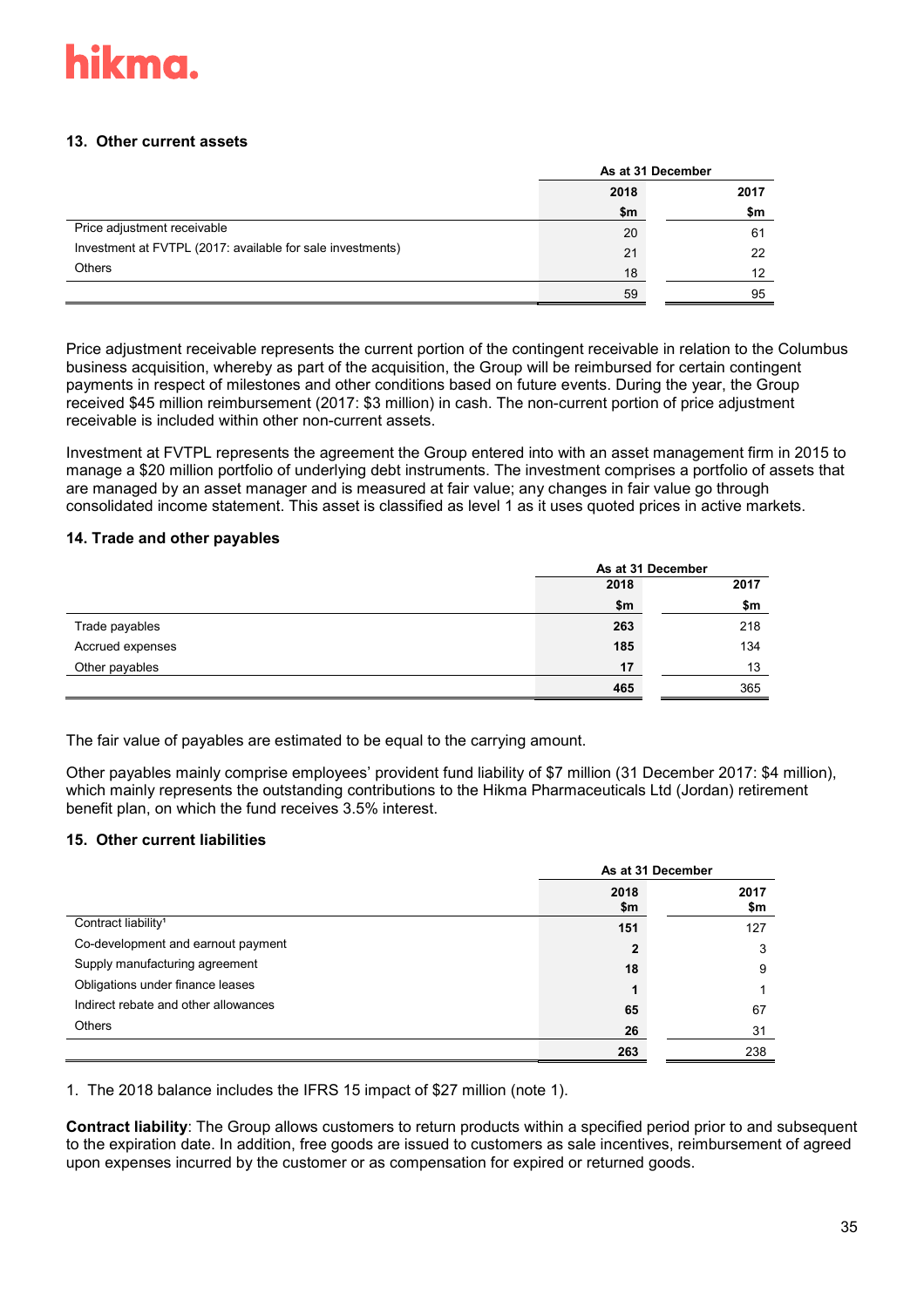

**Co-development and earn out payment agreement:** The liability mainly relates to the present value of future payments on a co-development and earn out agreement. As part of this agreement, milestone payments dependent on successful clinical development of defined products are received by the Group. In return of receiving such milestone payments, the Group has agreed to pay the contracting party a certain percentage of future sales of those products. As at 31 December 2018, the liability associated with these earn out payments was adjusted to reflect the present value of the expected future cash outflows and the difference is presented as a finance expense. This balance represents the current portion of the liability and the non-current portion is disclosed in note 18.

**Supply manufacturing agreement:** As part of the acquisition of the Columbus business, the Group entered into supply and manufacturing contracts with the seller, Boehringer Ingelheim. This balance represents the current portion of the liability and the non-current portion is disclosed in note 18.

**Indirect rebate and other allowances:** represent rebates granted to healthcare authorities and others parties under contractual arrangements with certain customers.

#### **16. Bank overdrafts and loans**

|                                                          | As at 31 December |      |
|----------------------------------------------------------|-------------------|------|
|                                                          | 2018              | 2017 |
|                                                          | \$m               | \$m  |
| <b>Bank overdrafts</b>                                   |                   | 10   |
| Import and export financing                              | 58                | 48   |
| Short-term loans                                         | 7                 | 1    |
| Current portion of long-term loans (note 17)             | 9                 | 27   |
|                                                          | 74                | 86   |
|                                                          |                   |      |
|                                                          | 2018              | 2017 |
|                                                          | %                 | %    |
| The weighted average interest rates paid are as follows: |                   |      |
| <b>Bank overdrafts</b>                                   | 5.31              | 4.55 |
| Bank loans (including the non-current bank loans)        | 4.48              | 3.65 |
| Eurobond                                                 | 4.25              | 4.25 |
| Import and export financing                              | 5.45              | 4.58 |

Import and export financing represents short-term financing for the ordinary trading activities of the Group.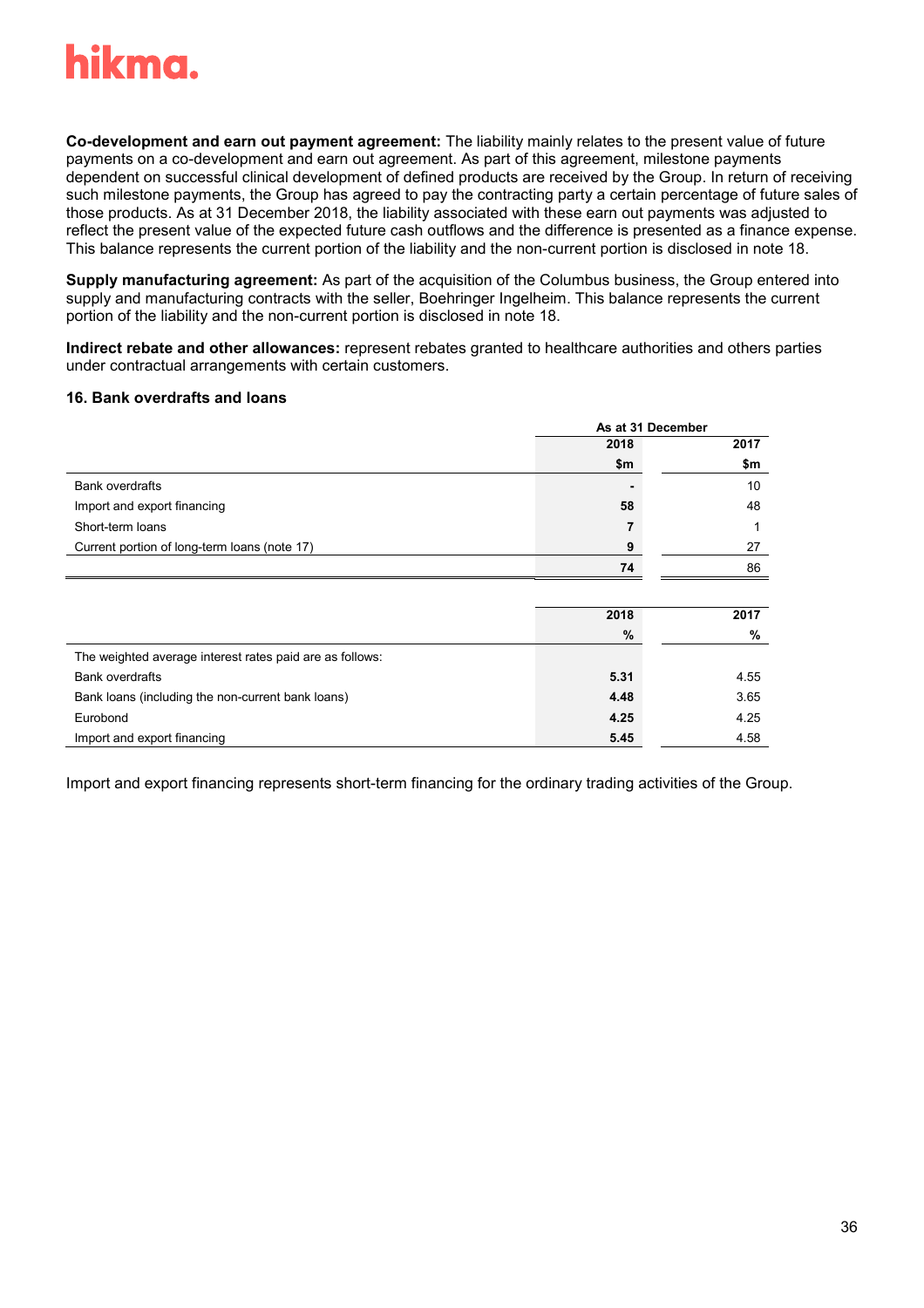# **17.Long-term financial debts**

|                                          | As at 31 December |                |  |
|------------------------------------------|-------------------|----------------|--|
|                                          | 2018              | 2017           |  |
|                                          | \$m               | \$m            |  |
| Long-term loans                          | 51                | 201            |  |
| Long-term borrowings (Eurobond)          | 497               | 496            |  |
| Less: current portion of long-term loans | (9)               | (27)           |  |
| Long-term financial loans                | 539               | 670            |  |
|                                          |                   |                |  |
| Breakdown by maturity:                   |                   |                |  |
| Within one year                          | 9                 | 27             |  |
| In the second year                       | 509               | 139            |  |
| In the third year                        | 8                 | 520            |  |
| In the fourth year                       | 8                 | 4              |  |
| In the fifth year                        | 9                 | $\overline{2}$ |  |
| In the sixth year                        | 5                 | 5              |  |
|                                          | 548               | 697            |  |
| Breakdown by currency:                   |                   |                |  |
| <b>US Dollar</b>                         | 514               | 673            |  |
| Euro                                     | 17                | 12             |  |
| Algerian Dinar                           | 16                |                |  |
| Saudi Riyal                              |                   | 1              |  |
| Egyptian Pound                           |                   | 9              |  |
| <b>Tunisian Dinar</b>                    |                   | $\overline{2}$ |  |
|                                          | 548               | 697            |  |

The loans are held at amortised cost.

Long-term loans amounting to \$1 million (31 December 2017: \$2 million) are secured on certain property, plant and equipment.

Included in the table above are the following major arrangements entered into by the Group:

- a) A \$500 million (carrying value of \$497 million, and fair value of \$496 million) 4.25% Eurobond due in April 2020 with the rating of (BB+/Ba1). The proceeds were used to refinance existing debt and to finance part of the cash consideration of the Columbus business acquisition.
- b) A syndicated revolving credit facility of \$1,175 million was entered into on 27 October 2015. The facility has an outstanding balance of \$nil at 31 December 2018, (with a fair value of \$nil) (2017: \$112 million with a fair value of \$112 million) and a \$1,175 million unused available limit (2017: \$1,063), \$1,000 million of the facility matures on 24 December 2021 and the remainder matures on 24 December 2019. The facility can be used for general corporate purposes.
- c) A ten-year \$150 million loan from the International Finance Corporation was entered into on 21 December 2017. There was no utilisation of the loan as at 31 December 2018. Quarterly equal repayments of the long-term loan will commence on 15 March 2021. The loan will be used in the MENA region and in other World Bank countries of operation for its general corporate purposes. The facility matures on 15 December 2027.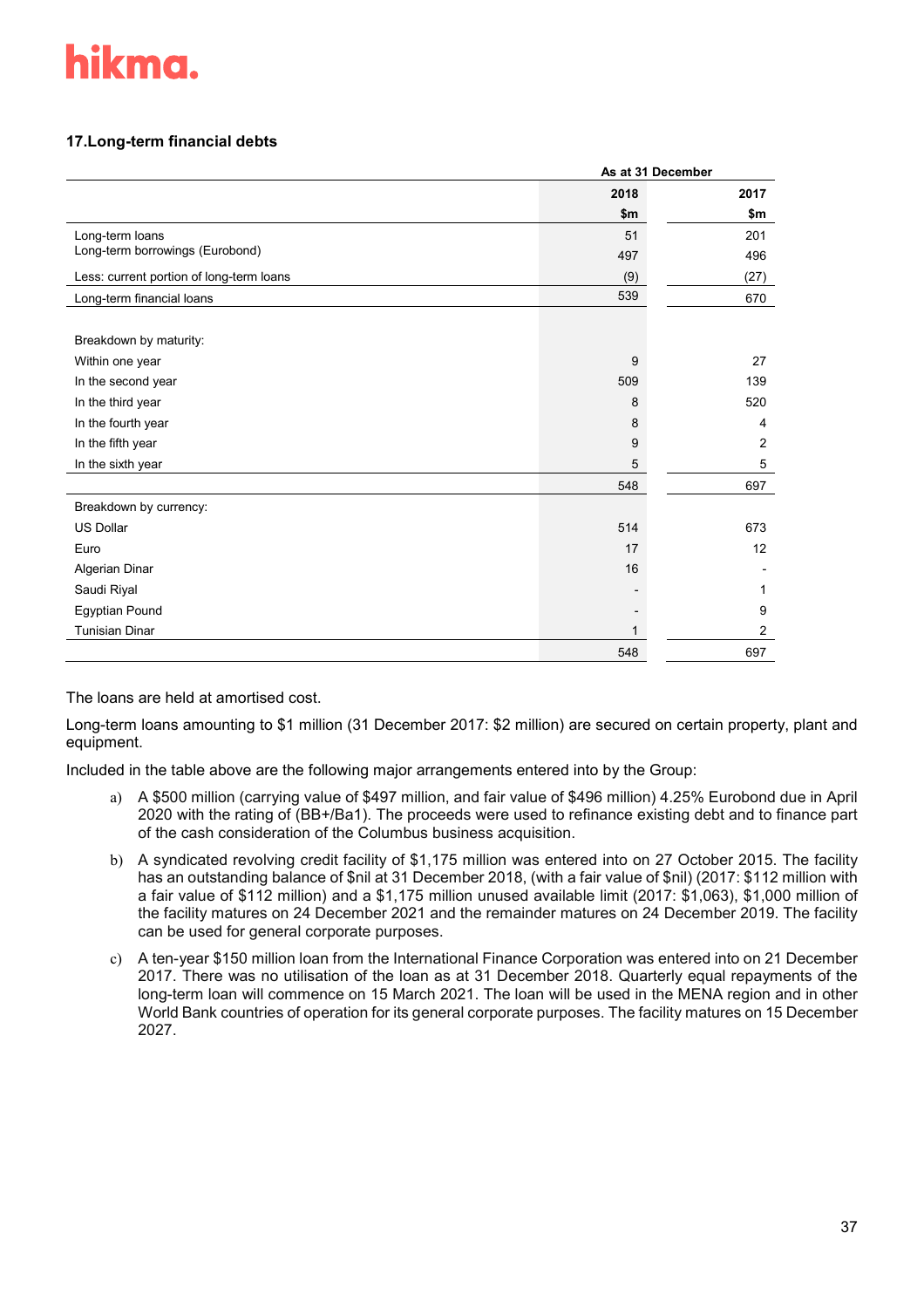### **18. Other non-current liabilities**

|                                              | As at 31 December |      |
|----------------------------------------------|-------------------|------|
|                                              | 2018              | 2017 |
|                                              | \$m               | \$m  |
| Contingent consideration                     | 204               | 178  |
| Contingent liability                         | 109               | 109  |
| Supply manufacturing agreement (note 15)     | 4                 | 25   |
| Co-development and earnout payment (note 15) |                   | 8    |
| <b>Others</b>                                | 5                 | 4    |
|                                              | 329               | 324  |

Contingent consideration and contingent liability represent a contractual liability to make payments to thirds parties in the form of milestone payments that depend on the achievement of certain US FDA approval milestones; and royalty payments based on future sales of certain products that are currently under development.

# **19. Share capital**

Issued and fully paid – included in shareholders' equity:

|                                                      |               | 2018                     |             | 2017                     |
|------------------------------------------------------|---------------|--------------------------|-------------|--------------------------|
|                                                      | <b>Number</b> | \$m                      | Number      | \$m                      |
| At 1 January                                         | 240,678,894   | 40                       | 239,954,532 | 40                       |
| Issued during the year (ordinary shares of 10p each) | 776.500       | $\overline{\phantom{0}}$ | 724.362     | $\overline{\phantom{0}}$ |
| At 31 December                                       | 241,455,394   | 40                       | 240,678,894 | 40                       |

### **20. Net cash generated from operating activities**

|                                                            | 2018 | 2017  |
|------------------------------------------------------------|------|-------|
|                                                            | \$m  | \$m   |
| Profit/(Loss) before tax                                   | 293  | (738) |
| Adjustments for:                                           |      |       |
| Depreciation, amortisation, impairment, and write-down of: |      |       |
| Property, plant and equipment                              | 72   | 258   |
| Intangible assets                                          | 49   | 983   |
| Loss from investment at fair value through profit or loss  |      |       |
| Loss on disposal of property, plant and equipment          | 3    | 3     |
| Movement on provisions                                     | (3)  | (1)   |
| Cost of equity-settled employee share scheme               | 21   | 22    |
| Finance income                                             | (3)  | (95)  |
| Interest and bank charges                                  | 80   | 86    |
| Foreign exchange loss/(gain)                               | 5    | (4)   |
| Cash flow before working capital                           | 518  | 514   |
| Change in trade and other receivables                      | (41) | 52    |
| Change in other current assets                             | (5)  | (28)  |
| Change in inventories                                      | (51) | (31)  |
| Change in trade and other payables                         | 88   | 15    |
| Change in other current liabilities                        |      | 31    |
| Change in other non-current liabilities                    | (23) | (7    |
| Cash generated from operations                             | 493  | 546   |

### **21. Fair Value of Financial Assets and Liabilities**

The fair value of financial assets and liabilities is included at the amount at which the instrument could be exchanged in a current transaction between willing parties, other than in a forced or liquidation sale.

The following financial assets/liabilities are presented at their carrying value which approximates to their fair value: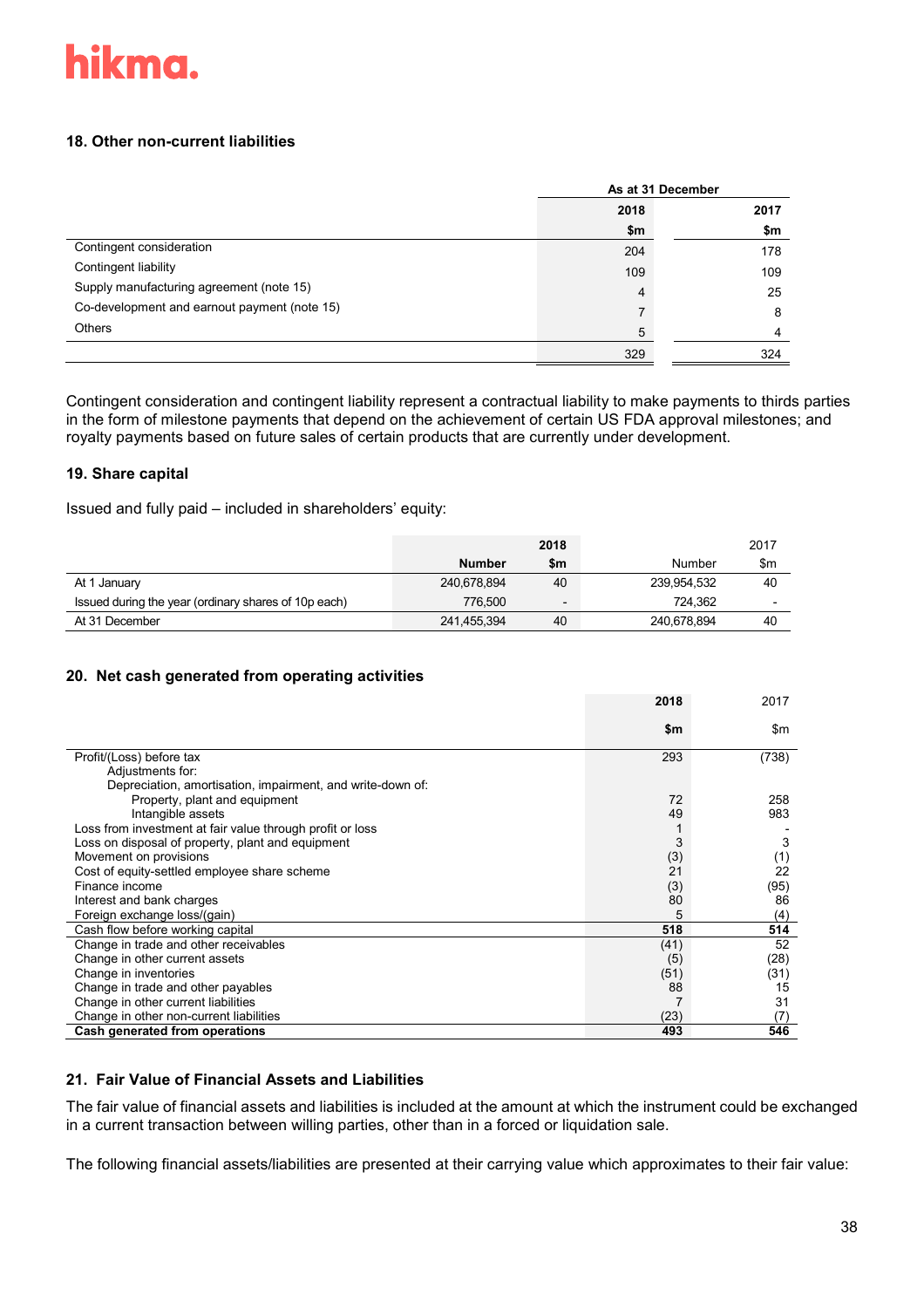

— cash and cash equivalents – due to the short-term maturities of these financial instruments and given that generally they have negligible credit risk, management considers the carrying amounts to be not significantly different from their fair values

— short-term loans and overdrafts – approximates to their fair value because of the short maturity of these instruments

— long-term loans–loans with variable rates are re-priced in response to any changes in market rates and so management considers the carrying amount to be not significantly different from their fair market value

— loans with fixed rates relate to the \$500 million Eurobond accounted through amortised cost. The fair value is determined with reference to quoted price in an active market on the consolidated balance sheet date (note 17)

— receivables and payables – the fair values of receivables and payables are estimated to be equal to the respective carrying amounts;

— lease obligations – are valued at the present value of the minimum lease payments

Management classifies items that are recognised at fair value based on the level of inputs used in their fair value determination as described below:

— Level 1: Quoted prices in active markets for identical assets or liabilities

- Level 2: Inputs that are observable for the asset or liability
- Level 3: Inputs that are not based on observable market data

Financial assets and liabilities that fall under Level 1 are:

— Investment at fair value through profit or loss amounted to \$21 million (note 13).

Financial assets and liabilities that fall under Level 3 are:

— Co-development and earnout payment liabilities

— Contingent consideration asset and liability resulting from the acquisition of the Columbus business

— Investment at fair value through other comprehensive income

The following table presents the changes in Level 3 items for the period ended 31 December 2018 and the year ended 31 December 2017:

|                                                                                                                                              | Financial asset | <b>Financial liability</b> |
|----------------------------------------------------------------------------------------------------------------------------------------------|-----------------|----------------------------|
| Balance at 1 January 2017                                                                                                                    | 39              | 258                        |
| Additions                                                                                                                                    | 29              |                            |
| Release                                                                                                                                      | (3)             | (3)                        |
| Remeasurement through income statement (note 5)                                                                                              |                 | (65)                       |
| Balance at 31 December 2017 and 1 January 2018                                                                                               | 67              | 190                        |
| Restatement on adoption of IFRS 9                                                                                                            | 16              |                            |
| Balance at 1 January 2018 (adjusted)                                                                                                         | 83              | 190                        |
| Received/settlement                                                                                                                          | (45)            | (2)                        |
| Remeasurement through income statement (note 5)                                                                                              |                 | 26                         |
| Additions                                                                                                                                    |                 |                            |
| Fair value adjustments recognised in equity                                                                                                  |                 |                            |
| Balance at 31 December 2018                                                                                                                  | 49              | 214                        |
| . As per IFRS 9 available-for-sale investments stated at cost (under IAS 39 cost exemption) have been re-classified to investments at FVTOCI |                 |                            |

#### **22. Business Combinations**

#### **Acquisition of Geber health**

On 12 March 2018, Hikma signed an asset purchase agreement with EURL Geber Health. The overall cash consideration for the tangible and intangible assets amounted to \$13 million.

This acquisition has been accounted for as per IFRS 3 'business combination' where a set of activities and assets that is capable of being conducted and managed for the purpose of providing a return exists.

The assets acquired included an oral general formulation facility located in Algeria. Hikma has converted this facility into an oral cephalosporin facility in order to locally manufacture its cephalosporin portfolio for the Algerian market.

The fair value of the assets acquired included property, plant and equipment of \$12 million and intangible assets of \$1 million.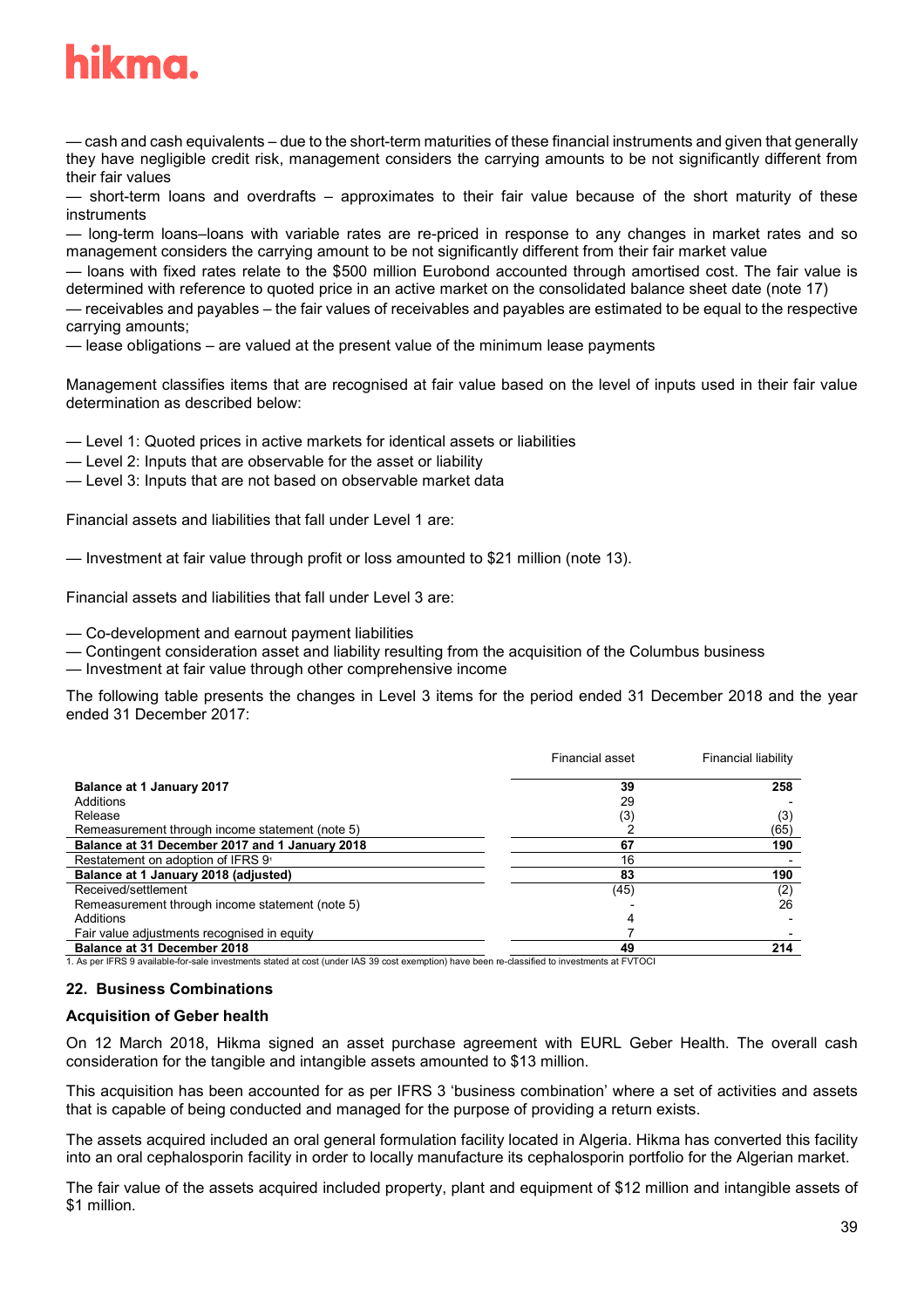

There was insignificant goodwill as a result of this acquisition.

From the date of acquisition, Geber Health contributed \$4 million of revenue and \$0.4 million to profit before tax of the Group.

If the acquisition of Geber health had been completed on the first day of the financial year, the Group's revenues for the year would have been approximately USD \$2,073 million and the Group's profit before tax would have been approximately USD \$294 million.

#### **23. Related party balances and transactions**

Transactions between Hikma and its subsidiaries (together, the Group) have been eliminated on consolidation and are not disclosed in this note. Transactions between the Group and its associates, joint ventures and other related parties are disclosed below.

#### **Trading transactions:**

During the year ended 31 December 2018, the Group entered into the following transactions with related parties:

Boehringer Ingelheim (BI): is a related party of Hikma because BI owns 16.6% (2017: 16.6%) of the share capital of Hikma, controls 11.8% (2017: 11.8%) of the voting capital of Hikma, has the right to appoint a director of Hikma and a senior executive of BI holds a directorship of Hikma. The Group total sales to BI amounted to \$66.6 million (2017: \$79.1 million) and the Group total purchases from BI amounted to \$5.1 million (2017: \$10.6 million). As at the year end, the amount owed from BI to the Group was \$18.1 million (2017: \$43.8 million). Additionally, balances arising from the acquisition of the Columbus business from BI relating to contingent consideration are disclosed in note 13,15 and 18.

Capital Bank, Jordan: is a related party of Hikma because one director of Hikma is the founder and former Chief Executive Officer of Capital Bank. At the year end, total cash balance at Capital Bank was \$7.5 million (2017: \$11.8 million) and utilisation of facilities granted by Capital Bank to the Group amounted to \$nil (2017: \$nil). The interest income is within the market range.

Darhold Limited (Darhold): is a related party of Hikma because three directors of Hikma jointly constitute the majority of directors and shareholders (with immediate family members) in Darhold and because Darhold owns 24.85% (2017: 24.93%) of the share and voting capital of Hikma. Other than dividends (as paid to all shareholders), there were no transactions between the Group and Darhold Limited during the year.

Hikmacure Limited (Hikmacure): is a related party of Hikma because Hikmacure is a 50:50 joint venture (JV) with MIDROC Pharmaceuticals Limited ('MIDROC'). Hikma and MIDROC have invested in Hikmacure in equal proportions of \$2.5 million each in cash (2017: \$2.5 million). During 2017, Hikma and MIDROC agreed not to proceed with and to liquidate the venture.

HMS Holdings SAL (HMS): is a related party of Hikma because HMS is owned by the family of two directors of Hikma. Other than dividends (as paid to all shareholders), there were no transactions between the Group and HMS during the year.

Hubei Haosun Pharmaceutical Co Ltd (Haosun): is a related party of Hikma because the Group holds a 49% interest in the joint venture (JV) with Haosun (2017: 30.1%). During 2018, total purchases from Haosun were \$2.3 million (2017: \$1.4 million). At 31 December 2018, the amount owed from Haosun to the Group amounted to \$0.2 million (2017: \$1.6 million). During the year Hikma acquired an additional stake in Haosun bringing the total ownership to 49%.

Labatec Pharma (Labatec): is a related party of the Group because Labatec is owned by the family of two directors of Hikma. During 2018, total Group sales to Labatec amounted to \$2.9 million (2017: \$1.8 million). As at the year end, the amount owed by Labatec to the Group was \$0.3 million (2017: \$0.3 million).

#### **24. Contingent liabilities**

A contingent liability existed at the consolidated balance sheet date in respect of external guarantees and letters of credit totaling \$53 million (31 December 2017: \$47 million), arising in the normal course of business. No provision for these liabilities has been made in these consolidated financial statements.

In 2018, the Group received a civil investigative demand from the US Department of Justice requesting information related to products, pricing and related communications. In 2017, the Group had received a subpoena from a US state attorney general and a subpoena from the US Department of Justice. Hikma is still cooperating with all such demands, and management still does not believe that sufficient evidence exists at this point to make any provision.